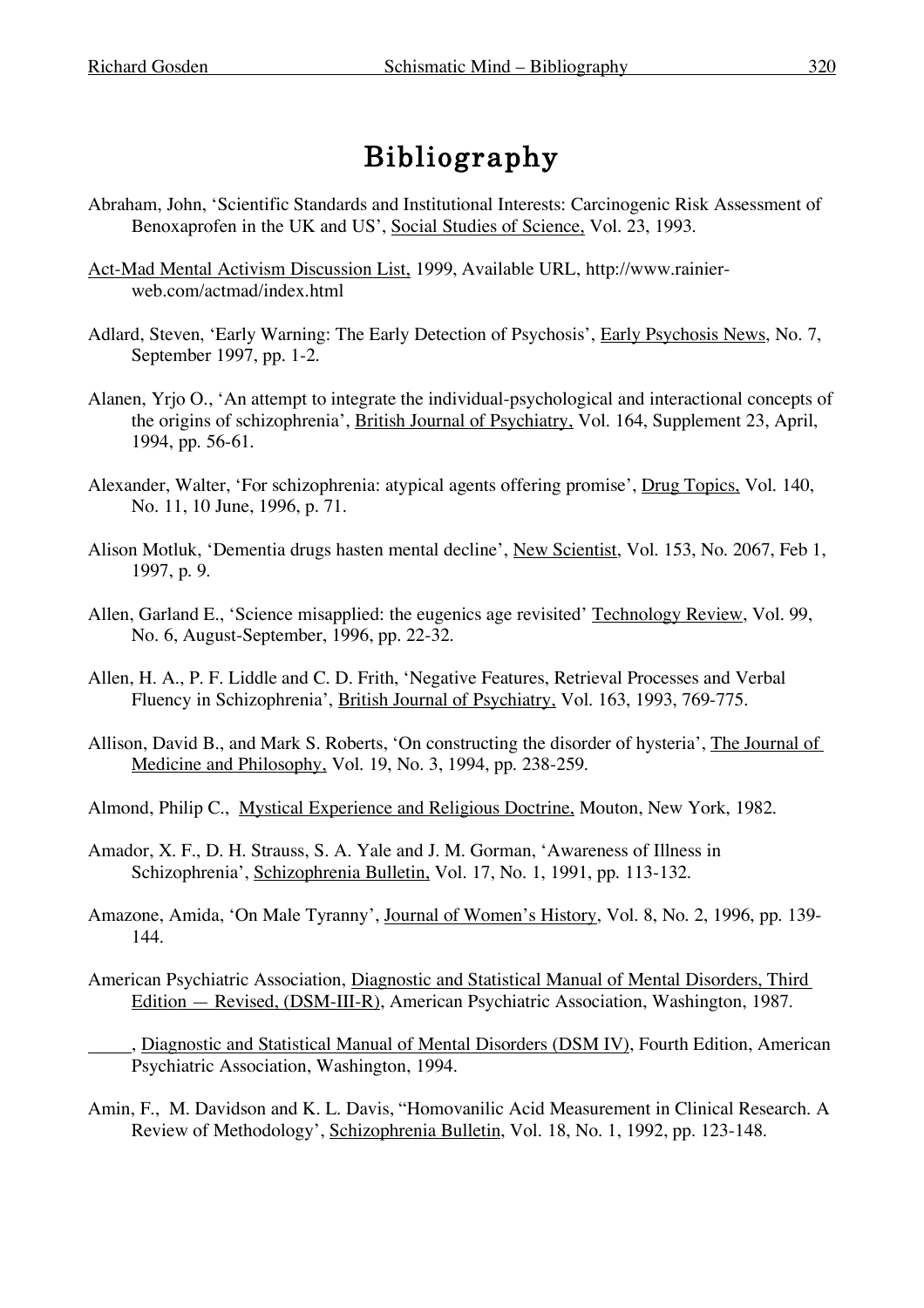- Anderson, R., 'Differences in the course of learning as measured by various memory tasks after amygdalectomy in man', in E. Hitchcock, L. Laitinen and K. Vaernet (eds.), Psychosurgery, Charles C. Thomas, Springfield Ill., 1972.
- Andreasen, Nancy C., 'Symptoms, signs, and diagnosis of schizophrenia', The Lancet, Vol. 346, No. 8973, 1995, pp. 477-483.
- Andreasen, Nancy C., Michael Flaum and Stephan Arndt, 'The Comprehensive Assessment of Symptoms and History (CASH)', Archives of General Psychiatry, Vol. 49, August 1992, pp. 615-623.
- Andreasen, N. C. and W. T. Carpenter Jr, 'Diagnosis and Classification of Schizophrenia', Schizophrenia Bulletin, Vol. 19, No. 2, 1993, pp. 199-214.
- Andreasen, Nancy C., Laura Flashman, Michael Flaum, Stephan Arndt, Victor Swayze II, Daniel S. O'Leary, James C. Ehrhardt and William T. C. Yuh, 'Regional brain abnormalities in schizophrenia measured with magnetic resonance imaging', JAMA, The Journal of the American Medical Association, Vol. 272, No. 22, 14 December, 1994, pp. 1763-1770.
- Andreasen, N. C., S. Arndt, R. Alliger, D. Miller and M. Flaum, 'Symptoms of schizophrenia: methods, meanings, and mechanisms', Archives of General Psychiatry, Vol. 52, No. 5, May, 1995, pp. 341-351.
- Angier, Carole, 'R. D. Laing: A Divided Self', New Statesman, Vol. 25, No. 4294, 26 July, 1996, p. 46.
- Annas, George J., Leonard H. Glantz, and Barbara F. Katz, Informed Consent to Human Experimentation: The Subject's Dilemma, Ballinger Publishing Company, Cambridge, Mass., 1977.
- Arben, Phillip D., 'Are Mental Illnesses Biological Diseases? Some Public Policy Implications', Health & Social Work, Vol. 21, No. 1, February 1996, pp. 66-70.
- Arieti, S., Interpretation of Schizophrenia, Basic Books, New York, 1974.
- Arieti, Silvano, 'From schizophrenia to creativity', American Journal of Psychotherapy, Vol. 33, No. 4, October, 1979, pp. 490-505.
- Arnold, S. E., B. T. Hyman, G. W. Van Hoesen and A. R. Damasio, 'Some Cytoarchitectural Abnormalities of the Entorhinal Cortex in Schizophrenia', Archives of General Psychiatry, Vol. 48, No. 7, 1991, pp. 625-632.
- 'Atypical Meds Help Treatment-Refractory Patients', Psychopharmacology Update, Vol. 6, No. 11, November, 1995, pp. 1-3.
- 'Atypical treatments for schizophrenia', The Lancet, Vol. 339, No. 8788, 1 Feb, 1992, pp. 276-278.
- Bachneff, S. A., 'Positron Emission Tomography and Magnetic Resonance Imaging: A Review and a Local Circuit Neurons Hypo(dys)Function Hypothesis of Schizophrenia', Biological Psychiatry, Vol. 30, No. 9, 1991, pp. 857-886.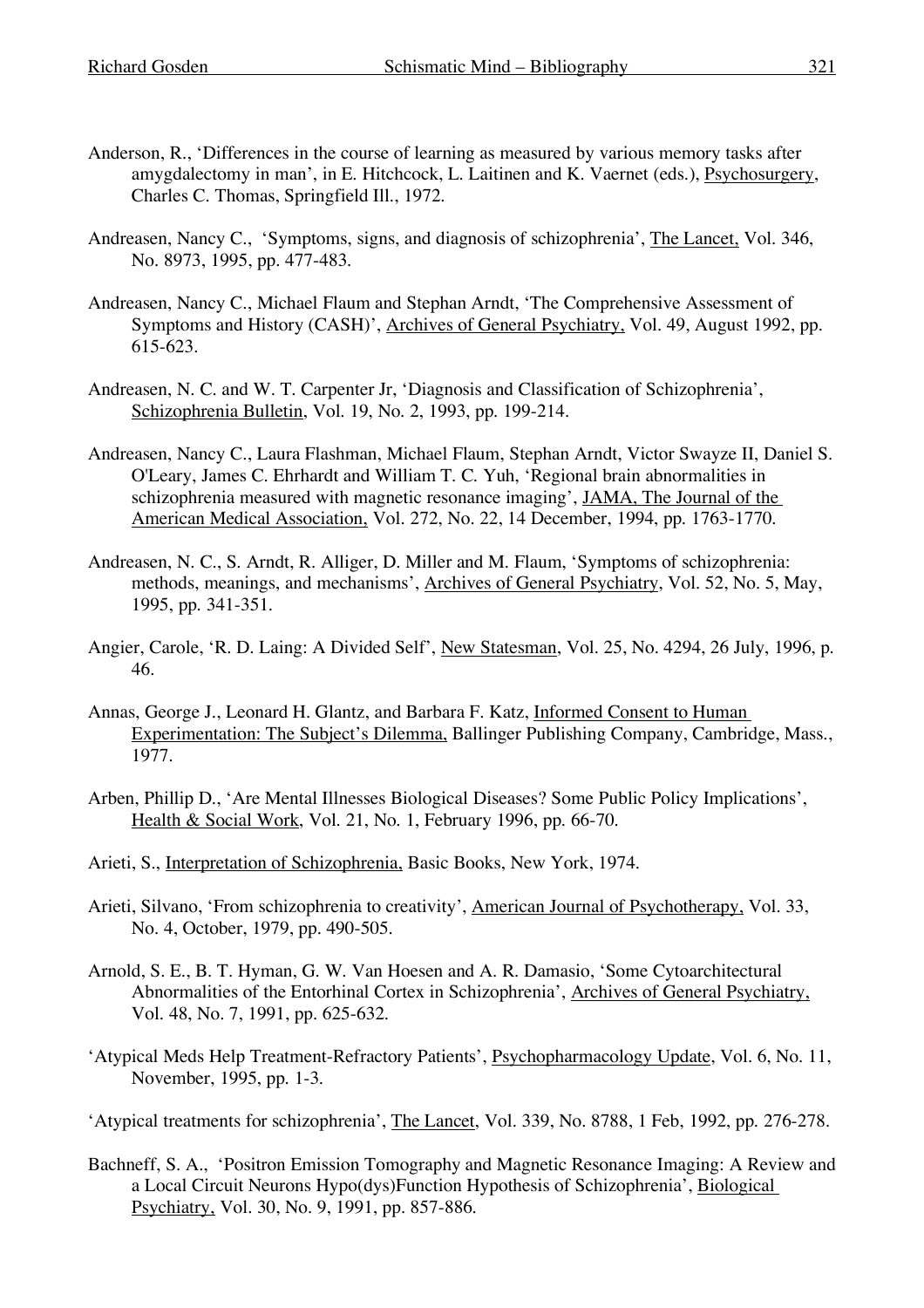Bamford, Christopher, 'Culture of the heart', Parabola, Vol. 20, No. 4, Winter 1995, pp. 56-63.

- Barnes, Barry, About Science, Blackwell, Oxford and New York, 1985.
- Bates, Erica M. and Paul R. Wilson (eds.), Mental Disorder or Madness, University of Queensland Press, St Lucia, 1979.
- Bates, Ernest Sutherland, (ed.), The Bible Designed To Be Read As Literature, William Heinemann, London, 1920.
- Bateson, Gregory, Don D. Jackson, Jay Haley, and John Weakland, 'Towards a Theory of Schizophrenia', Behavioral Science, Vol. 1, Number 4, October 1956.
- Bateson, Gregory, Perceval's Narrative. A Patient's Account of his Psychosis, Stamford University Press, Stamford, 1961.
- Baughman, Fred A., Jr, 'The future of mental health: radical changes ahead', USA Today, Vol. 125, No. 2622, March 1997, pp. 60-63.
- Beaber, Rex Julian, 'HIV Positive Surgeons Must Tell Their Patients', Health Systems Review, Vol. 26, No. 5, Sept/Oct. 1993, pp. 41-42.
- Beautrais, Annette L., Peter R. Joyce and Roger T. Mulder, 'Risk factors for serious suicide attempts among youths aged 13 through 24 years', Journal of the American Academy of Child and Adolescent Psychiatry, Vol. 35, No. 9, Sept, 1996, pp. 1174-1183.
- Beeber, Alan R., 'Psychotherapy with Schizophrenics in Team Groups: A Systems Model', American Journal of Psychotherapy, Vol. 45, No. 1, 1991, pp. 78-87.
- Bell, R. C., L. H. Low, H. J. Jackson, P. L. Dudgeon, D. L. Copolov, and B. S. Singh, 'Latent Trait Modelling of Symptoms of Schizophrenia', Psychological Medicine, Vol. 24, No. 2, 1994, pp. 335-345.
- Berger, Milton M., Beyond the Double Bind, Brunner/Maze, New York, 1978.
- Berrios, German E., The History of Mental Symptoms, University of Cambridge Press, Cambridge, 1996.
- Berrios, German and Roy Porter (eds.), A History of Clinical Psychiatry: The Origin and History of Psychiatric Disorders, New York University Press, New York, 1996.
- Beumont, Pierre J. and R. B. Hampshire (eds.), Textbook of Psychiatry, Blackwell, Melbourne, 1989.
- Bhugra, Dinesh, (ed.), Psychiatry and Religion: Context, Consensus and Controversies, Routledge, London, 1996.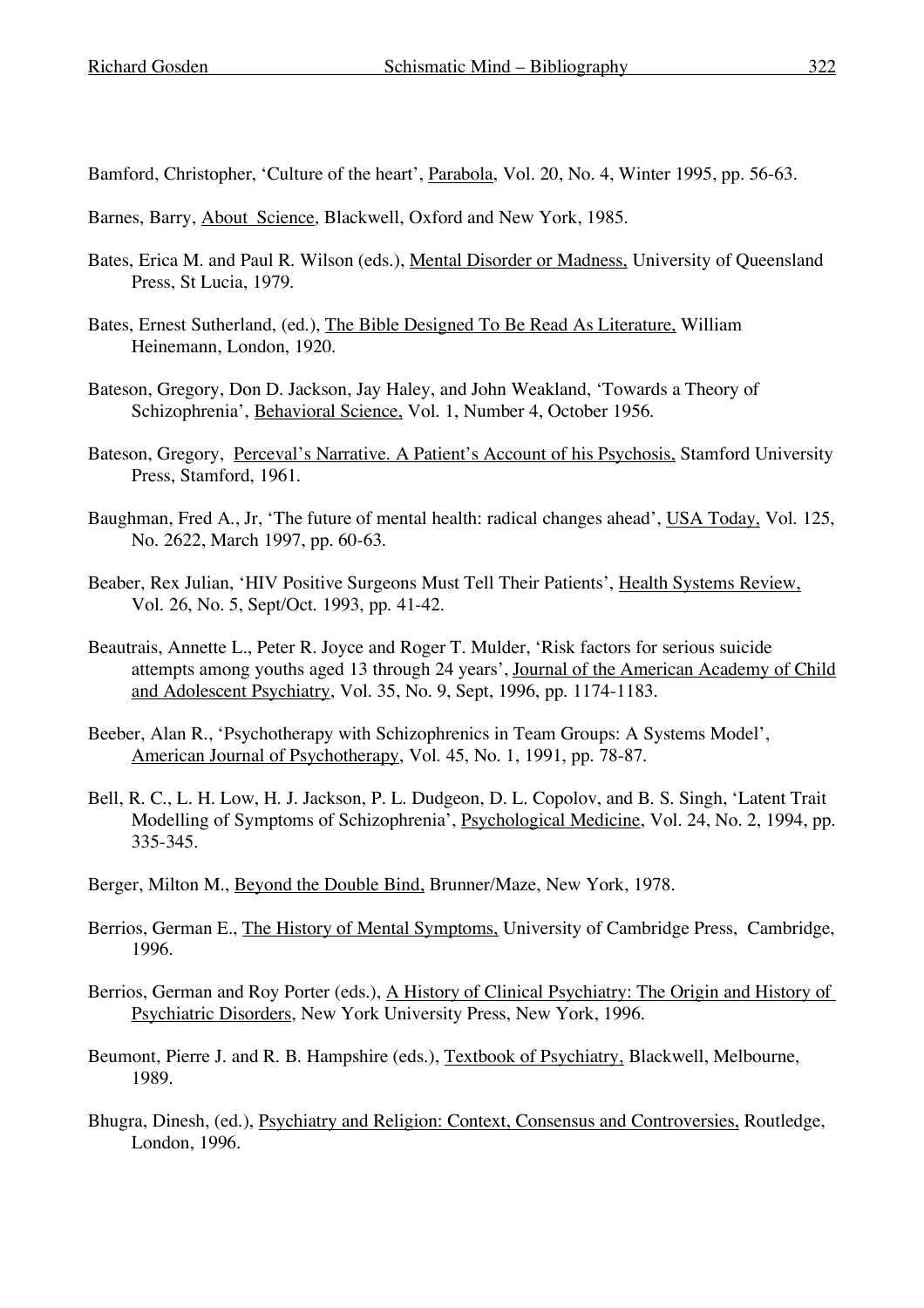- Bhugra, D., J. Leff, R. Mallett, G. Der, B. Corridan and S. Rudge, 'Incidence and outcome of schizophrenia in whites, African-Caribbeans and Asians in London', Psychological Medicine, Vol. 27, No. 4, July, 1997, pp. 791-798.
- Birchwood, Max, Pat McGorry and Henry Jackson, 'Early Intervention in Schizophrenia', British Journal of Psychiatry, Vol. 170, No. 1, January 1997, pp. 2-11.
- Black, Donald W., William R. Yates and Nancy C. Andreasen, 'Schizophrenia, Schizophreniform Disorder, and Delusional (Paranoid) Disorders', in John A. Talbott, Robert E. Hales and Stuart C. Yudofsky (eds.), Textbook of Psychiatry, American Psychiatric Press, Washington, 1988, pp. 357-402.
- Bleuler, Eugen, Dementia Praecox or The Group of Schizophrenias, Translated by Joseph Zinkin International Universities Press, New York, 1950.
- Bocce, Kathleen, 'Mental health patients' families have few rights', Letters To The Editor, Sydney Morning Herald, 2 June, 1995.
- Borucka-Arctowa, Maria, 'Historical Development of the Principles of Equality and Freedom and the Conception of Man', in Gray Dorsey (ed.), Equality and Freedom: International and Comparative Jurisprudence, Oceana Publications, New York, 1975, pp. 51-73.
- Bouma, Gary D., The Research Process, Oxford University Press, Oxford, 1996.
- Bouyer, Louis, 'Mysticism/An Essay on the History of the Word', in Richard Woods (ed.), Understanding Mysticism, The Athlone Press, London, 1981, pp. 42-55.
- Bowden, Mark, 'Study finds evidence for gene that may help cause schizophrenia', Knight-Ridder/Tribune News Service, 1 May, 1995, p. 501.

, 'Top human geneticists argue over ownership of schizophrenia research', Knight-Ridder/Tribune News Service, 11 May, 1995, p. 511.

- Bower, Bruce, 'Schizophrenia: genetic clues and caveats', Science News, Vol. 134, No. 20, 12 Nov, 1988, p308.
- , 'Rat model of tardive dyskinesia gets boost', Science News, Vol. 136, No. 20, 11 Nov, 1989, p. 308.
- <sup>9</sup>. Section Anatomy Yields Schizophrenia Clues', Science News, Vol. 137, No. 12, 24 March, 1990, p. 182.
- , 'Antipsychotics Evoke Youthful Concerns', Science News, Vol. 140, No. 18, 2 November, 1991, p. 276.
- , 'Law and Disorders: Studies explore legally sensitive judgments in treating mental illness', Science News, Vol. 147, No. 1, 7 January, 1995, pp. 8-11.
- , 'Hallucinating brains pose for first scans', Science News, Vol. 148, No. 20, 1995, p. 310.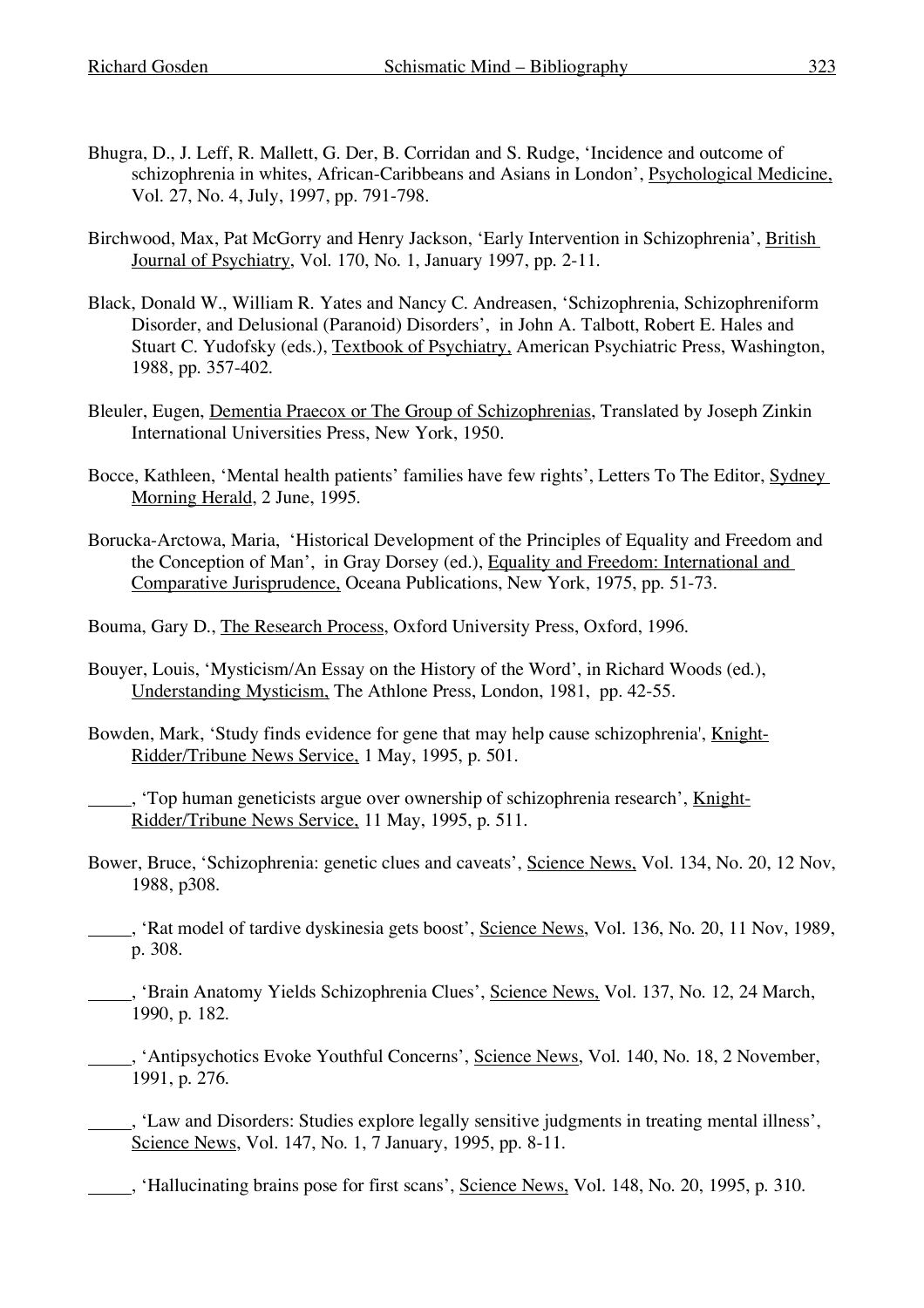- Boyers, Robert and Robert Orrill (eds.), Laing and Anti-Psychiatry, Penguin, Harmondsworth, 1972.
- Bradshaw, David, 'The best of companions: J. W. N. Sullivan, Aldous Huxley, and the New Physics', The Review of English Studies, Vol. 47, No. 187, 1996, pp. 352-369.
- Bradshaw, William, 'Evaluating Cognitive-Behavioural Treatment of Schizophrenia: Four Single-Case Studies', Research on Social Work Practice, Vol. 7, No. 4, October, 1997, p. 419.
- Braginsky, Benjamin M., Dorothea D. Braginsky and Kenneth Ring, 'The Search for a New Paradigm', in James Fadiman and Donald Kewman (eds.), Exploring Madness: Experience, Theory, and Research, Brooks/Cole, Monterey, Calif., 1973, pp. 69-76.
- Breggin, Peter, 'Brain Damage, Dementia and Persistent Cognitive Dysfunction Associated With Neuroleptic Drugs: Evidence, Aetiology, Implications', The Journal of Mind and Behaviour, Vol. 11, Numbers 3 and 4, Summer and Autumn 1990, pp. 425-463.

, Toxic Psychiatry, Fontana, London, 1993.

- Breggin, Peter and Cohen, David, Your Drug May Be Your Problem, Perseus Books Reading Massachusetts, 1999.
- Brody, Baruch A. and H. Tristram Englehardt Jr. (eds.), Mental Illness: Law and Public Policy, D. Reidel Publishing Company, Dorecht, Holland, 1980.
- Bromberger, Brian and Janet Fife-Yeomans, Deep Sleep: Harry Bailey and the Scandal of Chelmsford, Simon and Schuster, Sydney, 1991.
- Brown, A. S., E. S. Susser, P. D. Butler, R. Richardson-Andrews, C. A. Kaufmann and J. M. Gorman, 'Neurobiological plausibility of prenatal nutritional deprivation as a risk factor for schizophrenia', Journal of Nervous and Mental Disorders, Vol. 184, No. 2, February, 1996, pp. 71-85.
- Brown, James T., 'Compensation neurosis rides again: a practitioner's guide to defending PTSD claims', Defence Counsel Journal, Vol. 63, No. 4, 1996, pp. 467-482.
- Brown, Joseph Epes, 'The Question of "Mysticism" Within Native American Traditions', in Harold Coward and Terence Penelhum (eds.), Mystics and Scholars, Wilfrid Laurier University Press, Waterloo, Ont., 1977, pp. 109-118.
- Buchanan, A., 'A Two-Year Prospective Study of Treatment Compliance in Patients with Schizophrenia', Psychological Medicine, Vol. 22, No. 3, 1992, pp. 787-797.
- Buchsbaum, Monte S., 'Frontostriatal disorder of cerebral metabolism in never-medicated schizophrenics', JAMA, The Journal of the American Medical Association, Vol. 269, No. 17, 5 May, 1993, p. 2204.

Bucke, Richard Maurice, Cosmic Consciousness, E. P. Dutton, New York, 1969.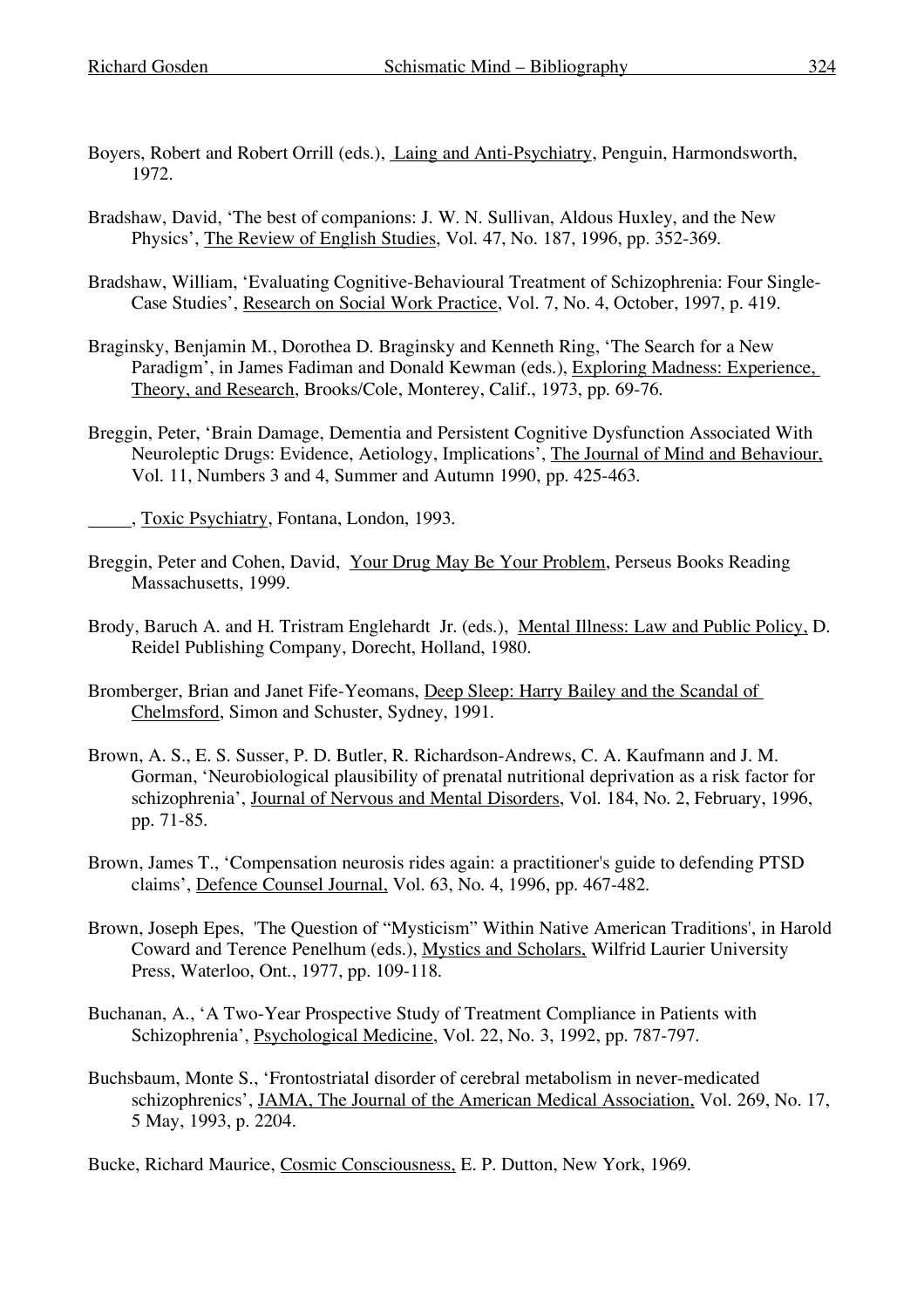- Burdekin, Brian, 'Human Rights Issues relating to Schizophrenia', in Human Rights and Equal Opportunity Commission, Schizophrenia: Occasional papers from the Human Rights Commissioner, Number 1, Human Rights and Equal Opportunity Commission, Sydney, December, 1989, pp.1-6.
- Burns, Chester R., 'American Medico-Legal Traditions and Concepts of Mental Health: The Nineteenth Century', in H. Tristram Engelhardt, Jr., (ed.), Mental Health: Philosophical Perspectives, D. Reidel, Dordrecht, Holland, 1976, pp. 3-14.
- Burrows, Graham D., Trevor R. Norman and Gertrude Rubinstein (eds.), Handbook of studies on Schizophrenia., Elsevier, Amsterdam, 1986.
- Bursztajn, H., T. G. Gutheil, R. M. Hamm, A. Brodsky and M. J. Mills, 'Parens patriae considerations in the commitment process', Psychiatric Quarterly, Fall, 1988, Vol. 59, No. 3, pp. 165-181.
- Butler, R. W. and D. L. Braff, 'Delusions: A Review and Integration', Schizophrenia Bulletin, Vol. 17, No. 4, 1991, 633-647.
- Callon, Michel and John Law, 'On Interests and their Transformation: Enrolment and Counter-Enrolment', Social Studies of Science, Vol. 12, No. 4, 1982.
- Callon, Michel, 'Four Models for the Dynamics of Science', in Sheila Jasanoff, Gerald E. Markle, James C. Petersen and Trevor Pinch (eds), Handbook of Science and Technology Studies, Sage, Thousand Oaks, 1995, pp. 29-63.
- Cameron, D. E., 'Early schizophrenia', American Journal of Psychiatry, Vol. 95, 1938, pp. 567- 578.
- Campbell, Joseph, The Hero With a Thousand Faces, Princeton University Press, Princeton N.J., 1968.
- , 'Schizophrenia the Inward Journey', in Joseph Campbell, Myths To Live By, Condor Book, New York, 1970.
- , The Masks of God, (4 volumes), Souvenir Press, London, 1973-1974.
- Campbell, Maude, 'New Atypical Antipsychotics Focus of International Workshop on Schizophrenia', Psychiatric Times, May 1995, Available URL, http://www.mhsource.com./edu/psytimes/p950523.html
- Canton, Graziano and Ida G. Fraccon, 'Life events and schizophrenia: A replication', Acta Psychiatrica Scandinavica, Vol. 71, No. 3, March, 1985, pp. 211-216.
- Cape, Gavin, Daniel Antebi, Penny Standen and Christine Glazebrook, 'Schizophrenia: The Views of a Sample of Psychiatrists', Journal of Mental Health, Vol. 3, No. 1, January, 1994, pp. 105- 114.
- Caplan, Paula J., They Say You're Crazy, Addison-Wesley, Reading, Massachusetts, 1995.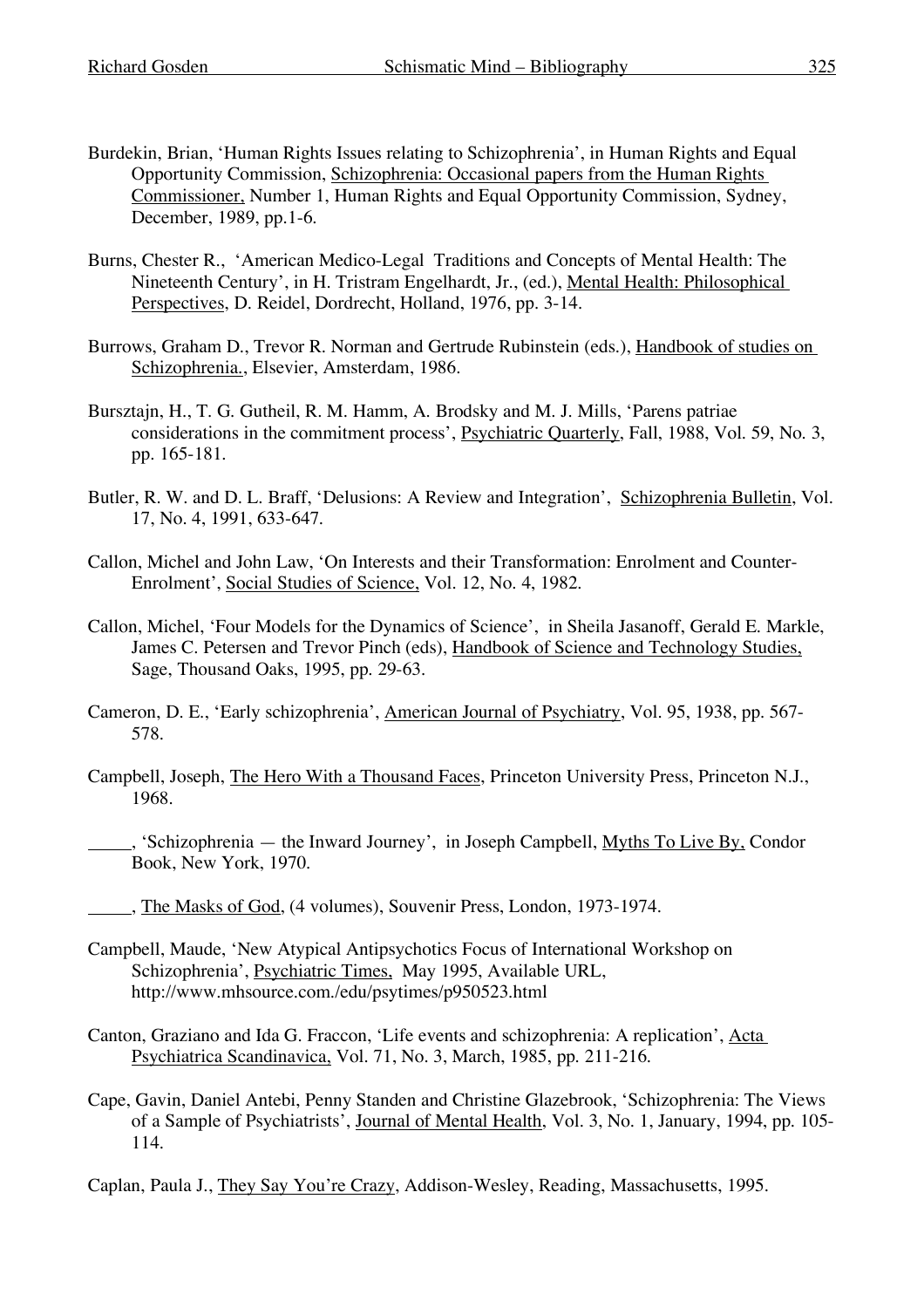- Carlson, Gabrielle A., Shmuel Fenning and Evelyn J. Bromet, 'The confusion between bipolar disorder and schizophrenia in youth: where does it stand in the 1990s?', Journal of the American Academy of Child and Adolescent Psychiatry, Vol. 33, No. 4, 1994, pp. 453-461.
- Carone, B. J., M. Harrow, and J. F. Westermeyer, Posthospital Course and Outcome in Schizophrenia, Archives of General Psychiatry, Vol. 48, No. 3, 1991, pp. 247-253.
- Carpenter, W. T. Jr., 'The risk of medication-free research', Schizophrenia Bulletin, Vol. 23, No. 1, 1997, pp. 11-18.
- Carrell, Steve, 'Coming: Host of schizophrenia drugs with lesser side effects', Drug Topics, Vol. 139, No. 14, 1995, pp. 35-36.
- Carroll, M. A., 'The right to treatment and involuntary commitment', Journal of Medical Philosophy, Vol. 5, No. 4, December, 1980, pp. 278-291.
- Center for the Study of Psychiatry and Psychology, accessed May, 1999, Available URL, http://www.breggin.com/
- Chadwick, P. and M. Birchwood, 'The Omnipotence of Voices. A Cognitive Approach to Auditory Hallucinations', British Journal of Psychiatry, Vol. 164, No. 2, 1994, pp. 190-201.
- Chandra, Satish (ed.), International Documents on Human Rights, Mittal Publications, New Delhi, 1990.
- Chapman, Loren J., and Jean P. Chapman, Disordered Thought in Schizophrenia, Prentice-Hall, Englewood Cliffs, New Jersey, 1973.
- Chess, Stella, 'The "blame the mother" ideology', International Journal of Mental Health, Vol. 11, Nos. 1-2, 1982, pp. 95-107.
- Citizens Commission on Human Rights, 1999, Available URL, http://www.cchr.org/cchrhome.htm
- Clare, Anthony, Psychiatry in Dissent: Controversial issues in thought and practice, Second Edition, Tavistock, London, 1980.
- Clayer, John R., Alexander C. McFarlane, Clara L. Bookless, Tracy Air, Graham Wright and Andrew S. Czechowicz, 'Prevalence of psychiatric disorders in rural South Australia', The Medical Journal of Australia, Vol. 163, 7 August 1995, pp. 124-128.
- Cleghorn, J. M., R. B. Zipursky and S. J. List, 'Structural and Functional Brain Imaging in Schizophrenia', Journal of Psychiatry & Neuroscience, Vol. 16, No. 2, 1991, pp. 53-74.
- Cleghorn, J. M., S. Franco, B. Szechtman, R. D. Kaplan, H. Szechtman, G. M. Brown, C. Nahmias and E. S. Garnett, 'Toward a Brain Map of Auditory Hallucinations', American Journal of Psychiatry, Vol. 149, No. 8, 1992, pp. 1062-1071.
- Clorfeine, Steve, 'Journey to Enlightenment: The Life and World of Khyentse Rinpoche', Parabola, Vol. 22, No. 2, 1997, pp. 91-94.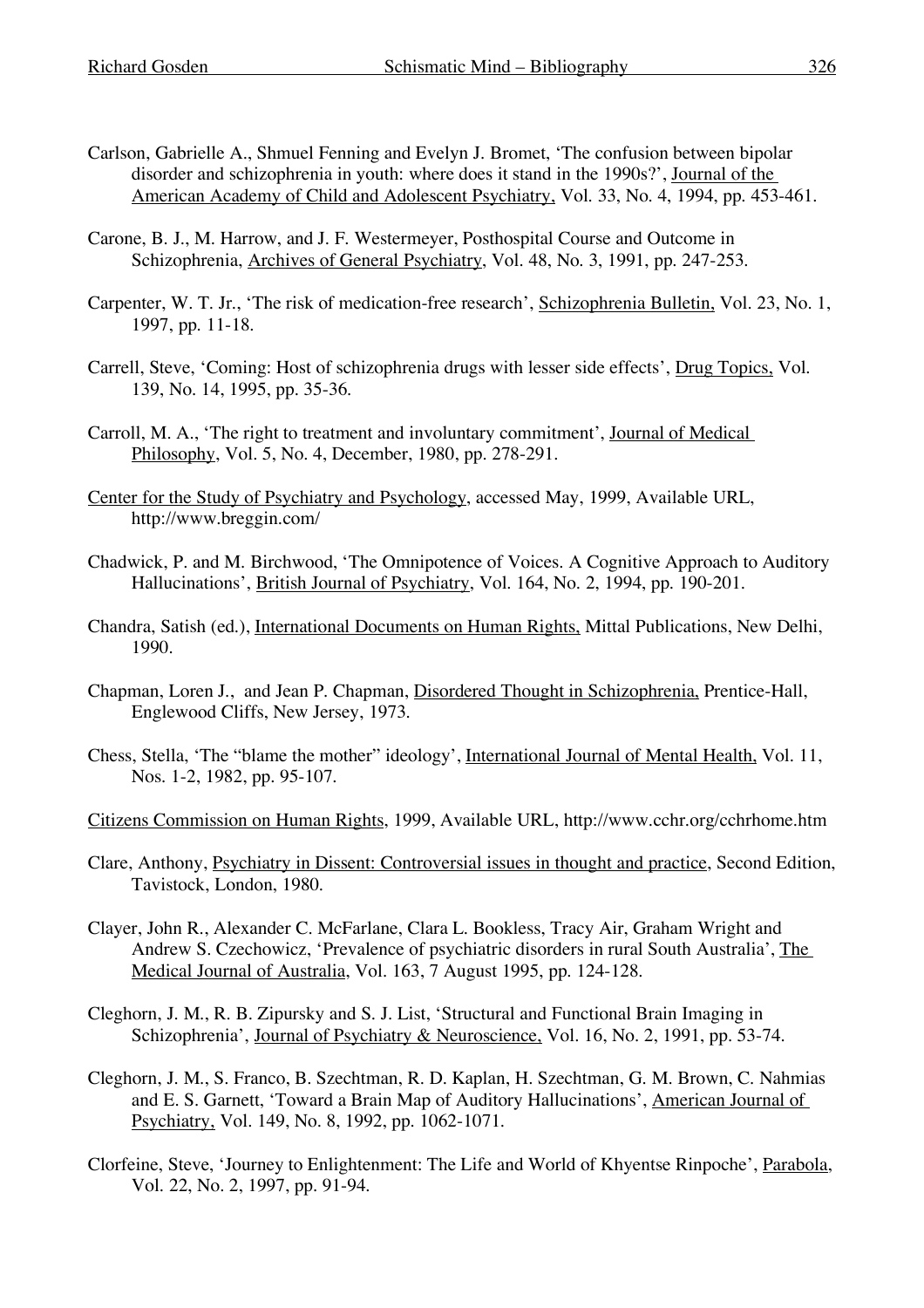- Cocks, Thomas H., 'The use of very-low-dose antipsychotic medication in the treatment of firstepisode psychosis', Early Psychosis News, No. 9, June 1998, pp. 5-6.
- Coggiano, M. A., R. C. Alexander, D. G. Kirch, R. J. Wyatt and H. Kulaga, 'The Continued Search for Evidence of Retroviral Infection in Schizophrenic Patients', Schizophrenia Research, Vol. 5, No. 3, 1991, pp. 243-247.
- Cohen, David, Testimony to a Vermont Judiciary Committee considering a new bill entitled, An Act Relating to Involuntary Medication of Mental Health Patients, reproduced in, 'In the trenches: Resisting the spread of involuntary psychiatric drugging', Dendron, Nos. 39 and 40, Winter 1997- 98, pp. 33-34.
- Cohen, David and Michael McCubbin, 'The Political Economy of Tardive Dyskinesia: Asymmetries in Power and Responsibility', The Journal of Mind and Behaviour, Vol. 11, Numbers 3 and 4, Summer and Autumn 1990, pp. 465-488.
- Cohen, David, Soviet Psychiatry: Politics and Mental Health in the USSR Today Paladin, London, 1989.
- Cohen, Samuel I., 'Overdiagnosis of schizophrenia: role of alcohol and drug misuse', The Lancet, Vol. 346, No. 8989, Dec 9, 1995, pp. 1541-1543.
- Cohen, Warren, 'Kid looks like the mailman? Genetic labs boom as the nation wonders who's Daddy', US News and World Report, Vol. 122, No. 3, Jan 27, 1997, pp. 62-63.
- Colson, Chuck and Jack Eckerd, Why America Doesn't Work, Word Publishing, Dallas, 1991.
- Comiteau., Jennifer, 'Taking the lead', Adweek Eastern Edition, Vol. 35, No. 51, 1994, pp. 24-26.
- Commonwealth Ombudsman, AFP professional reporting & internal witnesses, Australian Commonwealth Government, Canberra, November 1997.
- Conlan, Michael F., 'Drug research advances reported by industry group', Drug Topics, Vol. 140, No. 5, 1996. p. 122.
- Cook, William L., Angus M. Strachan, Michael J. Goldstein and David J. Miklowitz, 'Expressed emotion and reciprocal affective relationships in families of disturbed adolescents', Family Process, Vol. 28, No. 3, September, 1989, pp. 337-348.
- Cooper, James W., 'Drugs that cause falls in the nursing home', Nursing Homes, Vol. 42, No. 4, May 1993, pp. 45-47.
- Corrigan, P. W., R. Silverman, J. Stephenson, J. Nugent-Hirschbeck, and B. J. Buican, 'Situational familiarity and feature recognition in schizophrenia', Schizophrenia Bulletin, Vol. 22, No. 1, 1996, pp. 153-161.
- Council on the Ageing (Australia), Federal Budget Submission For 1995, Melbourne, December 1994.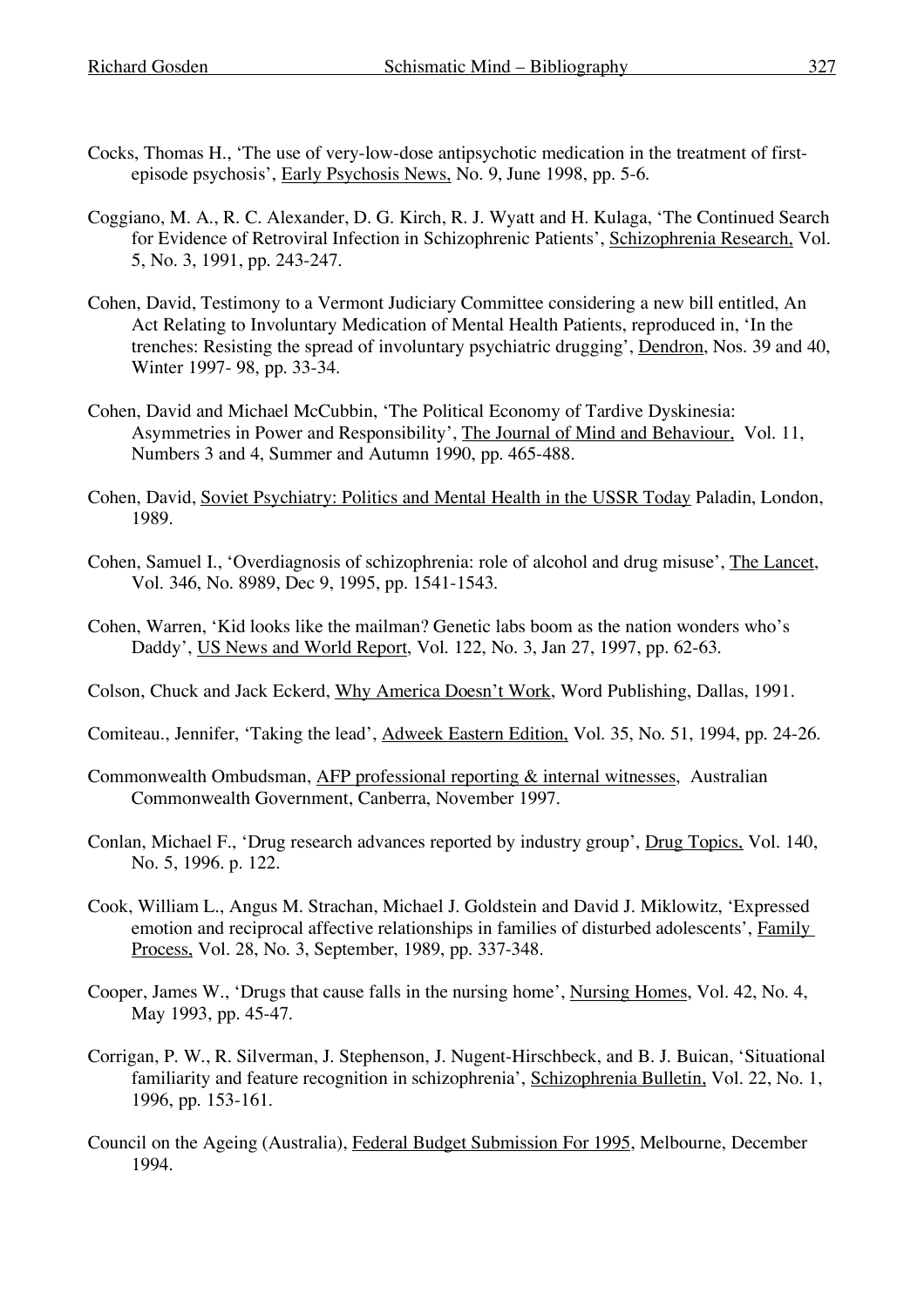- Coward, Harold G., 'Levels of Language in Mystical Experience', in Harold Coward and Terence Penelhum (eds.), Mystics and Scholars, Wilfrid Laurier University Press, Waterloo, Ont., 1977, pp. 93-107.
- Coward, Harold and Terence Penelhum (eds.), Mystics and Scholars, Wilfrid Laurier University Press, Waterloo, Ont., 1977.
- Cozzens, Susan E. and Edward J. Woodhouse, 'Science, Government and the Politics of Knowledge', in Sheila Jasanoff, Gerald E. Markle, James C. Petersen and Trevor Pinch (eds.), Handbook of Science and Technology Studies, Sage, Thousand Oaks, 1995, pp. 533- 553.
- Crossen, Cynthia, Tainted Truth: The Manipulation of Fact in America, Simon and Schuster, New York, 1994.
- Crumpton, Evelyn, Norman Q. Brill, Samuel Eiduson and Edward Geller, 'The role of fear in electroconvulsive treatment', Journal of Nervous and Mental Disorders, Vol. 136, 1963, pp. 29-33.
- Cuesta, M. J. and V. Peralta, 'Lack of Insight in Schizophrenia', Schizophrenia Bulletin, Vol. 20, No. 2, 1994, pp. 359-366.
- Currell, Harvey, Peter Bruton and Sidney Katz, 'Psychiatric Justice in Canada', in Thomas S. Szasz (ed.), The Age of Madness, Routledge and Kegan Paul, London, 1973, pp. 216-230.
- Dauphinais, Deborah, Medications for the treatment of schizophrenia: questions and answers, Pamphlet produced by U.S. Department of Health and Human Services, Washington, 1992.
- Davidson, M., R. S. Kahn, R. G. Stern, J. Hirschowitz, S. Apter, P. Knott and K. L. Davis, 'Treatment With Clozapine and Its Effect on Plasma Homovanillic Acid and Norepinephrine Concentrations in Schizophrenia', Psychiatric Research, Vol. 46, No. 2, 1993, pp. 151-163.
- Davis, B. A., S. Shrikhande, V. P. Paralikar, S. R. Hirsch, D. A. Durden and A. A. Boulton, 'Phenylacetic Acid in CSF and Serum in Indian Schizophrenics', Progress in Neuro-Psychopharmacology & Biological Psychiatry, Vol. 15, No. 1, 1991, pp. 41-47.
- Davis, J. O. and H. S. Bracha, 'Famine and schizophrenia: first-trimester malnutrition or secondtrimester beriberi', Biological Psychiatry, Vol. 40, No. 1, 1 July, 1996, pp. 1-3.
- Davis, L. J., 'Diagnostic and Statistical Manual of Mental Disorders, 4th ed.', Harper's Magazine, Vol. 294, No. 1761, 1997, p. 61.
- De Leon, J., M. J. Cuesta and V. Peralta, 'Delusions and Hallucinations in Schizophrenic Patients', Psychopathology, Vol. 26, Nos. 5 and 6, 1993, pp. 286-291.
- Deveson, Anne, 'The Social Stigma of Schizophrenia as an Obstacle to the Exercise of Human Rights', in Human Rights and Equal Opportunity Commission, Schizophrenia: Occasional papers from the Human Rights Commissioner, Number 1, Human Rights and Equal Opportunity Commission, Sydney, December, 1989, pp. 44-49.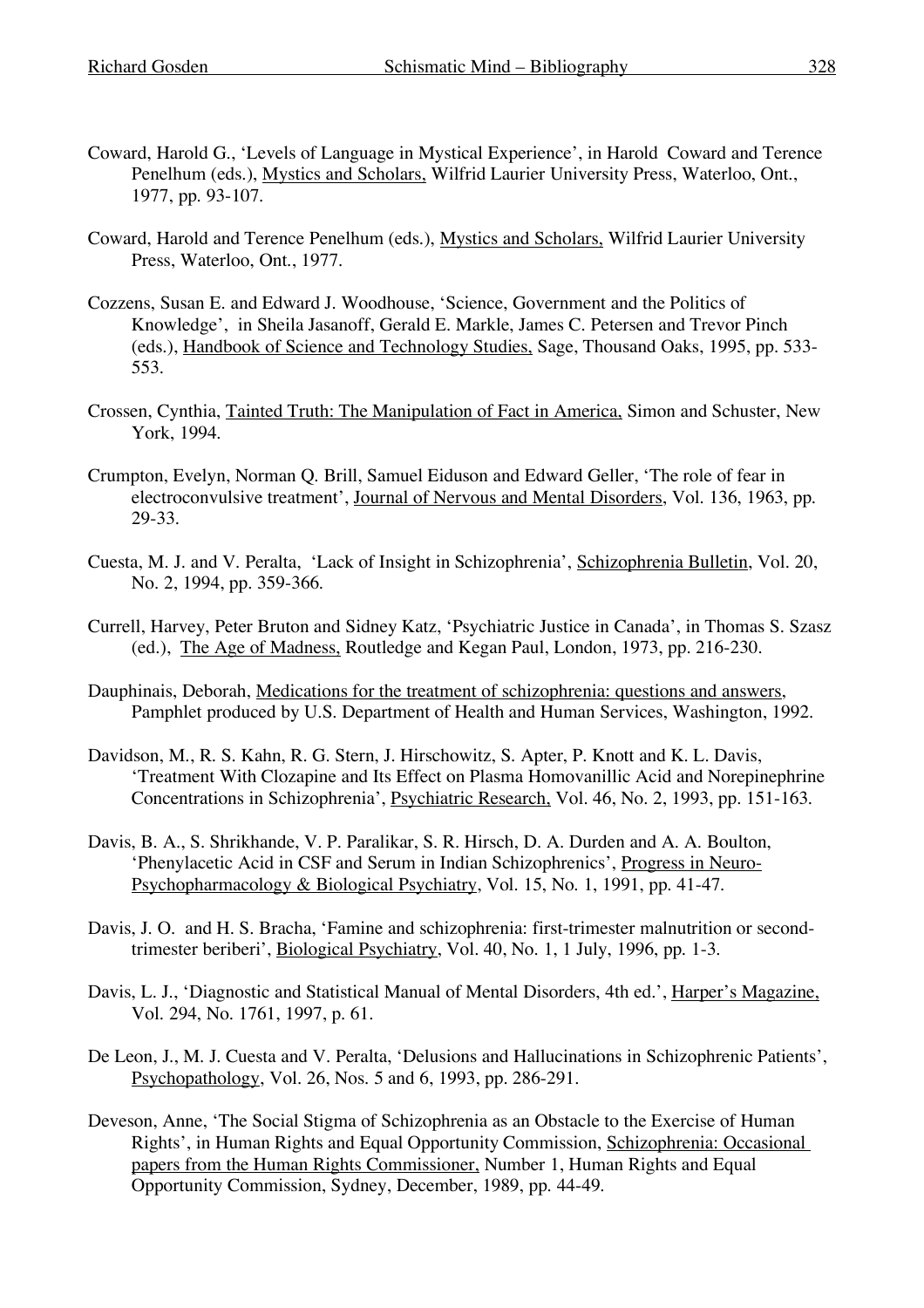- , Tell Me I'm Here, Penguin, Ringwood Vic., 1991.
- , "Towards a better treatment of serious mental illness', Sydney Morning Herald, 31 May, 1995.
- , 'Help for Families', SANE News, Issue 8, Winter 1998.
- Dharmananda, V., Informed Consent to Medical Treatment: Processes, Practices and Beliefs, Law Reform Commission of Western Australia, Perth , 1992.
- Diamond, D. B., 'The fate of the ego in contemporary psychiatry with particular reference to etiologic theories of schizophrenia', Psychiatry, Vol. 6, No. 1, 1997, pp. 67-88.
- Diekman, Arthur J., 'Deautomatization and the Mystic Experience', in Richard Woods (ed.), Understanding Mysticism, The Athlone Press, London, 1981, pp. 240-269.

Dixon, Robert, Letter To The Editor, Sydney Morning Herald, 2 June, 1995.

- Docherty, N. M., 'Communication deviance, attention, and schizotypy in parents of schizophrenic patients', Journal of Nervous and Mental Disease, Vol. 181, No. 12, December, 1993, pp. 750-756.
- , 'Communication disturbances in schizophrenia and mania', JAMA, The Journal of the American Medical Association, Vol. 276, No. 1, July 3, 1996, p. 4B.
- Docherty, N. M., W. H. Sledge and B. E. Wexler, 'Affective Reactivity of Language in Stable Schizophrenic Outpatients and Their Parents', Journal of Nervous and Mental Disease, Vol. 182, No. 6, 1994, pp. 313-318.
- Donnelly, Jack, Universal Human Rights in Theory and Practice Cornell University Press, Ithaca and London, 1989.
- Double, Duncan, Antipsychiatry, 1999, Available URL, http://ourworld.compuserve.com/homepages/Duncan\_Double/
- Dow, Steve, 'New pill hailed as cure for baldness', Sydney Morning Herald, 10 June, 1997.
- 'Drug Free!', Dendron, Nos. 39 and 40, Winter 1997- 98, p. 5.
- Dunham, Barrows, The Heretics, Eyre and Spottiswoode, London, 1963.
- Dunn, John, 'Rights and political conflict', in Larry Gostin (ed.), Civil Liberties in Conflict, Routledge, London, 1988, pp. 24-27.
- Dunne, Francis I., 'Soviet and Western Psychology: A Comprehensive Study', British Medical Journal, Vol. 305, No. 6849, 8 August, 1992, p. 374.
- Dupre, Louis, 'The Mystical Experience of the Self and Its Philosophical Significance', in Richard Woods (ed.), Understanding Mysticism, The Athlone Press, London, 1981.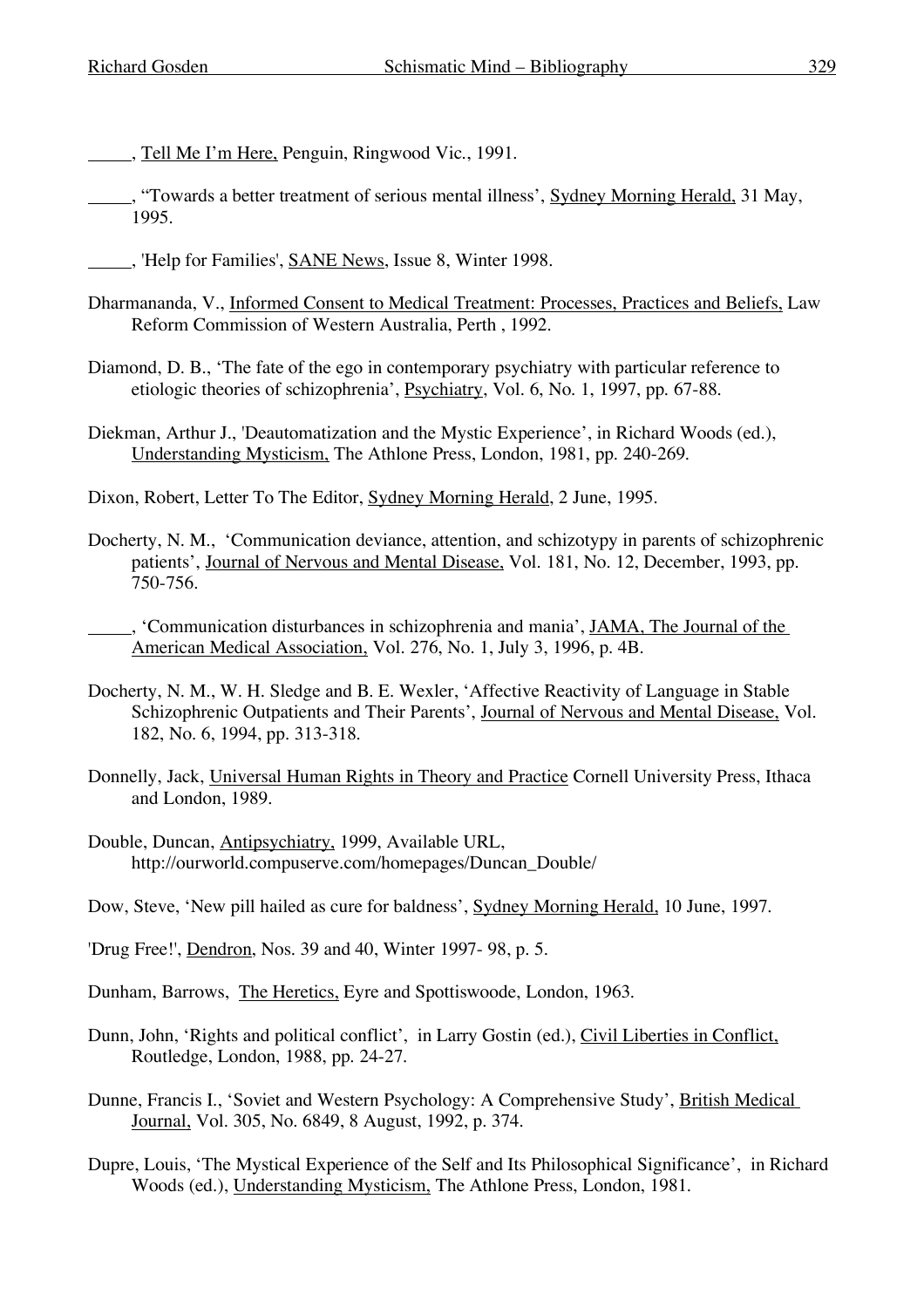- Dush, David M. and Marvin Brodsky, 'Effects and implications of the experimental double bind', Psychological Reports, Vol. 48, No. 3, June, 1981, pp. 895-900.
- Dworkin, R. H., G. Bernstein, L. M. Kaplansky, J. D. Lipsitz, A. Rinaldi, S. L. Slater, B. A. Cornblatt and L. Erlenmeyer-Kimling, 'Social Competence and Positive and Negative Symptoms: A Longitudinal Study of Children and Adolescents at Risk for Schizophrenia and Affective Disorder', American Journal of Psychiatry, Vol. 148, No. 9, 1991, pp. 1182-1188.
- Dworkin, R. H., B. A. Cornblatt, R. Friedmann, L. M. Kaplansky, J. A. Lewis, A. Rinaldi, C. Shilliday, and L. Erlenmeyer-Kimling, 'Childhood Precursors of Affective Versus Social Deficits in Adolescents at Risk for Schizophrenia', Schizophrenia Bulletin, Vol. 19, No. 3, 1993, pp. 563-577.
- Eagles, J. M., 'The Relationship Between Schizophrenia and Immigration. Are There Alternatives to the Psychosocial Hypotheses?', British Journal of Psychiatry, Vol. 159, 1991, pp. 783- 789.
- 'Early Detection and Intervention in Schizophrenia: The Patient's Perspective', Schizophrenia Review, Vol. 6, No. 1, January 1998, p. 4.
- Early Psychosis Prevention and Intervention Centre, Graduate Diploma in Mental Health Sciences (Young People's Mental Health) 1998 Course Handbook, University of Melbourne, 1998.

, Newsletter of the Early Psychosis Prevention and Intervention Centre, Number 4, April, 1996.

- , PACE Background, Early Psychosis Prevention and Intervention Centre, accessed July 1998, Available URL, http://brains2.wpic.pitt.edu/paces.html
- , Registration Brochure, Second National Conference on Early Psychosis, Early Psychosis Prevention and Intervention Centre, 1998.
- , Resource Kit for General Practitioners, Clyde Consulting, Yarraville, Victoria, 1998.
- Editorial, Science News, Vol. 145, No. 25, June 18, 1994, p. 398.
- Ehrenreich, B. and D. English, For Her Own Good, Doubleday, New York, 1987.
- Eisenberg, Leon, 'R. D. Laing: A Biography', The Lancet, Vol. 344, No. 8927, 1 October, 1994, p. 939.
- Eli Lilly and Company, Zyprexa (olanzapine) advertisement, Psychiatric Services, Vol 49, No. 3, March, 1998, p. 310.
- 'Eleventh Circuit rules on rights of child committed by parents', Mental Disability Law Reporter, Vol. 7, No. 3, 1983, pp. 220-221.
- Encel, S., Equality and Authority: a Study of Class, Status and Power in Australia, Cheshire, Melbourne, 1970.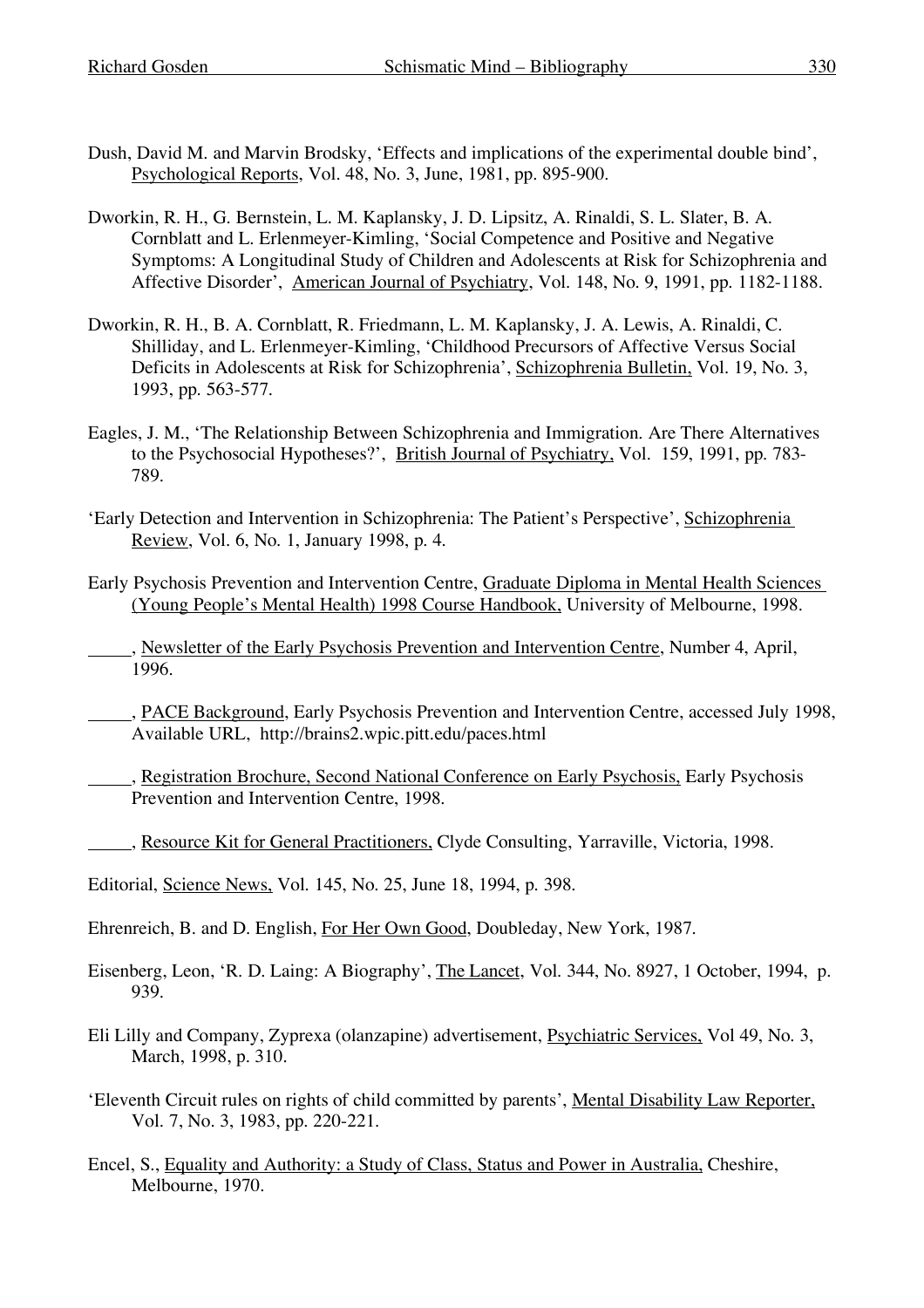- Engel, George L., 'The Need for a New Medical Model: A Challenge for Biomedicine', Science, Vol. 196, No. 4286, 8 April, 1977.
- Engelhardt, H. Tristram, Jr., (ed.), Mental Health: Philosophical Perspectives, D. Reidel, Dordrecht, Holland, 1976.
- Engelhardt, H. Tristram, Jr., and Arthur L. Caplan, 'Patterns of controversy and closure: the interplay of knowledge, values, and political forces', in H. Tristram Engelhardt, Jr., and Arthur L. Caplan (eds.), Scientific Controversies: Case studies in the resolution and closure of disputes in science and technology, Cambridge University Press, Cambridge, 1987, pp. 1-23.
- Engelhardt, H. Tristram, Jr., and Arthur L. Caplan (eds.), Scientific Controversies: Case studies in the resolution and closure of disputes in science and technology, Cambridge University Press, Cambridge, 1987.
- Ennis, Bruce J. and Richard D. Emery, The Rights of Mental Patients: An American Civil Liberties Union Handbook, Avon Books, New York, 1978.
- Fadiman, James and Donald Kewman (eds.), Exploring Madness: Experience, Theory, and Research, Brooks/Cole, Monterey, Calif., 1973.
- Fadiman, James and Donald Kewman (eds.), Exploring Madness: Experience, Theory, and Research, Brooks/Cole, Monterey, Calif., 1973.
- Fallon, B. A. and E. Horwath, 'Asceticism: Creative Spiritual Practice or Pathological Pursuit?', Psychiatry, Vol. 56, No. 3, 1993, pp. 310-316.
- Falloon, Ian R., 'Family stress and schizophrenia: Theory and practice', Psychiatric Clinics of North America, Vol. 9, No. 1, March, 1986, pp. 165-182.
- Falloon, Ian R. H., Robert R. Kyd, John H. Coverdale and Tannis M. Laidlaw, 'Early Detection and Intervention for Initial Episodes of Schizophrenia', Schizophrenia Bulletin, Vol. 22, No. 2, 1996, pp. 271-282.
- 'Families in the Treatment of Schizophrenia', The Harvard Medical School Mental Health Letter, June /July 1989.
- Farber, Leslie H., 'Schizophrenia and the mad psychotherapist', in Robert Boyers and Robert Orrill (eds.), Laing and Anti-Psychiatry, Penguin, Harmondsworth, 1972.
- Farber, Seth, 'Institutional Mental Health and Social Control: The Ravages of Epistemological Hubris', The Journal of Mind and Behavior, Vol. 11, No. 3 and 4, 1990, pp. 285-299.
- Farber, Seth, Madness, Heresy, and the Rumor of Angels, The Revolt Against the Mental Health System, Open Court, Chicago, 1993.
- Farmer, A. E. and P. McGuffin, 'The pathogenesis and management of schizophrenia', Drugs, Vol. 35, No. 2, February, 1988, pp. 177-185.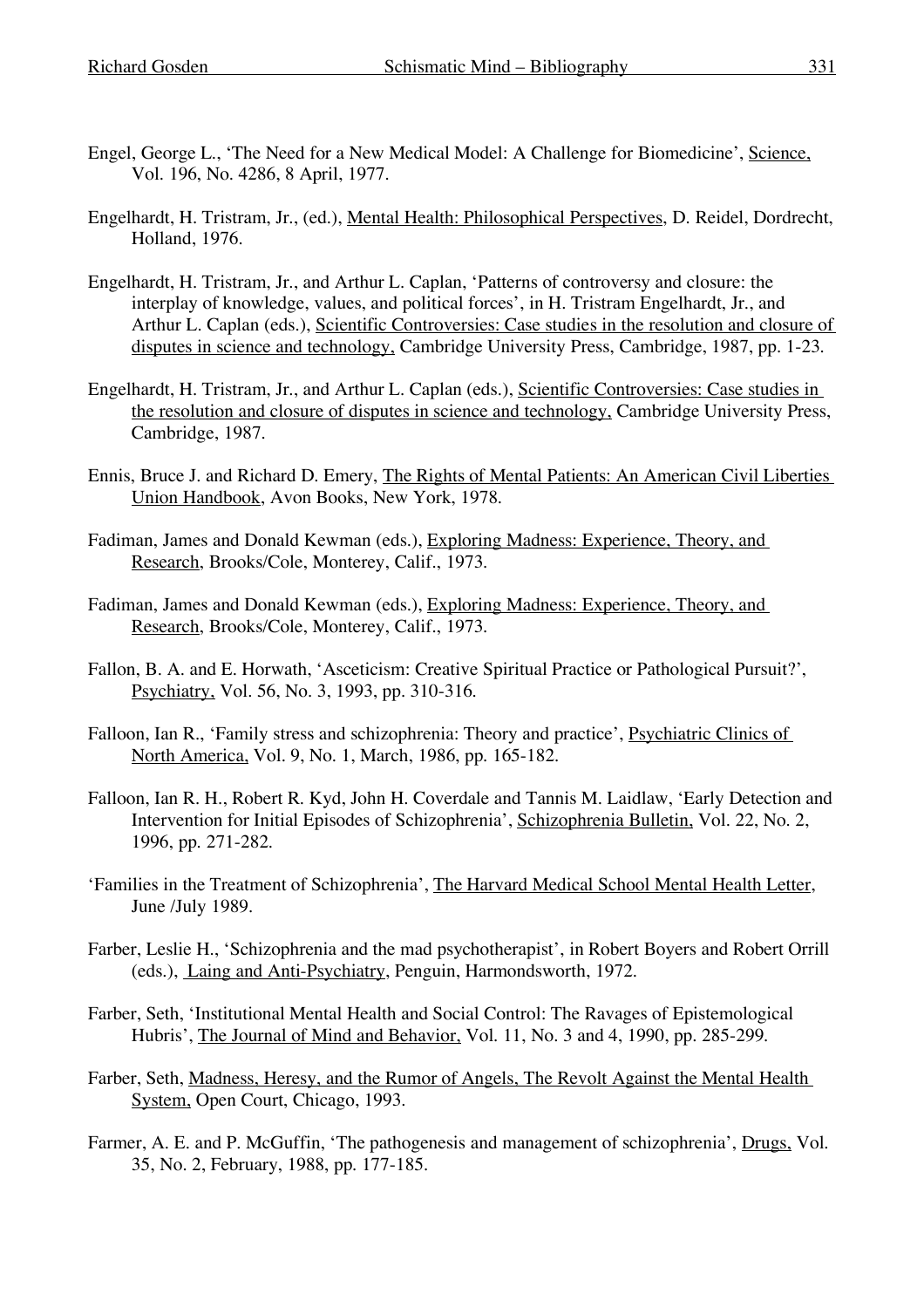- Farmer, Rosemary L. and Anand K. Pandurangi, 'Diversity in Schizophrenia: Toward a Richer Biopsychosocial Understanding For Social Work Practice', Health & Social Work, Vol. 22, No. 2, May, 1997, pp. 109-117.
- Farrah, Adelaide G. and Zachary Elkins, 'Racing toward a new disability strategy', Americas, Vol. 46, No. 4, 1994, pp. 56-58.
- Faulder, Carolyn, Whose Body Is It? The Troubling Issue of Informed Consent, Virago Press, London, 1985.
- Fenton, W. S. and T. H. McGlashan, "Natural History of Schizophrenia Subtypes: Positive and Negative Symptoms and Long-Term Course', Archives of General Psychiatry, Vol. 48, No. 11, 1991, pp. 978-986.
- Fine, Marin and Michael A. Jenike, 'Electroshock: exploding the myths', RN, Vol. 48, Sept 1985, pp. 58-64.
- Fleshner, Chris L., 'Insight from a Schizophrenia Patient with Depression', Schizophrenia Bulletin, Vol. 21, No. 4, 1995.
- Foucault, Michel, Madness and Civilisation: A History of Insanity in the Age of Reason Vintage Books, New York, 1965.

, Mental Illness and Psychology, Harper and Row, New York, 1976.

- Frank, Leonard Roy, 'An Interview with Bruce Ennis', in Sherry Hirsch, Joe Adams, Leonard Frank, Wade Hudson and David Richman (eds.), Madness Network News Reader, Glide, San Francisco, 1974.
- (ed.), The History of Shock Treatment, Leonard Roy Frank, San Francisco, 1978.
- , 'Electroshock: Death, Brain Damage, Memory Loss, and Brainwashing', The Journal of Mind and Behavior, Vol. 11, Nos. 3 and 4, 1990, pp. 489-512.

Freebury, D. Ray, 'Abuse of Psychiatry', Psychiatric News, accessed December 1997, Available URL, http://www.appi.org/pnews/march7/freebury.html

- Freeman, Hugh, 'Schizophrenia and city residence', British Journal of Psychiatry, Vol. 164, Supplement 23, April, 1994, pp. 39-50.
- Frese, Frederick J., 'A Calling', Second Opinion, Vol. 19, No. 3, 1994, pp. 10-26.
- Freud, Sigmund, The Standard Edition of the Complete Psychological Works of Sigmund Freud, Hogarth Press, London, 1958.

Friedan, Betty, The Feminine Mystique, Bantam Books, New York, 1964.

Fromm-Reichman, Frieda, 'Notes on the Development of Treatment of Schizophrenics by Psychoanalytic Psychotherapy', Psychiatry, Vol. 11, 1948, pp. 263-273.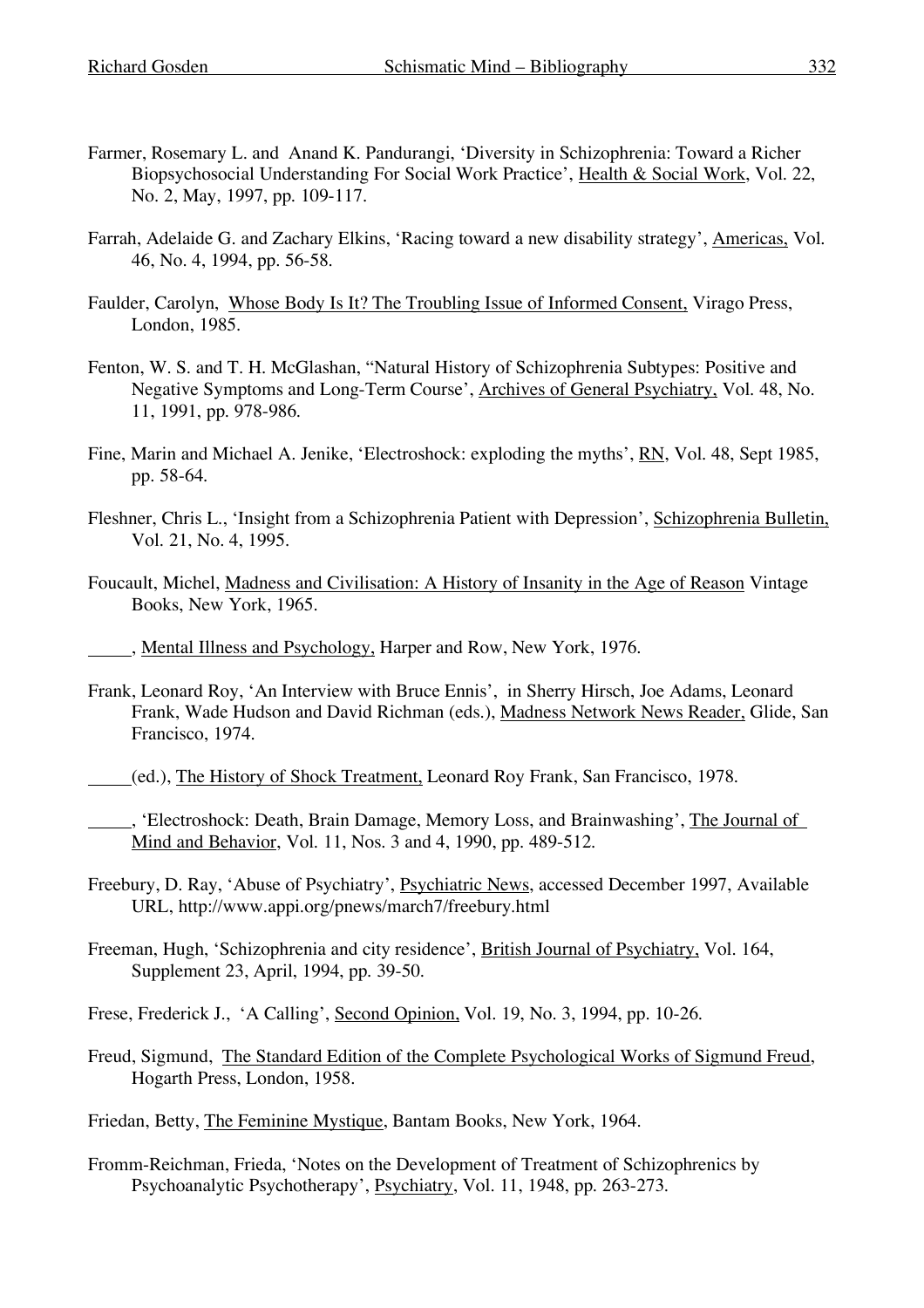- Fujii, D. E., I. Ahmed, M. Jokumsen and J. M. Compton, 'The effects of clozapine on cognitive functioning in treatment-resistant schizophrenic patients', Journal of Neuropsychiatry and Clinical Neuroscience, Vol. 9, No. 2, 1997, pp. 240-245.
- Fulcher, Gillian and Gary D. Bouma, 'Appendix A: The Religious Factor and Modes of Psychiatric Treatment', in Gary D. Bouma, The Research Process, Oxford University Press, Oxford, 1996, pp. 221-231.
- Fulford, K. W. M., 'Religion and Psychiatry: Extending the limits of tolerance', in Dinesh Bhugra (ed.), Psychiatry and Religion: Context, Consensus and Controversies, Routledge, London, 1996, pp. 5-22.
- Fulford, K. W. M., A. Y. U. Smirnov and E. Snow, 'Concepts of Disease and the Abuse of Psychiatry in the USSR', British Journal of Psychiatry, Vol. 162, 1993, pp. 801-810.
- Furnham, A., and P. Bower, 'A Comparison of Academic and Lay Theories of Schizophrenia', British Journal of Psychiatry, No. 161, 1992, pp. 201-210.
- Gabbard, G. O., 'Mind and brain in psychiatric treatment', Bulletin of the Menninger Clinic, Vol. 58, No. 4, 1994, pp. 427-446.
- Gallagher, B. J., B. J. Jones and L. P. Barakat, 'The attitudes of psychiatrists towards etiological theories of schizophrenia: 1975-1985', Journal of Clinical Psychology, Vol. 43, No. 4, 1987, pp. 438-443.
- Gallagher, Richard E. and John Nazarian, 'A Comprehensive Cognitive-Behavioural/Educational Program for Schizophrenic Patients', Bulletin of the Menninger Clinic, Vol. 59, No. 3, 1995, pp. 357-372.
- Gannon, William J., 'The formulated fix: The role of reification in the diagnostic process', Psychology, Vol 21, Nos. 3 and 4, 1984, pp. 43-48.
- Garb, Howard N., 'Race bias, social class bias, and gender bias in clinical judgment', Clinical Psychology Science and Practice, Vol. 4, No. 2, 1997, pp. 99-120.
- Gardiner-Caldwell Communications, Influenza Bulletin, accessed July 1998, Available URL, http://www.eswi.com/bull/5/home.htm
- Gardner, Jim, Inside the Cuckoo's Nest: Madness in Australia, Planet Press, Sydney, 1976.
- Gay, Charles F. Jnr., 'New Twist on Informed Consent in Medical Malpractice', Defence Council Journal, Vol. 60, No. 2, April 1993, pp. 311-312.
- Gerhart, Gail M., 'Protecting Human Rights in Africa: Strategies and Roles of Nongovernmental Organizations', Foreign Affairs, Vol. 76, No. 2, 1997, p. 200.
- Gillon, Raanan, 'Research On The Vulnerable: An Ethical Overview', in Margaret Brazier and Mary Lobjoit, Protecting The Vulnerable: Autonomy and Consent in Health Care, Routledge, London, 1991.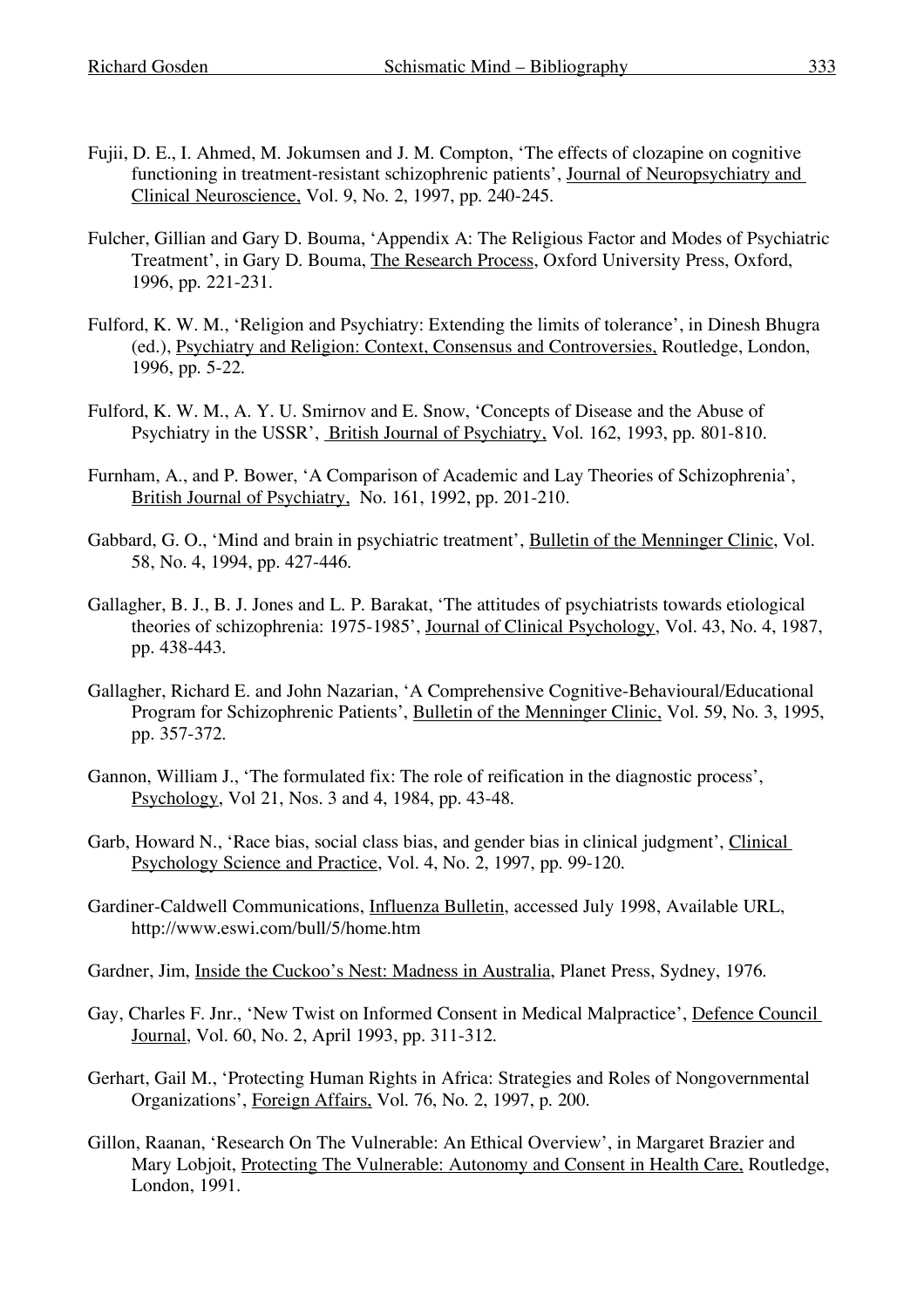- Glaberson, William, 'Killer Sues His Therapist and Wins \$500,000', New York Times, 10 October, 1998, p. 1.
- Glancy, G. D., C. Regehr, 'The Forensic Psychiatric Aspects of Schizophrenia', Psychiatric Clinics of North America, Vol. 15, No. 3, 1992, pp. 575-589.
- Glazer, William, 'Depot neuroleptics: cost-effective and underutilized', JAMA, The Journal of the American Medical Association, Vol. 272, No. 22, Dec 14, 1994, p. 1722.
- Goldwert, M., 'The Messiah-Complex in Schizophrenia', Psychological Reports, Vol. 73, No. 1, 1993, pp. 331-335.
- Gomez, G. E. and E. A. Gomez, 'Chronic schizophrenia: the major mental health problem of the century', Perspectives on Psychiatric Care, Vol. 27, No. 1, 1991, pp. 7-9.
- Gopal, Kevin, 'Battling the mind: An old story', Pharmaceutical Executive, Vol. 16, No. 10, October 1996, pp. 32-35.
- Gopinath, P. S. and S. K. Chaturvedi, 'Distressing Behaviour of Schizophrenics At Home', Acta Psychiatrica Scandinavica, Vol. 86, No. 3, 1992, pp. 185-193.
- Gorring, Pam, 'Drugs and Madness', in Erica Bates and Paul R. Wilson (eds.), Mental Disorder or Madness, University of Queensland Press, St. Lucia, Qld., 1979, pp. 217-233.
- Gosden, Richard, 'Coercive Psychiatry, Human Rights and Public Participation', in Brian Martin (ed.), Technology and Public Participation, University of Wollongong, 1999, pp. 143-168.
- , 'Neuroleptics and the Freedom of Thought: How Involuntary Psychiatric Treatment Violates Basic Human Rights', Monitors: Journal of Human Rights and Technology, Vol. 1, No. 1, University of Texas, 26 February, 1997, Available URL, http://www.cwrl.utexas.edu/~monitors1.1index.html

Govinda, Lama Anagarika, Foundations of Tibetan Mysticism, Rider, London, 1959.

- Grace, A. A., 'The Depolarization Block Hypothesis of Neuroleptic Action: Implications for the Etiology and Treatment of Schizophrenia', Journal of Neural Transmission, No. 36, 1992, pp. 91-131.
- Gray, Virginia and David Lowery, 'A niche theory of interest representation', The Journal of Politics, Vol. 58, No. 1, 1996, pp. 91-112.
- Green, Alan I. and Jayendra K. Patel, 'The new pharmacology of schizophrenia', Harvard Mental Health Letter, Vol. 13, No. 6, Dec 1996, pp. 5-8.
- Greenberg, H. P., 'Historical Perspectives', in Pierre J. Beumont and R. B. Hampshire (eds.), Textbook of Psychiatry, Blackwell, Melbourne, 1989, pp. 18-26.

Griffiths, Bede, Return to the Center, Templegate, Springfield Illinios, 1976.

Griffiths, Lynda, 'BMA condemns torture cases', Australian Doctor, 25 September 1998, p. 82.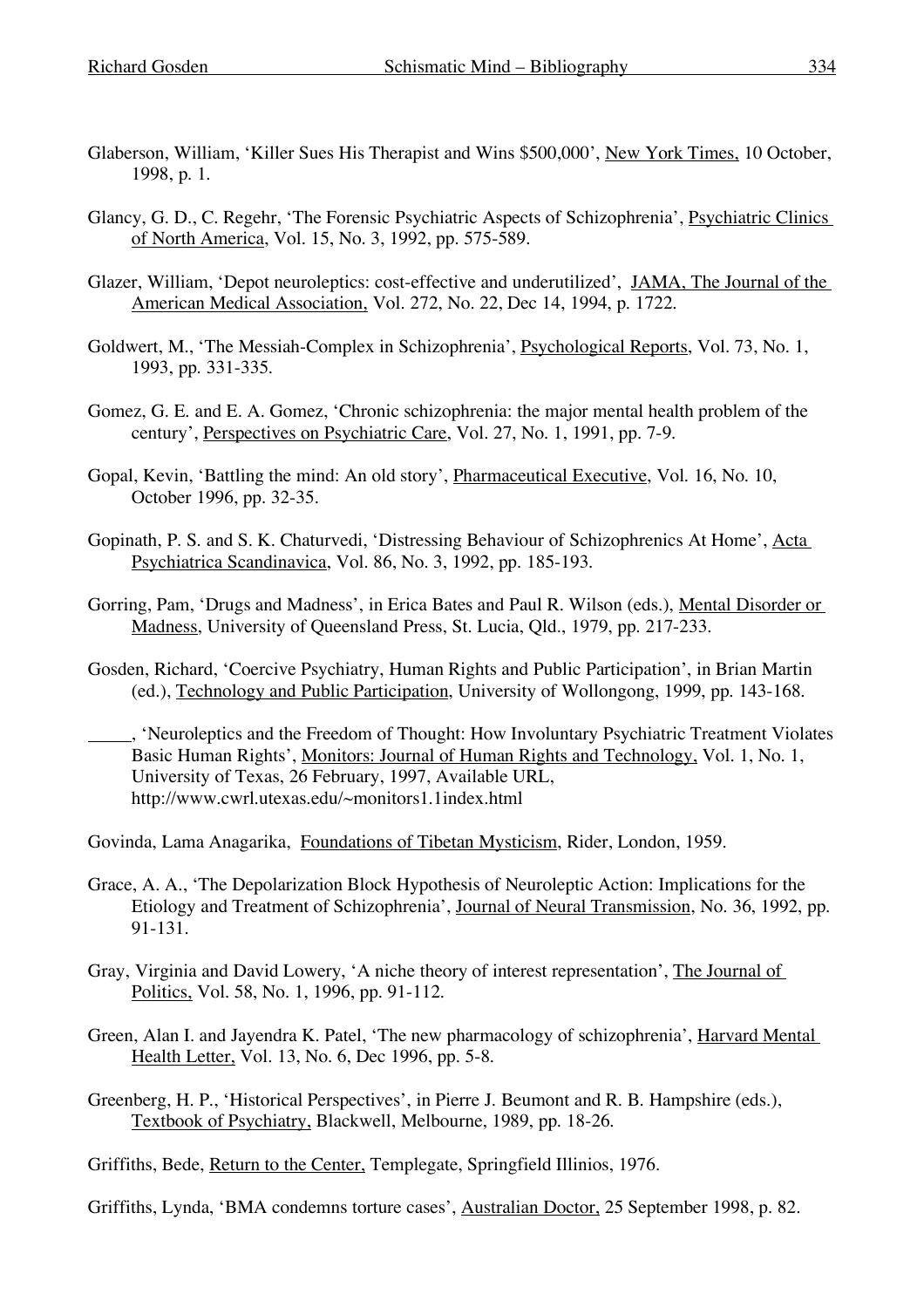- Grigor, John, 'The Right To Treatment', in Human Rights and Equal Opportunity Commission (ed.), Schizophrenia: Occasional papers from the Human Rights Commissioner, Number 1, Sydney, 1989, pp. 7-14.
- Gross, Paul R., and Norman Levitt, 'A higher superstition? A reply to Steve Fuller's review', History of the Human Sciences, Vol. 8, No. 2, 1995, pp. 125-130.
- Grotstein, James S., 'Deciphering the schizophrenic experience', Psychoanalytic Inquiry, Vol. 3, No. 1, 1983, pp. 37-69.
- 'Guilty innocents: the road to false confessions', The Lancet, Vol. 344, No. 8935, Nov 26, 1994, p1447-1451.
- Gunby, Phil, 'Epidemiology indicates a disorder that assaults much of patients' 'humanness' in prime of life. (schizophrenia)', JAMA, The Journal of the American Medical Association, Vol. 264, No. 19, 1990, p. 2487.
- Gurian, B. S., E. H. Baker, S. Jacobson, B. Lagerbom and P. Watts, 'Informed Consent for Neuroleptics with Elderly Patients in Two Settings', Journal of the American Geriatric Society, Vol. 38, No. 1, January 1990, pp. 37-44.
- Halpern, A. L., 'Current Dilemmas in the Aftermath of the US Delegation's Inspection of the Soviet Psychiatric Hospitals', Paper presented at the Emerging Issues For The 1990s In Psychiatry, Psychology And Law, Proceedings of the 10th Annual Congress of the Australian and New Zealand Association of Psychiatry, Psychology and Law, Melbourne, 1989.
- Hanibal, Kari, Taking Up The Challenge: The Promotion of Human Rights. A Guide for the Scientific Community, American Association for the Advancement of Science, Washington, 1992.
- Happold, F. C., Mysticism, Penguin, Harmondsworth, 1963.
- Harrison, Joan, 'Gaining critical mass to stay on top: a Ciba/Sandoz combo would have the size and cash for new R&D areas', Mergers & Acquisitions, Vol. 30, No. 6, May-June 1996, pp. 53- 56.
- Hartwell, Carol Eadie, 'The schizophrenogenic mother concept in American psychiatry', Psychiatry Interpersonal and Biological Processes, Vol. 59, No. 3, August, 1996, pp. 274-297.
- Harvey, P. D., M. F. Lenzenweger, R. S. Keefe, D. L. Pogge, M. R. Serper and R. C. Mohs, 'Empirical Assessment of the Factorial Structure of Clinical symptoms in Schizophrenic Patients: Formal Thought Disorder', Psychiatry Research, Vol. 44, No. 2, 1992, pp. 141-151.
- Helmchen, H. and B. Muller-Oerlinghausen, 'The inherent paradox of clinical trials in psychiatry', Journal of Medical Ethics, Vol. 1, No. 4, December, 1975, pp. 168-173.
- Hemmings, Gwynneth, 'Calamitous Systems of Diagnosis For Schizophrenia', Journal of Nutritional Medicine, Vol. 4, No. 2, 1994, pp. 251-259.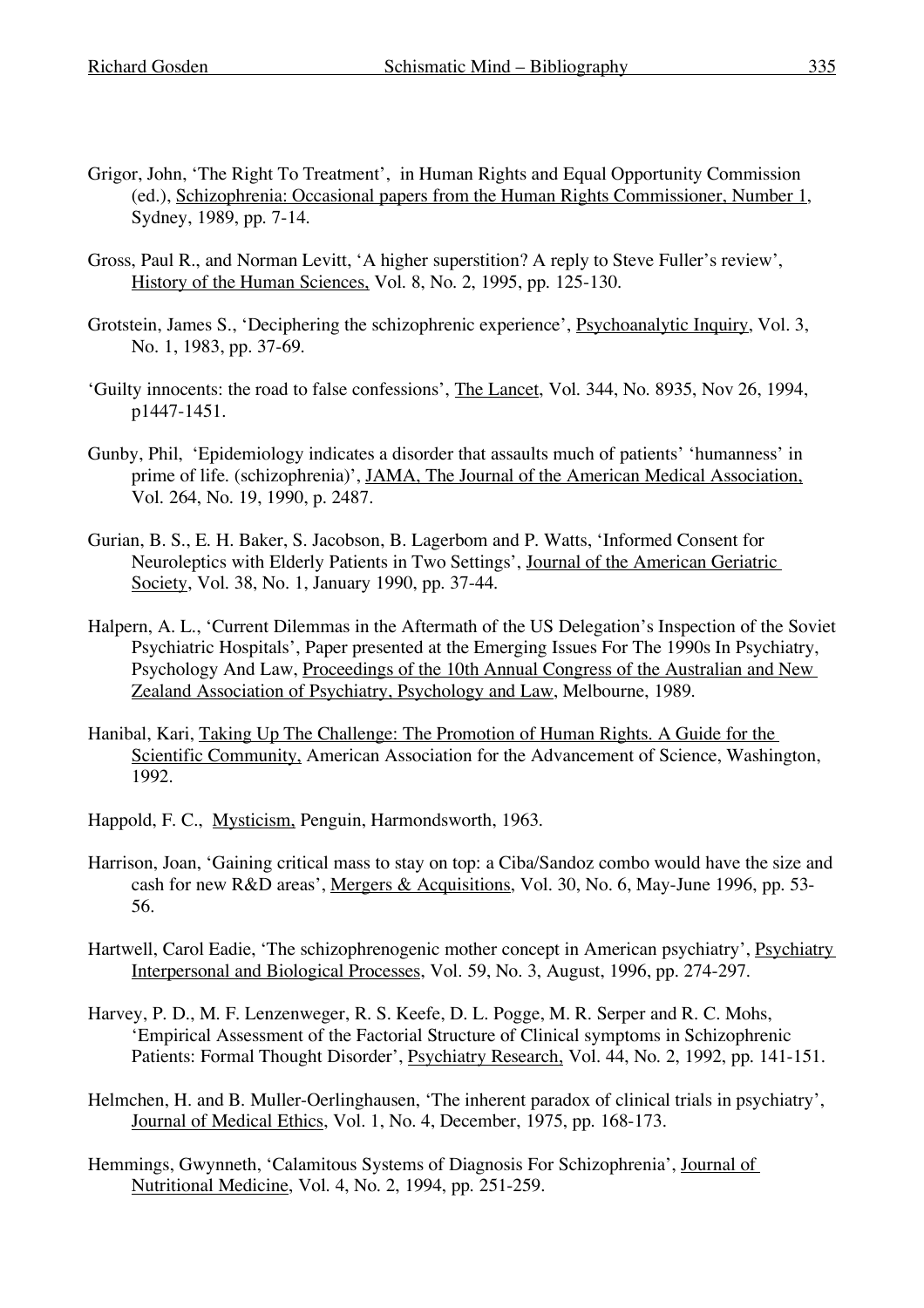- Herman, Edward S., 'Immiseration and Human Rights', Third World Resurgence, No. 58, June 1995, pp. 41-43.
- Herrera, J. N., John J. Sramek, Jerome F. Costa, Swati Roy, Chris W. Heh and Bich N. Nguyen, 'High Potency Neuroleptics and Violence in Schizophrenics', Journal of Nervous and Mental Disorders, Vol. 176, Number 9, 1988, pp. 558-561.
- Hiday, Virginia Aldige, 'Outpatient commitment: Official Coercion in the community', in Deborah L. Dennis and John Monahan (eds.), Coercion and Aggressive Community Treatment: A New Frontier in Mental Health Law, Plenum Press, New York, 1996, pp. 29-47.
- Hietala, Jarmo, Erkka Syvalahti, Klaus Vuorio, Viljo Rakkolainen, Jorgen Bergman, Merja Haaparanta, Olof Solin, Mikko Kuoppamaki, Olli Kirvela, Ulla Ruotsalainen and Raimo K. R. Salokangas, 'Presynaptic dopamine function in striatum of neuroleptic-naive schizophrenic patients', The Lancet, 28 Oct, 1995, Vol. 346, No. 8983, pp. 1130-1132.
- Higgins, Patricia B., 'Clozapine and the treatment of schizophrenia', Health & Social Work, Vol. 20, No. 2, 1995, pp. 124-132.
- Hirsch, Sherry, Joe Adams, Leonard Frank, Wade Hudson, and David Richman (eds.), Madness Network News Reader, Glide, San Francisco, 1974.
- Hocking, William Ernest, 'The Meaning of Mysticism as Seen Through Its Psychology', in Richard Woods (ed.), Understanding Mysticism, The Athlone Press, London, 1981, pp. 223- 239.
- Hoek, H. W., E. Susser, K. A. Buck, . H. Lumey, S. P. Lin and J. M. Gorman, 'Schizoid personality disorder after prenatal exposure to famine', American Journal of Psychiatry, Vol. 153, No. 12, December, 1996, pp. 1637-1639.
- Hoeller, Keith, 'Psychiatric Drugs Harm Children', Seattle Post-Intelligencer, April Issue, 1997.
- Hofrenning, Daniel J. B., 'Into the public square: explaining the origins of religious interest groups', The Social Science Journal, Vol. 32, No. 1, 1995, pp. 35-49.
- Hojnacki, Marie, 'Interest groups' decisions to join alliances or work alone', American Journal of Political Science, Vol. 41, No. 1, 1997, pp. 61-88.
- Hollingshead, August B., and Fredrick C. Redlich, Social Class and Mental Illness: A Community Study, John Wiley & Sons, New York, 1958.
- Hooper, Judith, 'Targeting the brain: the 3-lb. organ that rules the body is finally giving up its secrets. Goodbye, Oedipus', Time, Vol. 148, No. 14, 1996, pp. 46-51.
- Horrobin, D. F., 'The Relationship Between Schizophrenia and Essential Fatty Acid and Eiconsanoid Metabolism', Prostaglandins Leukotrienes & Essential Fatty Acids, Vol. 46, No. 1, 1992, pp. 71-77.
- Howard, James S., 'Requiem For Schizophrenia', Integrative Physiological & Behavioral Science, Vol. 31, No. 2, April-June 1996, pp. 148-155.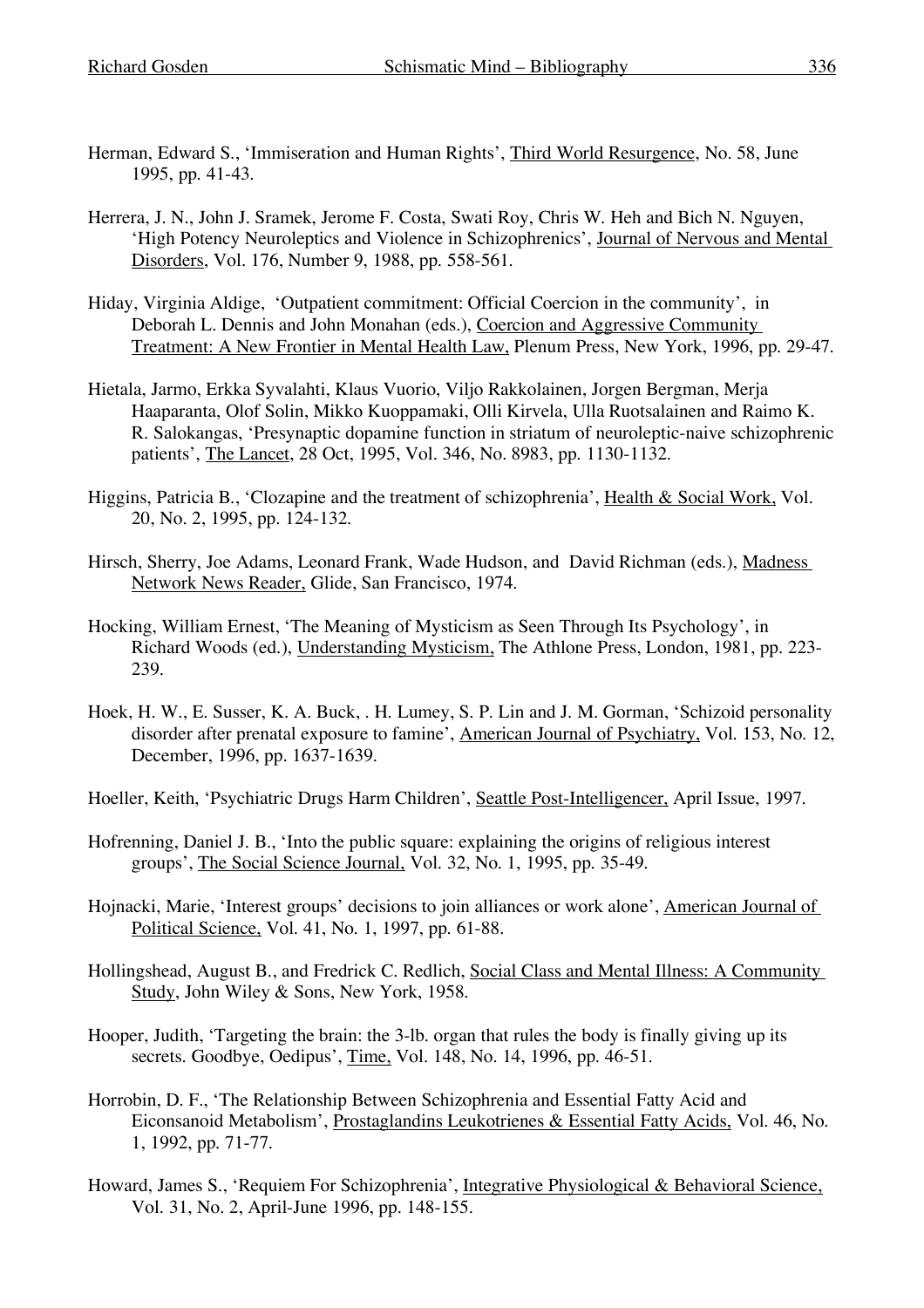- Human Rights and Equal Opportunity Commission, Schizophrenia: Occasional papers from the Human Rights Commissioner, Number 1, Human Rights and Equal Opportunity Commission, Sydney, December, 1989.
	- , Report of the National Inquiry into the Human Rights of People with Mental Illness, Australian Government Publishing Service, Canberra, 1993.
- , Free to Believe? The Right to Freedom of Religion and Belief in Australia, Human Rights and Equal Opportunity Commission, Sydney, 1997.
	- , Article 18: Freedom of religion and belief. Human Rights and Equal Opportunity Commission, Sydney, July 1998.
- Humphreys, M. S., E. C. Johnstone, J. F. MacMillan and P. J. Taylor, 'Dangerous Behaviour Preceding First Admission for Schizophrenia', British Journal of Psychiatry, Vol. 161, 1992, pp. 501-505.
- Hurley, Dan, 'Imminent danger', Psychology Today, Vol. 27, No. 4, July-August 1994, p. 54-63.
- Hyfryd, Brian, 'Neglect of the Body to the Detriment of the Patient: Management Notes', Journal of Nutritional & Environmental Medicine, Vol. 7, No. 1, March, 1997, pp. 47-53.
- Iadarola, M. J., D. Ofri and J. E. Kleinman, 'Enkephalin, Dynorphin and Substance P in Postmortem Substantia Nigra from Normals and Schizophrenic Patients', Life Sciences, Vol. 48, No. 20, 1991, pp. 1919-1930.
- 'Imaging clues to schizophrenia', Science News, Vol. 146, No. 18, Oct 29, 1994, p. 284.
- International Commission of Jurists, Siracusa Principles on the Limitations and Derogation Provisions in the International Covenant on Civil and Political Rights, American Association for the International Commission of Jurists, Washington, 1985.
- Jackson, Chris and Max Birchwood, 'Early intervention in psychosis: Opportunities for secondary prevention', British Journal of Clinical Psychology, Vol. 35, No. 4, November, 1996, pp. 487- 502.
- James, William, The Varieties of Religious Experience, Fontana, London, 1960.
- Janssen Pharmaceutica, Risperdal (risperidone) advertisement, Psychiatric Services, Vol. 49, No. 9, September, 1998, p. 1124.
- Jefferson, Lara, 'I Have Kept a Lone Death Watch with Madness When Reason Was Dying', in James Fadiman and Donald Kewman (eds.), Exploring Madness: Experience, Theory, and Research, Brooks/Cole, Monterey, Calif., 1973, pp. 14-23.
- John Grigor, 'The Right To Treatment', in Human Rights and Equal Opportunity Commission, Schizophrenia: Occasional papers from the Human Rights Commissioner, Number 1, Human Rights and Equal Opportunity Commission, Sydney, December, 1989, pp. 7-14.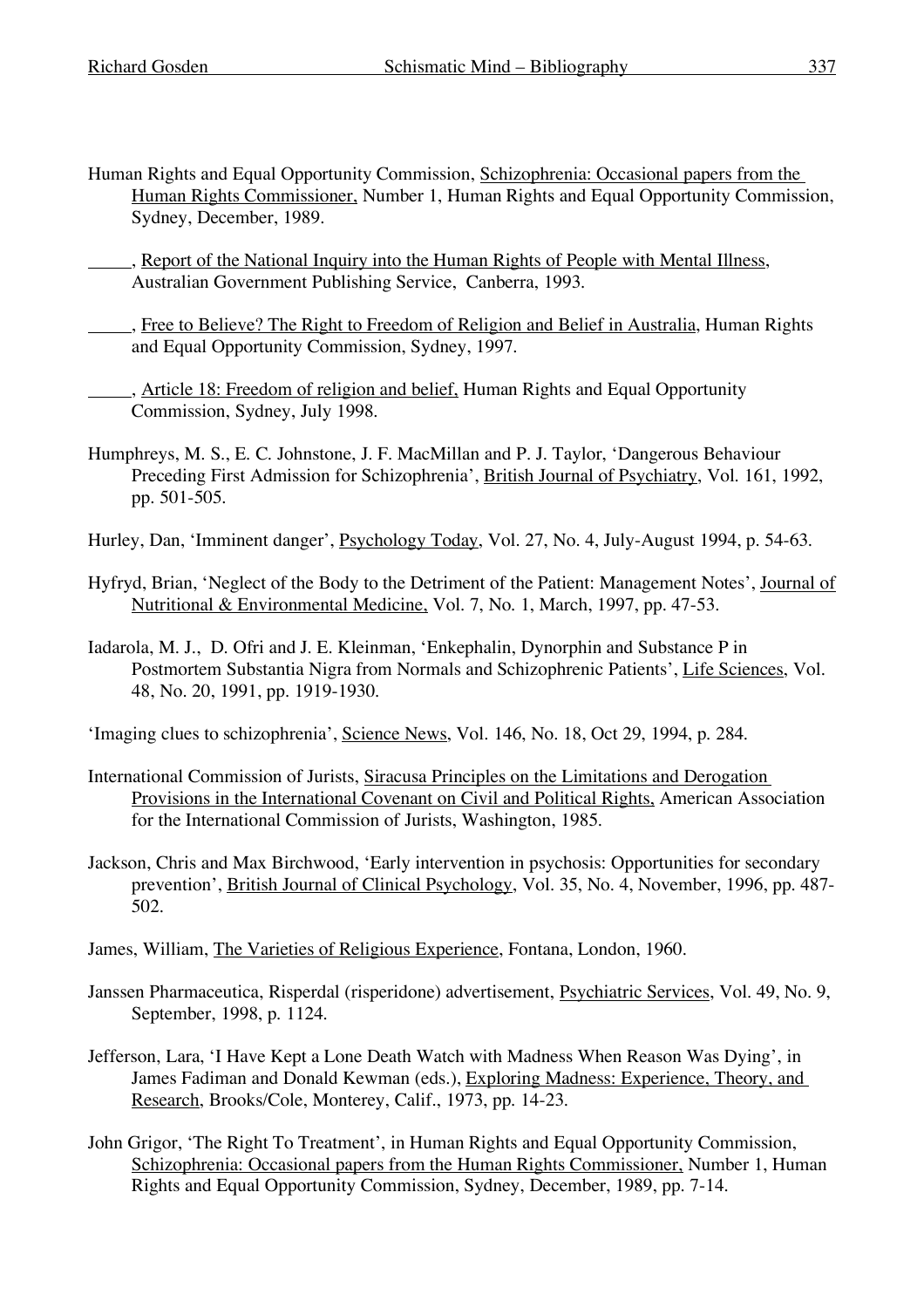- Johnson, G., 'Pharmacotherapy' in Pierre J. V. Beumont and R. B. Hampshire (eds), Textbook of Psychiatry, Blackwell Scientific Publications, Melbourne, 1989, p. 323-353.
- Johnston, Mary Hollis and Philip S. Holzman, Assessing Schizophrenic Thinking, Jossey-Bass, San Francisco, 1979.
- Johnstone, Eve C., 'Schizophrenia: problems in clinical practice', The Lancet, Vol. 341, No. 8844, 27 February, 1993, pp. 536-539.
- Jones, Kathleen, Experience in Mental Health: Community Care and Social Policy, Sage, London, 1988.
- Jones, Susan L., 'The "damned if you do and damned if you don't" concept: The double bind as a tested theoretical formulation', Perspectives in Psychiatric Care, Vol. 15, No. 4, 1977, pp. 162-169.
- Joseph, Jay, 'The Genetic Theory of Schizophrenia: A Critical Overview', Ethical Human Sciences and Services, Vol. 1, No. 2, 1999, pp. 119- 145.
- Joyce, J. N., 'The Dopamine Hypothesis of Schizophrenia: Limbic Interactions With Serotonin and Norepinephrine', Psychopharmacology, Vol. 112, No. 1, pp. S16-S34.
- Julian of Norwich, 'Revelations of Divine Love,' reproduced in Harold Coward and Terence Penelhum (eds.), Mystics and Scholars, Wilfrid Laurier University Press, Waterloo, Ont., 1977, pp. 322-332.
- Jung, C. G., The Psychogenesis of Mental Disease, R. F. C. Hull (trans.), Routledge and Kegan Paul, London, 1960.
- K'uanyu, Lu, Taoist Yoga: Alchemy and Immortality, Rider, London 1970.
- Kagan, J., Unstable Ideas, Harvard University Press, Cambridge, 1989.
- Kaihla, Paul, 'A Mother's Tragic Tale: Citizens demand changes to laws on committing schizophrenics', Maclean's, Vol. 108, No. 10, March 6, 1995, pp. 56-59.
- Kaiya, H., 'Prostaglandin E1 Suppression of Platelet Aggregation Response in Schizophrenia', Schizophrenia Research, Vol. 5, No. 1, 1991, pp. 67-80.
- Kanaaneh, Rhoda, 'We'll talk later', Cultural Anthropology, Vol. 10, No. 1, 1995, pp. 125-136.
- Kane, John M., and Thomas H. McGlashan, 'Treatment of schizophrenia', The Lancet, Vol. 346, No. 8978, 23 Sept, 1995, pp. 820-826.
- Kaplan, Harold I., and Benjamin J. Sadock, Synopsis of Psychiatry: Behavioural Sciences, Clinical Psychology, Sixth Edition, Williams and Wilkins, Baltimore, 1991.
- Kassirer, Jerome P., 'A partisan assault on science: the threat to the CDC. (Centers for Disease Control and Prevention)', The New England Journal of Medicine, Vol. 333, No. 12, 1995, pp. 793-795.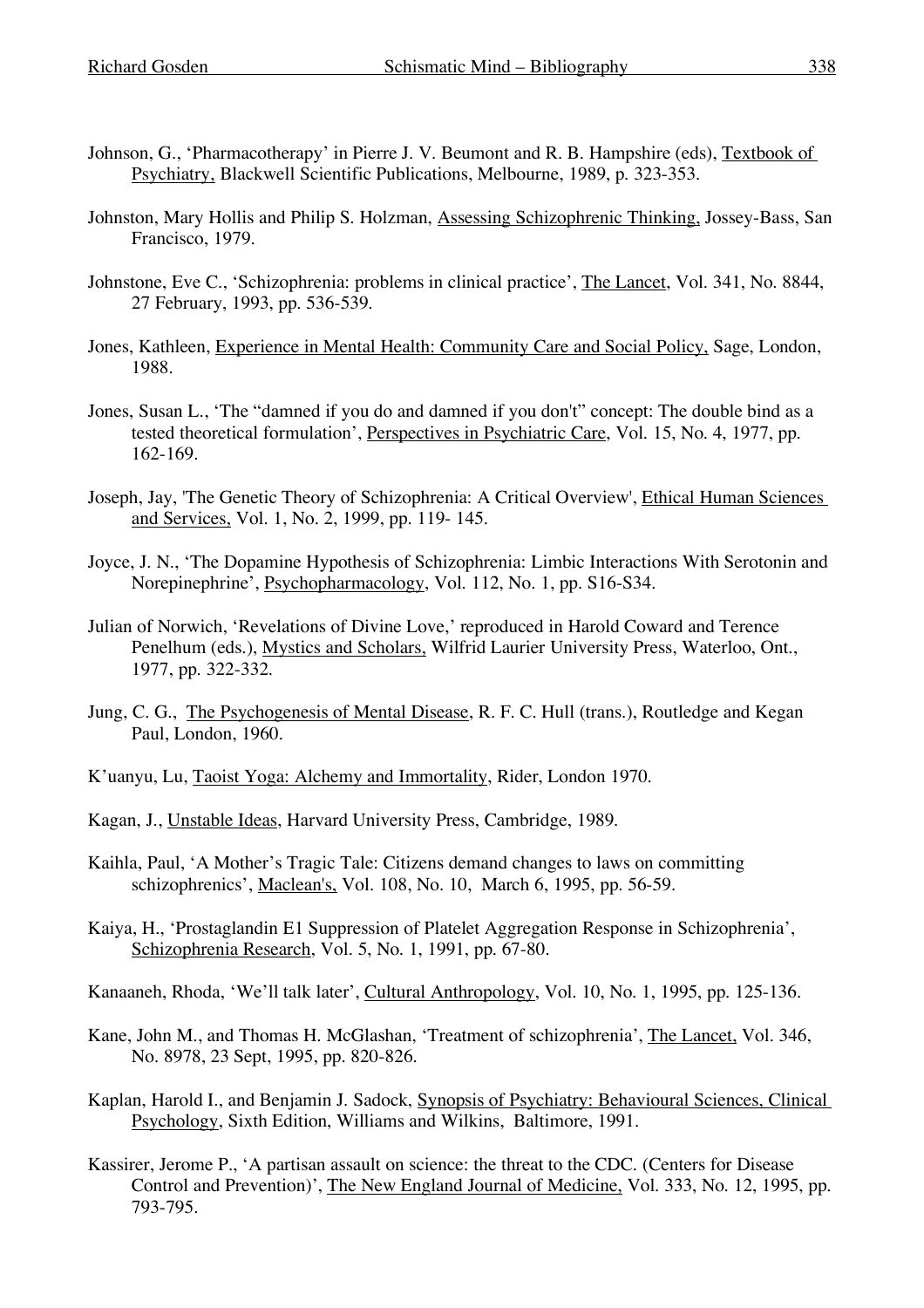Kastrup, Marianne, Letter to Louise Roy, 9 January, 1998.

- Keefe, R. S., D. S. Lobel, R. C. Mohs, J. M. Silverman, P. D. Harvey, M. Davidson, M. F. Losonczy and K. L. Davis, 'Diagnostic Issues in Chronic Schizophrenia: Kraepelinian Schizophrenia, Undifferentiated Schizophrenia, and State-Independent Negative Symptoms', Schizophrenia Research, Vol. 4, No. 2, 1991, pp. 71-79.
- Keinanen, Matti, Hilkka Virtanen and Anne Kaljonen, 'Structural couplings between individual development and the epigenesis of family relations in schizophrenia: An eight-year followup', Contemporary Family Therapy, Vol. 11, No. 2, 1989, pp. 75-88.
- Keltner, Norman L., 'Antipsychotic Drugs', in Norman Keltner, Lee Hilyard Schwecke and Carol E. Bostrom (eds.), Psychiatric Nursing, Mosby, St. Louis, 1995, pp. 227-252.
- , 'Schizophrenia and Other Psychoses', in Norman L. Keltner, Lee Hilyard Schwecke and Carol E. Bostrom (eds.), Psychiatric Nursing, Mosby, St. Louis, 1995, pp. 355-384.
- Keltner, Norman L., Lee Hilyard Schwecke and Carol E. Bstrom (eds.), Psychiatric Nursing, Mosby, St. Louis, 1995.
- Kemp, Simon, 'Ravished of a Fiend: Demonology and Medieval Madness', in Collen A Ward (ed.), Altered States of Consciousness and Mental Health, Sage, Newbury Park, 1989, pp. 67-78.
- Kendell, R. E. and W. Adams, 'Unexplained Fluctuations in the Risk for Schizophrenia By Month and Year of Birth', British Journal of Psychiatry, Vol. 158, 1991, pp. 758-763.
- Kerwin, Robert, 'Adverse Reaction Reporting and the New Antipsychotics', The Lancet, Vol. 342, No. 8885, 11 December, 1993, p. 1440.
- Kety, S. S., D. Rosenthal, P. H. Wender, et al, 'Mental illness in the biologic and adoptive families of adoptive individuals who have become schizophrenic: a preliminary report based on psychiatric interviews', in R. Fieve, D. Rosenthal and H. Brill (eds.), Genetic Research in Psychiatry, John Hopkins University Press, Baltimore, 1975, pp. 147-165.
- Khouri, Philippe, 'Continuum versus dichotomy in theories of schizophrenia', Schizophrenia-Bulletin, Vol. 3 No. 2, 1977, pp. 262-267.

Kierkegaard, Soren, The Last Years: Journals 1853-55, Fontana, London, 1965.

- Kim, C. E., Y. S. Lee, Y. H. Lim, I. Y. Noh, and S. H. Park, 'Month of Birth and Schizophrenia in Korea. Sex, Family History and Handedness', British Journal of Psychiatry, Vol. 164, No. 6, 1994, pp. 829-831.
- Kirk, Stuart A. and Herb Kutchins, The Selling of DSM: The Rhetoric of Science in Psychiatry Aldine De Gruyter, New York, 1992.
- Kleinerman, Matthew J., 'Controversy grows over monitoring system for new schizophrenia drug', JAMA, The Journal of the American Medical Association, Vol. 264, No. 19, 1990, pp. 2488- 2490.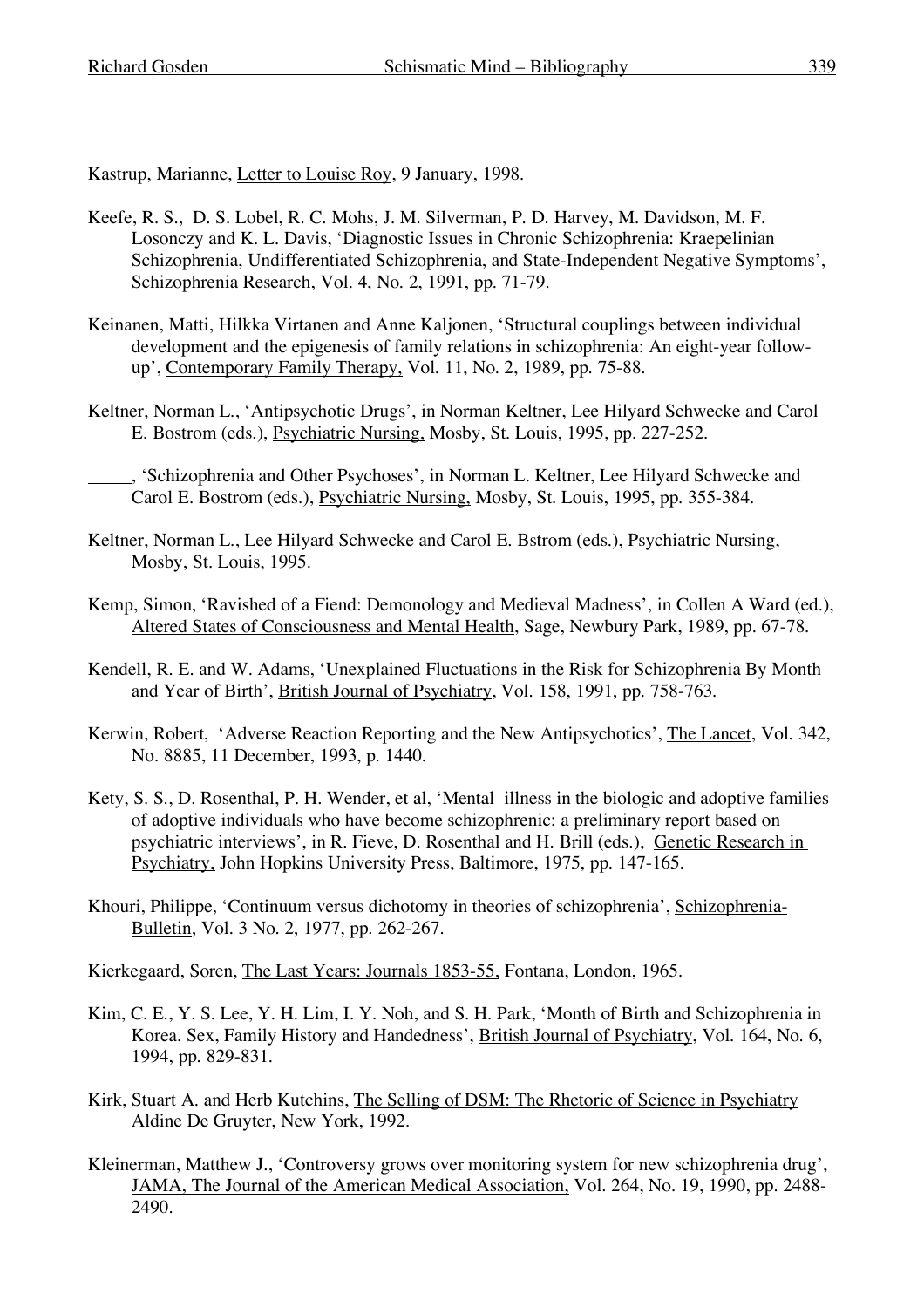- Kleinman, Arthur and Alex Cohen, 'Psychiatry's Global Challenge', Scientific American, March, 1997.
- Klerman, G. L., 'The Advantages of DSM III', American Journal of Psychiatry, No. 141, 1984.
	- , 'The psychiatric patient's right to effective treatment: implications of Osheroff v. Chestnut Lodge', American Journal of Psychiatry, Vol. 147, No. 4, April, 1990, pp. 409-419.
- Ko, S. M. and T. C. Liu, 'Psychiatric syndromes in pernicious anaemia a case report', Singapore Medical Journal, Vol. 33, No. 1, February, 1992, pp. 92-94.
- Kollman, Ken, 'Inviting friends to lobby: interest groups, ideological bias, and Congressional committees', American Journal of Political Science, Vol. 41, No. 2, 1997, pp. 519-545.
- Kosinski, Jerzy, The Painted Bird, Houghton Mifflin, Boston, 1965.
- Kosky, Robert, Hadi Salimi Eshkevari, and Vaughan Carr (eds.), Mental Health and Illness: A Textbook for Students of Health Sciences, Butterworth-Heinemann, Sydney, 1991.
- Kraepelin, E., Lectures on Clinical Psychiatry Bailliere, Tindall and Cox, London, 1906.
- Kubota, Yo, 'The Institutional Response', in C. G. Weeramantry (ed.), Human Rights and Scientific and Technological Development, United Nations University Press, Tokyo, 1990.
- La Puma, John and Jerome Kraut, 'How much do I get paid if I volunteer? Suggested institutional policy on reward, consent, and research', Hospital and Health Services Administration Journal, Vol. 39, No. 2, Summer 1994, pp. 193-203.
- Labson, Lucy H., 'Zeroing in on schizophrenia', Patient Care, Vol. 18, January 15, 1984, pp. 66-84.
- Laing, R. D., The divided self: an existential study in sanity and madness, Penguin, Harmondsworth, 1965.
- , The Politics of Experience and The Bird of Paradise, Penguin, Harmondsworth, 1967.
- Laing, R. D. and A. Esterson, Sanity, Madness and the Family, Penguin, Hammondsworth, 1970.
- Lamb, Richard H. and J. Mark Mills, 'Needed changes in law and procedure for the chronically mentally ill', Hospital and Community Psychiatry, Vol. 37, No. 5, May, 1986, pp. 475-480.
- Langone, John, 'A profession under stress; long ostracised by colleagues around the world, Soviet psychiatrists try to show that they are not instruments of oppression', Time, Vol. 133, No. 15, 10 April, 1989, pp. 94-96.
- Larsen, Tor K., Thomas McGlashan, and Lars Conrad Moe, 'First-Episode Schizophrenia: 1. Early Course Parameters', Schizophrenia Bulletin, Vol. 22, No. 2, 1996, pp. 241-256.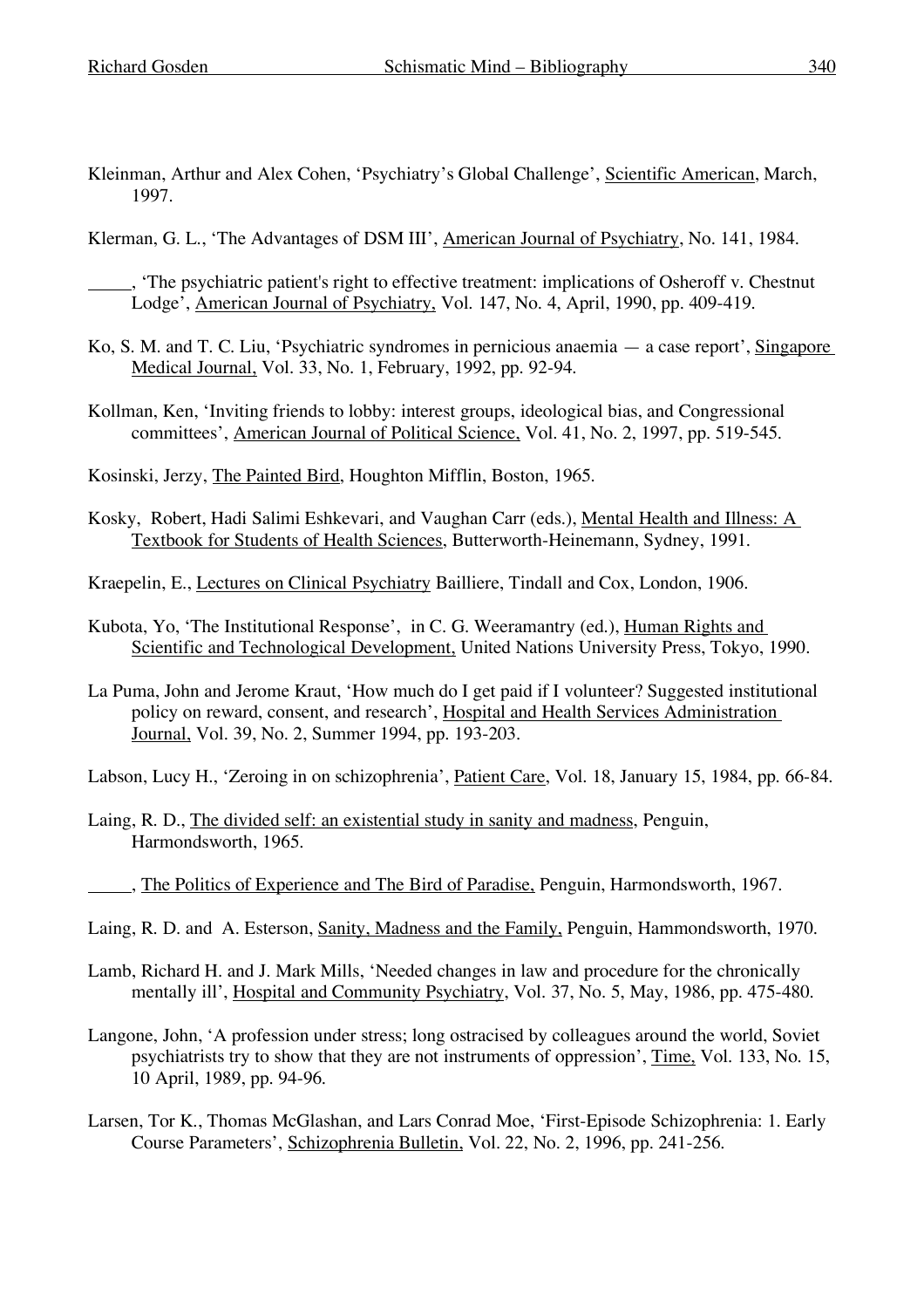- Larsen, Tor K. and Stein Opjordsmoen, 'Early identification and treatment of schizophrenia: conceptual and ethical considerations', Psychiatry: Interpersonal and Biological Processes, Vol. 59, No. 4, 1996, pp. 371-381.
- Leff, Julian, 'Social and Psychological Causes of the Acute Attack', in J. K. Wing (ed.), Schizophrenia: Towards a New Synthesis, Academic Press, London, 1978.
- Leggatt, Margaret, 'Schizophrenia: The consumer's viewpoint', in Graham D. Burrows, Trevor R. Norman and Gertrude Rubinstein (eds.), Handbook of studies on Schizophrenia. Part 2: Management and research, Elsevier, Amsterdam, 1986, pp. 43-53.
- Leichsenring, F., 'Discriminating Schizophrenics from Borderline Patients: Study with the Holtzman Inkblot Technique', Psychopathology, Vol. 24, No. 4, 1991, pp. 225-231.
- Leifer, Ronald, 'The Medical Model as the Ideology of the Therapeutic State', The Journal of Mind and Behavior, Vol. 11, No. 3 and 4, 1990, pp. 247-258.
- Lemonick, Michael D., 'Glimpses of the Mind', Time, Vol. 146, No. 3, July 17, 1995, pp. 44-53.
- Leonard, S., C. Adams, C. R. Breese, L. E. Adler, P. Bickford, W. Byerley, H. Coon, J. M. Griffith, C. Miller, M. Myles-Worsley, H. T. Nagamoto, Y. Rollins, K. E. Stevens, M. Waldo and R. Freedman, 'Nicotinic receptor function in schizophrenia', Schizophrenia Bulletin, Vol. 22. No. 3, 1996, pp. 431-445.
- Levin, Leah, Human Rights, United Nations Educational, Scientific and Cultural Organisation, Paris, 1982.
- Levinson, D. F., and B. J. Mowry, 'Defining the Schizophrenia Spectrum: Issues For Genetic Linkage Studies', Schizophrenia Bulletin, Vol. 17, No. 3, 1991, pp. 491-514.
- Lewis, Thomas H., 'Psychosurgery: Damaging the Brain to Save the Mind', JAMA, The Journal of the American Medical Association, Vol. 269, No. 8, 24 Feb, 1993, p1051-1053.
- Lidz, Theodore, 'Patients whose children became schizophrenic', Journal of Nervous and Mental Disease, Vol. 172, No. 7, July, 1984, pp. 408-411.
- Lidz, Theodore, Stephen Fleck and Alice R. Cornelison, Schizophrenia and the Family, International Universities Press, New York, 1965.
- Lieber, Deborah J., 'Parental focus of attention in a videotape feedback task as a function of hypothesised risk for offspring schizophrenia', Family Process, Vol. 16, No. 4, December, 1977, pp. 467-475.
- Lieberman, J. A. and A. R. Koreen, Neurochemistry and Neuroendocrinology of Schizophrenia: A Selective Review', Schizophrenia Bulletin, Vol. 19. No. 2, 1993, pp. 371-429.
- Lifton, Robert Jay, The Nazi Doctors: Medical Killing and the Psychology of Genocide Basic Books, New York, 1986.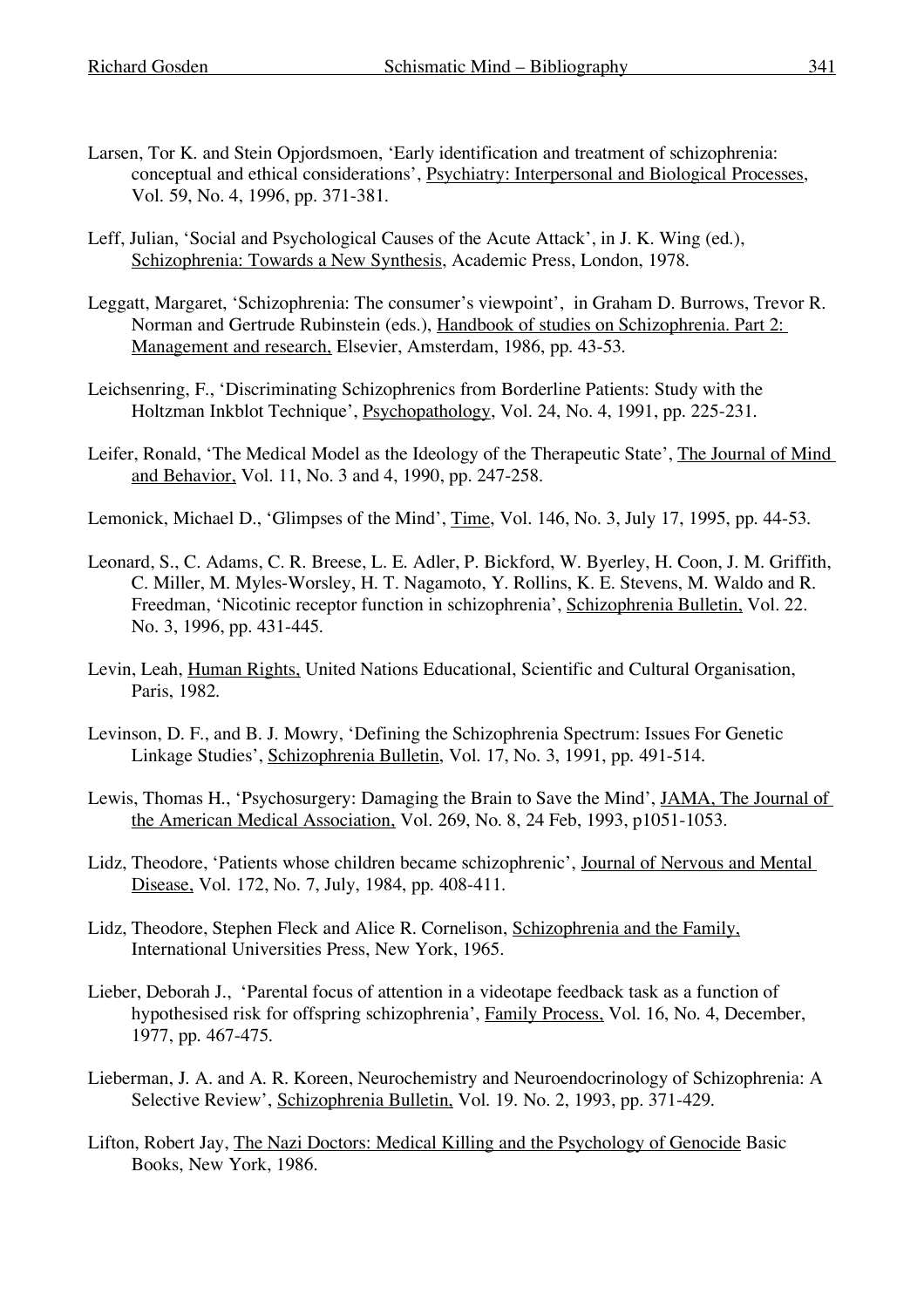- Lilienfeld, Scott O., 'Pseudoscience in Biological Psychiatry: Blaming the Body', Skeptical Inquirer, Vol. 19, No. 6, Nov-Dec 1995, pp. 45-48.
- Lindstrom, L. H. and I. M. Wieselgren, 'Schizophrenia and antipsychotic somatic treatment', International Journal of Technology Assessment and Health Care, Vol. 12, No. 4, 1996, pp. 573-584.
- Livingston, R., B. S. Adams and H. S. Bracha, 'Season of birth and neurodevelopmental disorders: summer birth is associated with dyslexia', Journal of the American Academy of Child and Adolescent Psychiatry, Vol. 32, No. 3, May, 1993, pp. 612-616.
- Locke, John, 'Second Treatise of Government (1689)', in Peter Laslett (ed.), Two Treatises of Government, Cambridge University Press, Cambridge, 1967.
- Long, Phillip W., 'Schizophrenia and Homelessness: Our demand for efficiency will turn the hardest hit into outcasts', Prelapse Magazine, No. 2, September 1995.
- Lovell, Anne M., 'Coercion and Social Control: A Framework For Research On Aggressive Strategies In Community Mental Health', in Deborah L. Dennis and John Monahan (eds.), Coercion and Aggressive Community Treatment: A New Frontier in Mental Health Law, Plenum Press, New York, 1996, pp. 147-166.
- Lowery, David and Virginia Gray, 'The population ecology of Gucci Gulch, or the natural regulation of interest group numbers in the American states', American Journal of Political Science, Vol. 39, No. 1, 1995, pp. 1-30.
- Lukoff, David, 'The diagnosis of mystical experiences with psychotic features', Journal of Transpersonal Psychology, Vol. 17, No. 2, 1985, pp. 155-182.
- Lunsky, Louis L., 'A History of Clinical Psychiatry: The Origin and History of Psychiatric Disorders', JAMA, The Journal of the American Medical Association, Vol. 276, No. 10, 1996, p. 836.
- Lux, Kenneth E., 'A Mystical-Occult Approach to Psychosis', in Peter A. Magaro, The Construction of Madness, Pergamon Press, Oxford, 1976.
- Lyon, M., N. Lyon and M. S. Magnusson, 'The Importance of Temporal Structure in Analysing Schizophrenic Behaviour: Some Theoretical and Diagnostic Implications', Schizophrenia Research, Vol. 13, No. 1, 1994, pp. 45-56.
- Lysaker, P. and M. Bell, 'Work Rehabilitation and Improvements in Insight in Schizophrenia', Journal of Nervous and Mental Disease, Vol. 183, No. 2, 1995, pp. 103-106.
- Lysaker, Paul and Morris Bell, 'Work Performance Over Time for People With Schizophrenia', Psychosocial Rehabilitation Journal, Vol. 18, No. 3, 1995, pp. 141-146.
- Maccoby, Michael, 'The two voices of Erich Fromm: prophet and analyst', Society, Vol. 32, No. 5, 1995, p. 72-83.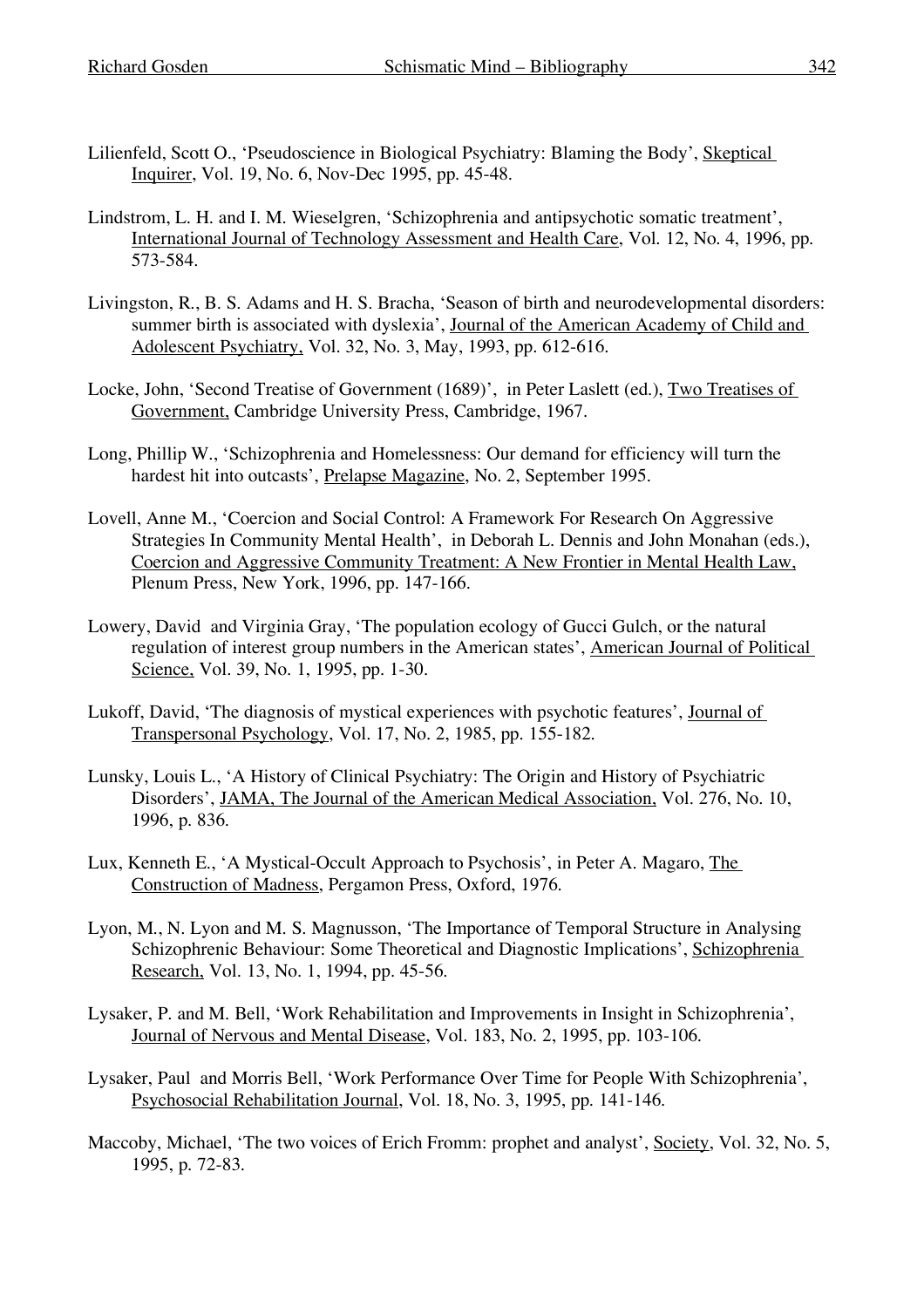Macdonald, Peter, 'Mental Health Support and Counselling Services', NSW Legislative Assembly Hansard, June 7, 1995.

Macdonald, Peter, 'Mental Health Bill', NSW Legislative Assembly Hansard, October 26, 1995.

Magaro, Peter A., The Construction of Madness, Pergamon Press, Oxford, 1976.

- Malla, A. K. and R. M. Norman, 'Prodromal Symptoms in Schizophrenia', British Journal of Psychiatry, Vol. 164, No. 4, 1994, pp. 487-493.
- Manschreck, T. C., B. Maher, M. T. Celada, M. Schneyer and R. Fernandez, 'Object Chaining and Thought Disorder in Schizophrenic Speech', Psychological Medicine, Vol. 21, No. 2, 1991, pp. 443-446.
- Marchevsky, S. and E. Baram, 'Is a diagnosis of occupational post-traumatic schizophrenia possible?', Medicine and Law, Vol. 11, Nos. 1 and 2, 1992, pp. 127-136.
- Marder, Stephen R. and Richard C. Meilbach, 'Risperidone in the treatment of schizophrenia', American Journal of Psychiatry, Vol. 151, No. 6, 1994, p. 825.
- Marks, John, The Search for the Manchurian Candidate, W. W. Norton and Company, New York, 1979.
- Martin, Brian (ed.), Technology and Public Participation, University of Wollongong, 1999.
- Martin, R. L., 'Outpatient management of schizophrenia', American Family Physician, Vol. 43, No. 3, March, 1991, pp. 921-933.
- Maslow, Abraham H., Toward a Psychology of Being, Second Edition, Van Nostrand Reinhold, New York, 1968.
- McClellan, Jon and John Werry, 'Practice parameters for the assessment and treatment of children and adolescents with schizophrenia', Journal of the American Academy of Child and Adolescent Psychiatry, Vol. 33, No. 5, June 1994, pp. 616-636.
- McDermott, Fiona and Jan Carter (eds.), Commonwealth Department of Human Services and Health: Issues for Research, No. 4, Mental Disorders: Prevention and Human Services Research, Australian Government Publishing Service, Canberra, 1995.
- McDonald, Duff, 'Smile with Prozac and laugh to the bank with Eli Lilly', Money, Vol. 25, No. 4, 1996, p. 88.
- McDonald, James J. and Paul R. Lees-Haley, 'Personality disorders in the workplace: how they may contribute to claims of employment law violations', Employee Relations Law Journal, Vol. 22, No. 1, 1996, pp. 57-81.
- McEvoy, J. P., N. R. Schooler, E. Friedman, S. Steingard, and M. Allen, 'Use of Psychopathology Vignettes by Patients with Schizophrenia or Schizoaffective Disorder and by Mental Health Professionals to Judge Patient's Insight', American Journal of Psychiatry, Vol. 150, No. 11, 1993, pp. 1649-1653.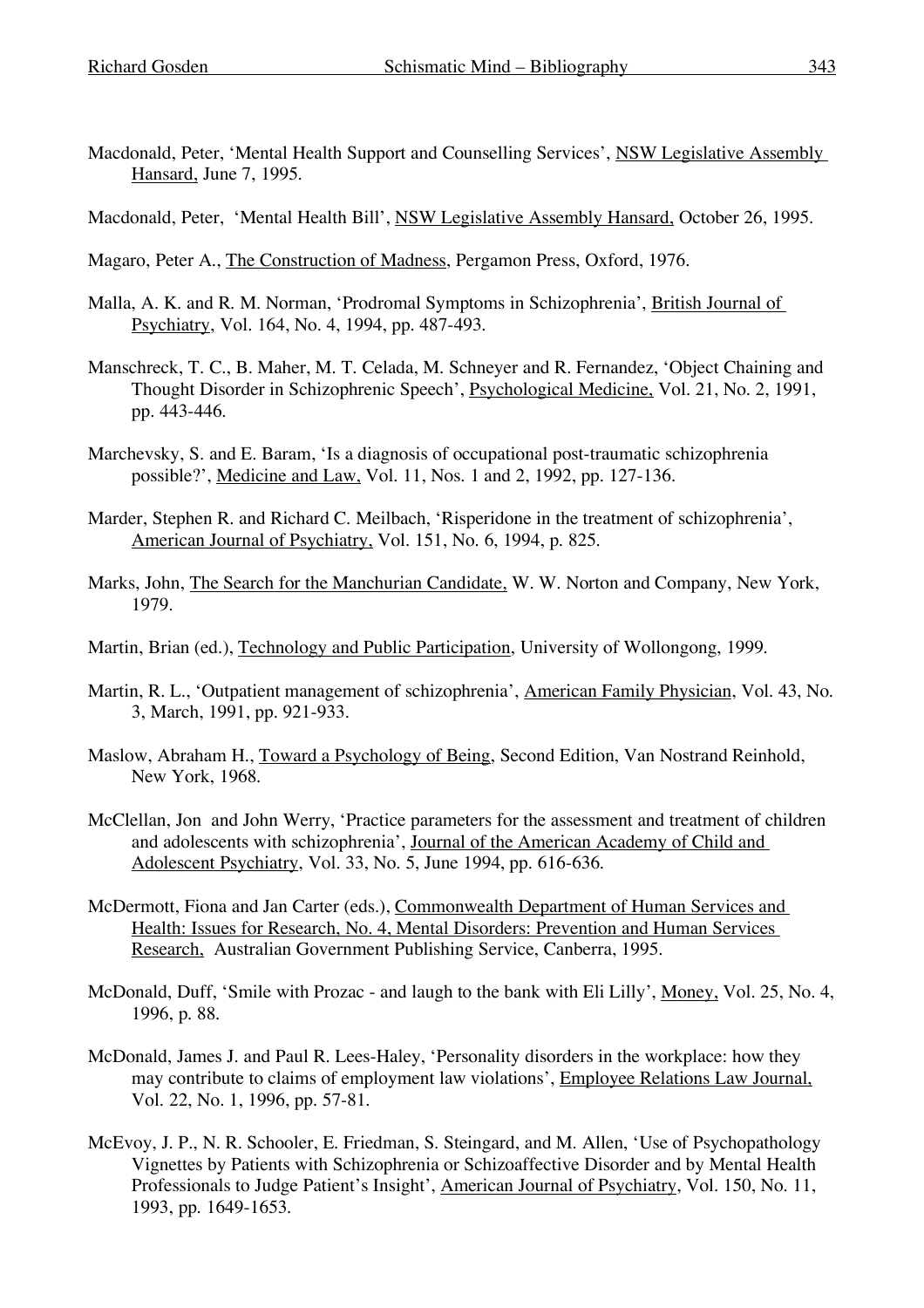- McGlashan, Thomas H., 'Early Detection and Intervention in Schizophrenia: Editor's Introduction', Schizophrenia Bulletin, Vol. 22, No. 2, 1996, pp. 197-199.
	- , 'Early Detection and Intervention in Schizophrenia: Research', Schizophrenia Bulletin, Vol. 22, No. 2, 1996, pp. 327-346.
- McGlashan, Thomas H. and Jan Olav Johannessen, 'Early Detection and Intervention With Schizophrenia: Rationale', Schizophrenia Bulletin, Vol. 22, No. 2, 1996, pp. 201-222.
- McGorry, Patrick, 'Preventive strategies in early psychosis', British Journal of Psychiatry, Vol. 172, Supplement, June 1998, pp. 1-2.
- McGorry, Patrick D., Cathy Mihalopoulos, Lisa Henry, Jenepher Dakis, Henry J. Jackson, Michael Flaum, Susan Harrigan, Dean McKenzie, Jayashri Kulkarni and Robert Karoly, 'Spurious precision: procedural validity of diagnostic assessment in psychotic disorders', American Journal of Psychiatry, Vol. 152, No. 2, February 1995, pp. 220-224.
- McGorry, Patrick D., Jane Edwards, Cathrine Mihalopoulos, Susan M. Harrigan, and Henry J. Jackson, 'EPPIC: An Evolving System of Early Detection and Optimal Management', Schizophrenia Bulletin, Vol. 22, No. 2, 1996, pp. 305-326.
- McGorry, Patrick D. and Jane Edwards, Early Psychosis Training Pack, Gardiner-Caldwell Communications, Macclesfield, Cheshire, 1997.
- McGuffin, Peter, Michael J. Owen and Anne E. Farmer, 'Genetic basis of schizophrenia', The Lancet, Vol. 346, No. 8976, 9 September, 1995, pp. 678-683.
- McGuire, T. G., 'Measuring the Economic Costs of Schizophrenia', Schizophrenia Bulletin, Vol. 17, No. 3, 1991, pp. 375-388.
- McKenna, Kathleen, Charles T. Gordon, Marge Lenane, Debra Kaysen, Kimberly Fahey and Judith L. Rapoport, 'Looking for childhood-onset schizophrenia: the first 71 cases screened', Journal of the American Academy of Child and Adolescent Psychiatry, Vol. 33, No. 5, 1994, pp. 636- 645.
- McLean, Sheila A. M., A patient's Right To Know: Information disclosure, the doctor, and the law, Dartmouth, Aldershot, 1989.
- McLeroy, Kenneth R. and Carolyn E. Crump, 'Health promotion and disease prevention: a historical perspective', Generations, Vol. 18, No. 1, 1994, pp. 9-18.
- McNeil Pharmaceutical, Haldol Decanoate advertisement, Archives of General Psychiatry, August 1995.
- Mechanic, David, 'Establishing mental health priorities', The Milbank Quarterly, Vol. 72, No. 3, 1994, pp. 501-515.
- Mental Health Act Implementation Monitoring Committee, Report To The Honourable R A Phillips MP, Minister For Health On The NSW Mental Act 1990, August 1992.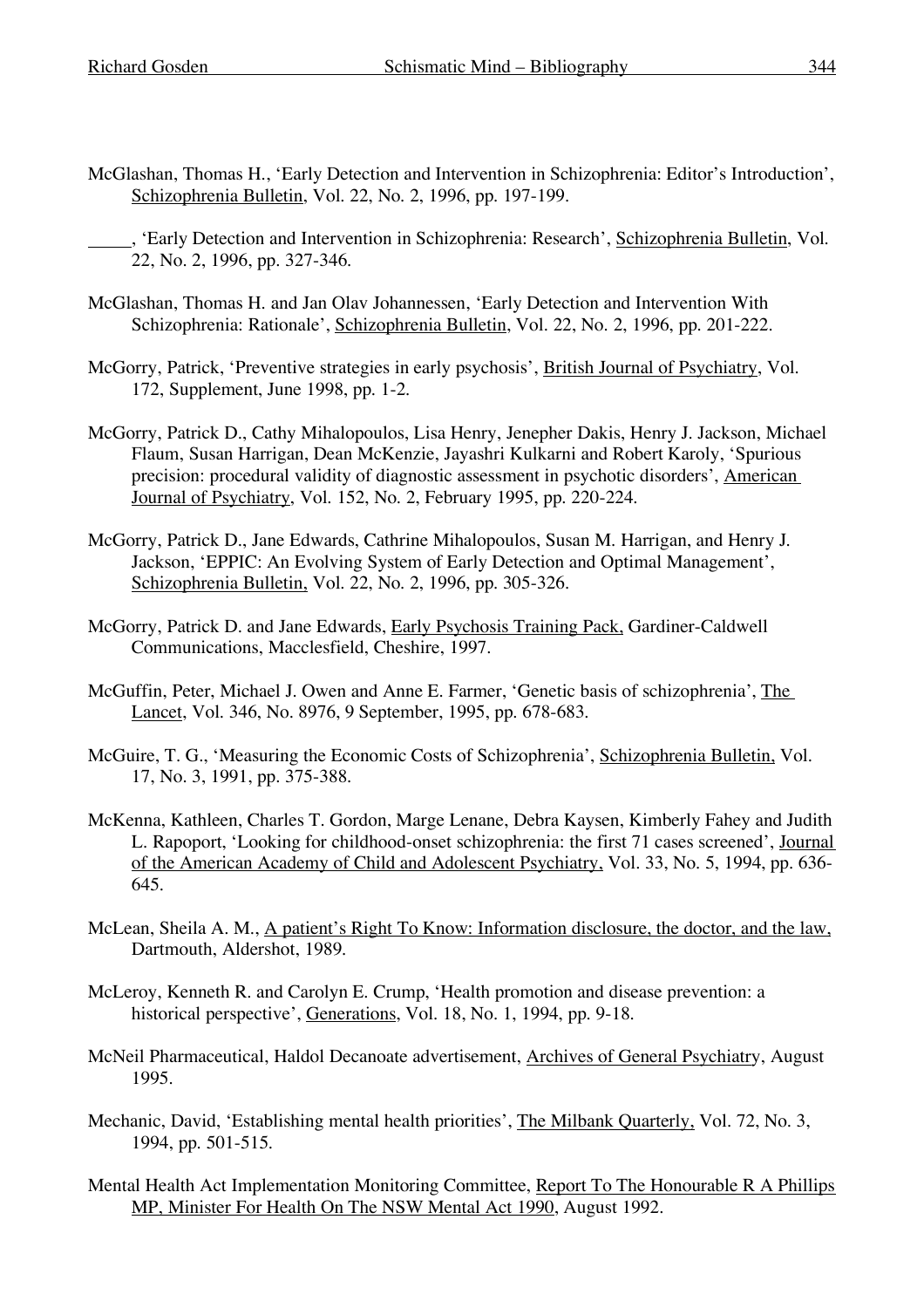Mental Health Review Tribunal, Annual Report, 1992, NSW Government, Sydney.

- , Annual Report, 1993, NSW Government, Sydney.
- , Annual Report, 1994, NSW Government, Sydney.
- , Annual Report, 1995, NSW Government, Sydney.
- , Annual Report, 1996, NSW Government, Sydney.
- ..., Annual Report, 1997, NSW Government, Sydney.
- , Executive Summary for period January 1994 to June 1995, NSW Government, 1995.
- Messite, Jacqueline and Steven D. Stellman, 'Accuracy of death certificate completion: the need for formalized physician training', JAMA, The Journal of the American Medical Association, Vol. 275, No. 10, 1996, pp. 794-797.
- Methvin, Eugene H., 'Bloody murderers', National Review, Vol. 48, No. 10, 3 June 1996, pp. 40- 44.
- Meyn, Hanne, Secretary to the Committee to Review the Abuse of Psychiatry, World Psychiatric Association, Letter to Louise Roy, 9 January, 1998.
- Mill, John S., 'On Liberty', in Mary Warnock (ed.), Mill: Utilitarianism and Other Writings, World Publishing, New York, 1962.
- Miller, D. D., S. Arndt, and N. C. Andreasen, 'Alogia, Attentional Impairment, and Inappropriate Affect: Their Status in the Dimensions of Schizophrenia', Comprehensive Psychiatry, Vol. 34, No. 4, 1993, pp. 221-226.
- Millon, T., 'Reflections on Rosenhan's On being sane in insane places', Journal of Abnormal Psychology, Vol. 81, 1975, pp. 456-461.
- Mills, C. Wright, The Power Elite, Oxford University Press, London, 1956.
- Modrow, John, How To Become A Schizophrenic: The Case Against Biological Psychiatry, Appollyon Press, Seattle, 1992.
- Moore, Michael S., 'Legal Conceptions of Mental Illness', in Baruch A. Brody and H. Tristram Engelhardt, Jr. (eds.), Mental Illness: Law and Public Policy, D. Reidel Publishing, Dordrecht/Boston, 1980.
- Moore, R. I., The Origins of European Dissent, Basil Blackwell, Oxford, 1985.
- Morgan, Jenny, 'Minors and Consent to Medical Treatment', in Law Reform Commission of Victoria, Medicine, Science and the Law: Informed Consent Symposia, Globe Press, Melbourne, 1987, pp. 68-76.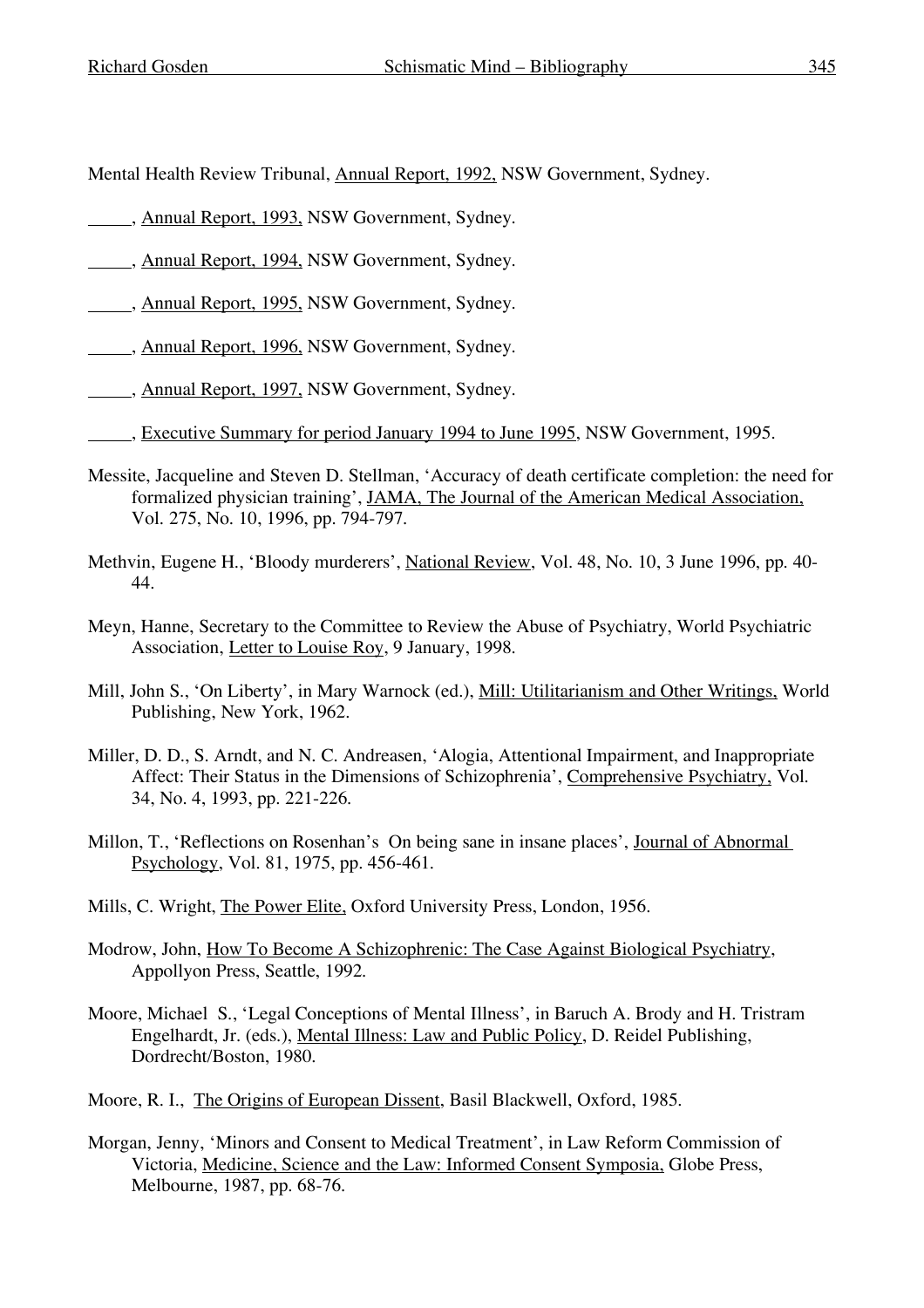- Moscynski, Karen, 'Tips for writing on mental illness', Writer's Digest, Vol. 76, No. 11, 1996, pp. 62-64.
- Mosher, Loren R., 'Are Psychiatrists Betraying Their Patients?', Psychology Today, Vol. 32, Issue 5, September 1999, p. 40.
- Mueser, K. T., M. S. Douglas, A. S. Bellack, and R. L. Morrison, 'Assessment of Enduring Deficit and Negative Symptoms Subtypes in Schizophrenia', Schizophrenia Bulletin, Vol. 17, No. 4, 1991, pp. 565-582.
- Munk-Jorgensen, P., P. B. Mortensen and R. A. Machon, 'Hospitalisation Patterns in Schizophrenia. A 13-Year Follow-Up', Schizophrenia Research, Vol. 4, No. 1, 1991, pp. 1-9.
- Murphy, K. C., A. G. Cardno and P. McGuffin, 'The molecular genetics of schizophrenia', Journal of Molecular Neuroscience, Vol. 7, No. 2, 1996, pp. 147-157.
- Murphy,Priscilla, 'Chaos theory as a model for managing issues and crises', Public Relations Review, Vol. 22, No. 5, 1996, pp. 95-114.
- Murray, John B., 'Munchausen Syndrome/Munchausen Syndrome by Proxy', The Journal of Psychology, Vol. 131, No. 3, 1997, pp. 343-353.
- Nakai, T., N. Kitamura, T. Hashimoto, Y. Kajimoto, N. Nishino, T. Mita and C. Tanaka, 'Decreased Histamine H1 Receptors in the Frontal Cortex of Brains From Patients With Chronic Schizophrenia', Biological Psychiatry, Vol. 30, No. 4, 1991, pp. 349-356.
- Nakayama, Shigeru, 'Human Rights and the Structure of the Scientific Enterprise', in C. G. Weeramantry (ed.), Human Rights and Scientific and Technological Development, United Nations University Press, Tokyo, 1990.
- National Academy of Public Administration, Department of Energy Retaliation Complaint Study, accessed January 1998, Available URL, http://www. accessone.com/gap/www/napa.htm
- National Alliance for the Mentally Ill (NAMI), Schizophrenia, Pamphlet, National Alliance for the Mentally Ill, Washington, 1990.
- National Association for Rights Protection and Advocacy, 1999, Available URL, http://www.connix.com/~narpa/
- National Association for the Mentally Ill (NAMI), Schizophrenia, Information Pamphlet, June 1990.
- National Early Psychosis Project, Australian Commonwealth Government, 1999, Available URL, http://yarra.vicnet.net.au/-eppic/nepp.html
- , The Development and Promotion of a National Best Practice Model in Early Intervention in Psychosis, National Early Psychosis Project, accessed September 1997, Available URL, http://yarra.vicnet.net.au/-eppic/nepp.html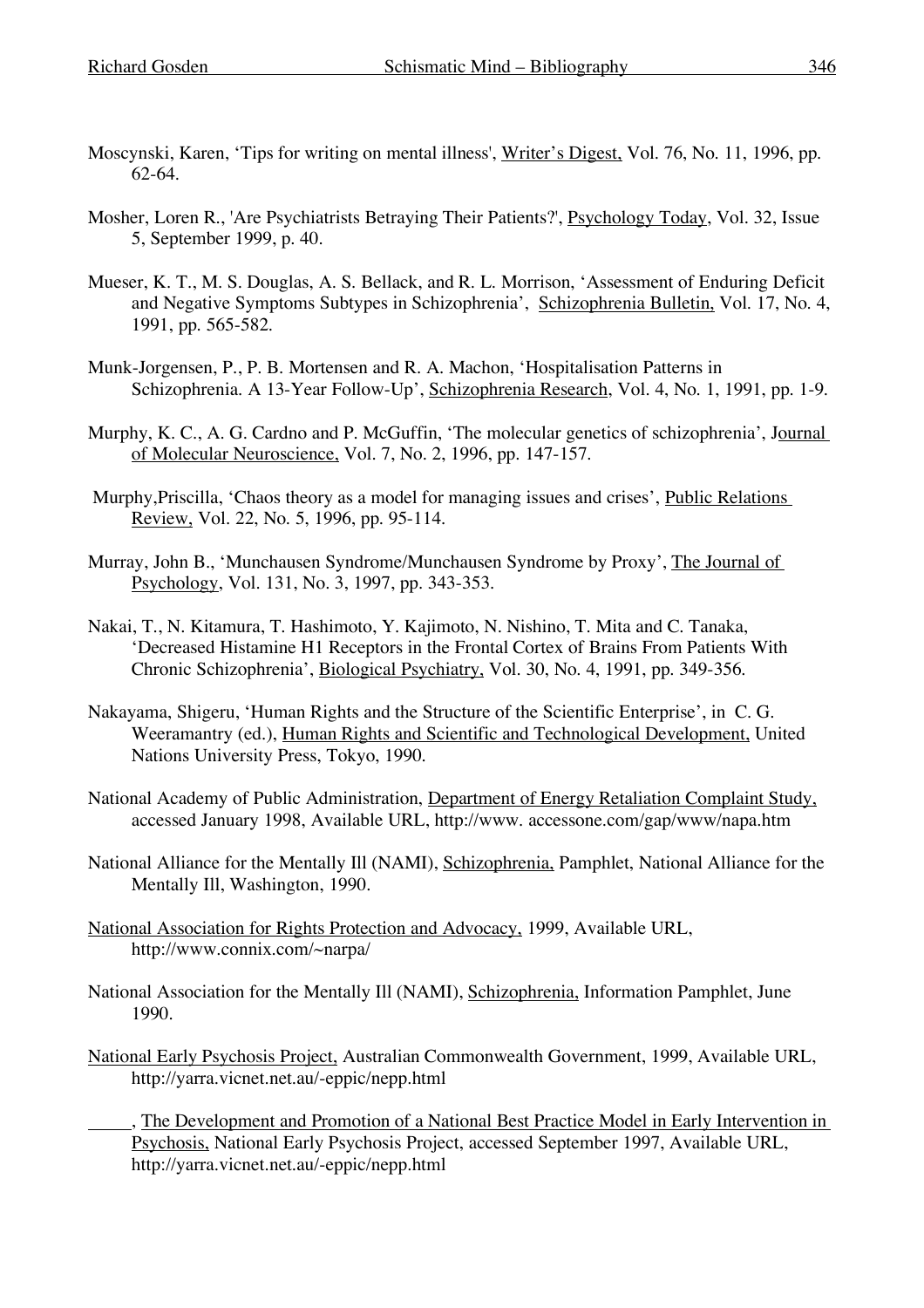- National Mental Health Consumers' Self-Help Clearinghouse, 1999, Available URL, http://www.libertynet.org/~mha/cl\_house.html
- Neill, John, 'Whatever Became of the Schizophrenogenic Mother?', American Journal of Psychotherapy, Vol. 44, No. 4, 1 October, 1990, pp. 499-506.
- Netter, B. E. and D. J. Viglione Jr, 'An empirical study of malingering schizophrenia on the Rorschach', Journal of Personal Assessment, Vol. 62, No. 1, 1994, pp. 45-57.
- Neu, Jerome, 'Minds on Trial', in Baruch A. Brody and H. Tristram Engelhardt, Jr. (eds.), Mental Illness: Law and Public Policy, D. Reidel Publishing, Dordrecht/Boston, 1980.
- Neuropsychiatric Institute, General Information, Neuropsychiatric Institute (NPI), Prince Henry Hospital, Sydney, Australia, 1999, Available URL, http://acsusun.acsu.unsw.edu.au/~s8700122/npiphh.html/#NPS
- Neuropsychiatry Branch, National Institute of Mental Health, accessed July 1998, Available URL, http://silk.nih.gov/silk/NPB/treat.html
- Neustadter, Roger, 'Szasz, Lasch, and Illich on the Problem of the Therapeutic State', Quarterly Journal of Ideology, Vol. 15, Nos. 3-4, 1991-1992, pp. 29-49.
- New South Wales Parliament, NSW Mental Health Act 1990, Reprinted as in force at 17 October, NSW Government Information Service, Sydney, 1994.
	- , Mental Health (Criminal Procedure) Act 1990, NSW Government Information Service, Reprinted as in force at 17 October, 1994.
	- , Mental Health Legislation Amendment Bill 1997, NSW Government Information Service, Sydney, 1997.
- Nicholson, I. R., and R. W. Neufeld, 'A Dynamic Vulnerability Perspective on Stress and Schizophrenia', American Journal of Orthopsychiatry, Vol. 62, No. 1, 1992, pp. 117-130.
- Nieto, E., E. Vieta, C. Gasto, J. Vallejo, and E. Cirera, 'Suicide Attempts of High Medical Seriousness in Schizophrenic Patients', Comprehensive Psychiatry, Vol. 33, No. 6, 1992, pp. 384-387.
- Nijinsky, Vaslav, 'The Doctors Don't Believe Me', in James Fadiman and Donald Kewman (eds.), Exploring Madness: Experience, Theory, and Research, Brooks/Cole, Monterey, Calif., 1973, pp. 54-60.
- Nolan, Heather, Former psychiatric patient treated involuntarily for schizophrenia, Personal Communication (letter to Richard Gosden), 26 February, 1998.
- Norman Keltner, Lee Hilyard Schwecke and Carol E. Bostrom (eds.), Psychiatric Nursing, Mosby, St. Louis, 1995.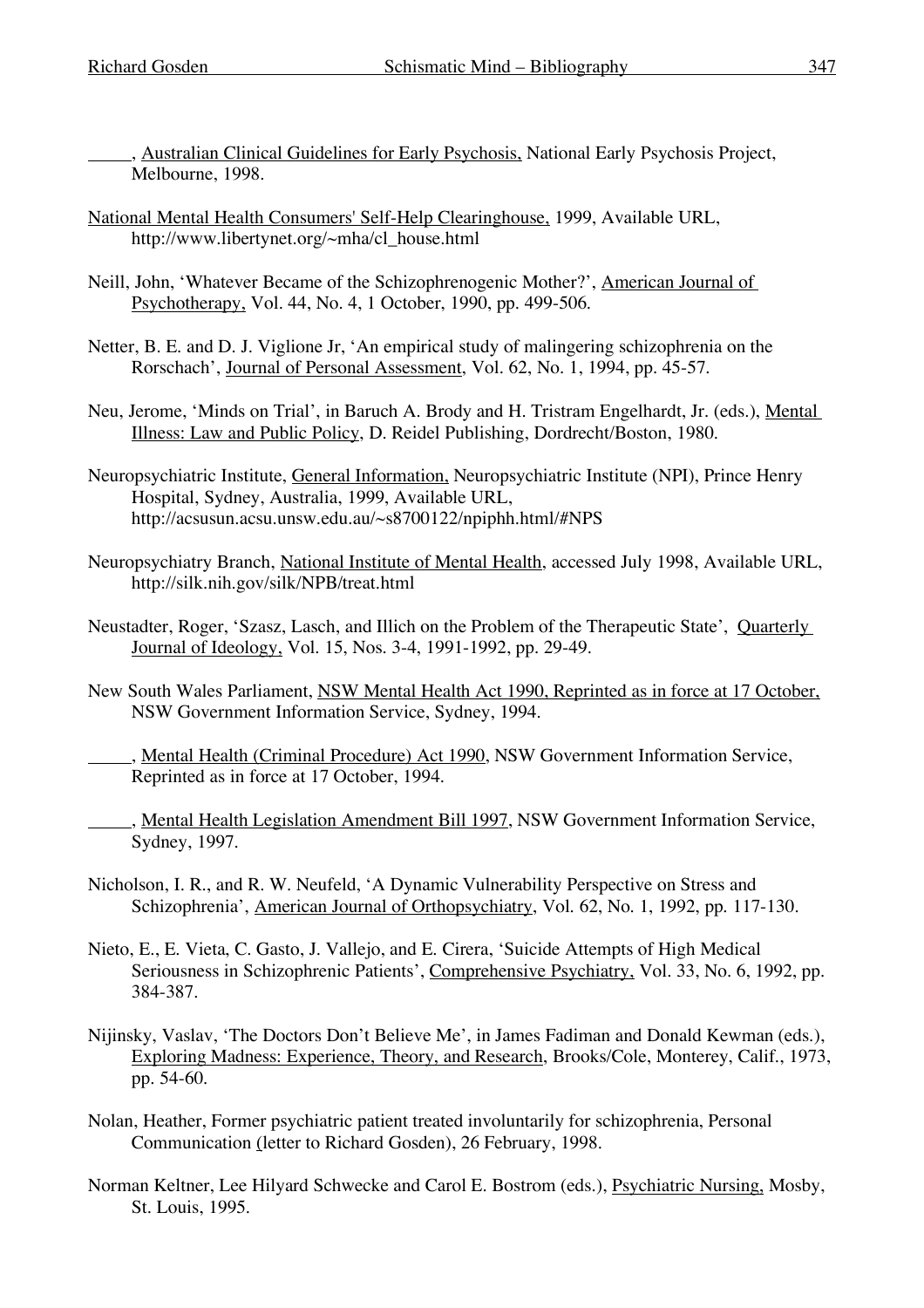North, Andrew, 'The mysterious mould', The Middle East, No. 259, Sept. 1996, pp. 35-38.

- Novartis, Clozaril (clozapine) advertisement, Archives of General Psychiatry, Vol. 55, No. 1, January, 1998, p. 8.
- NSW Health, The Puzzle of Schizophrenia, State Health Publication No. (HTS) 88-016, NSW Health, Sydney, 1992.
	- , 'Mental Health Legislation Amendment Bill 1996', in Centre for Mental Health (eds.), Caring for Health: Proposals for Reform — Mental Health Act 1990, NSW Health, Sydney, 1996.
- O'Callaghan, Eadbhard, Tessa Gibson, Hubert A. Colohan, Peter Buckley, David G. Walshe, Conall Larkin and John L. Waddington, 'Risk of schizophrenia in adults born after obstetric complications and their association with early onset of illness: a controlled study', British Medical Journal, Vol. 305, No. 6864, 21 November, 1992, pp. 1256-1260.
- O'Callaghan, Michael, Global Vision, 1992-1995, accessed 14 September 1997, Available URL, http://www.ige.apc.org/glencree/dreamch2.html
- O'Reilly, R. L., 'Viruses and Schizophrenia', Australian & New Zealand Journal of Psychiatry, Vol. 28, No. 2, 1994, pp. 222-228.
- Oke, S., R. Saatchi, E. Allen, N. R. Hudson, and B. W. Jervis, 'The Contingent Negative Variation in Positive and Negative Types of Schizophrenia', American Journal of Psychiatry, Vol. 151, No. 3, 1994, pp. 432-433.
- 'Olanzapine For Schizophrenia', Medical Letter on Drugs & Therapeutics, Vol. 38, No. 992, 17 January, 1997, pp. 5-7.
- Olin, Su-chin Serene and Sarnoff A. Mednick, 'Risk Factors of Psychosis: Identifying Vulnerable Populations Premorbidly', Schizophrenia Bulletin, Vol. 22, No. 2, 1996, pp. 223-240.
- Opler, L. A., C. L. Caton, P. Shrout, B. Dominguez and F. I. Kass, 'Symptom Profiles and Homelessness in Schizophrenia', Journal of Nervous and Mental Disease, Vol. 182, No. 3, 1994, pp. 174-178.
- Ornstein, Robert E., The Psychology of Consciousness, W. H. Freeman, San Francisco, 1972.
- Osmond, Humphry, 'Dangerous psychosocial hypotheses', Journal of Orthomolecular Psychiatry, Vol. 11, No. 3, 1982, pp. 216-218.
- Othmer, Ekkehard and Sieglinde C. Othmer, The Clinical Interview, American Psychiatric Press, Washington, 1989.
- Overall, John E. and Donald R. Gorham, 'The Brief Psychiatric Rating Scale', Psychological Reports, Vol. 10, 1962, pp. 799-812.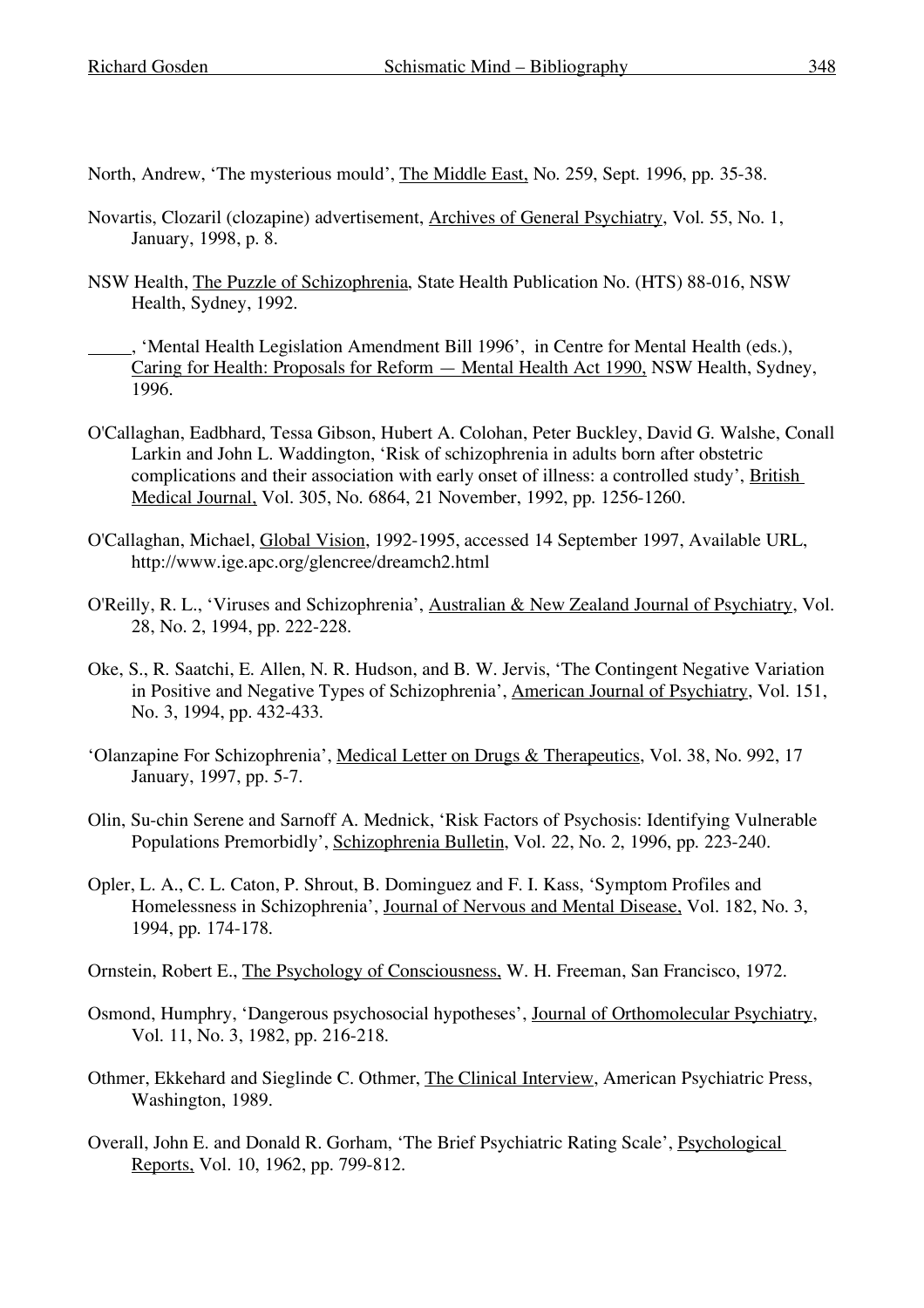- Owen, Michael and Peter McGuffin, 'The molecular genetics of schizophrenia: blind alleys, acts of faith, and difficult science', British Medical Journal, Vol. 305, No. 6855, 19 September, 1992, pp. 664-666.
- Ozanne, Elizabeth, 'Informed Consent and the Elderly: Professional Defence or Consumer Right?', in Law Reform Commission of Victoria, Medicine, Science and the Law: Informed Consent Symposia, Globe Press, Melbourne, 1987, pp. 50-67.
- Packard, Vance, The Status Seekers, Penguin, Harmondsworth, 1959.
- Parker, Gordon, 'Re-searching the schizophrenogenic mother', Journal of Nervous and Mental Disease, Vol. 170, No. 8, August, 1982, pp. 452-462.
- Pathe, Michele T., and Paul E. Mullen, 'The Dangerousness of the DSM-III-R', Journal of Law and Medicine, Vol. 1, July 1993.
- Patricia J. Mrazek and Robert J. Haggerty, Reducing Risks For Mental Disorders: Frontiers For Preventive Intervention Research, National Academy Press, Washington, 1994, pp. 8-11.
- Pearce, Jane, 'Harry Stack Sullivan: Theory and practice', Managed Environment Systems, Vol. 14, No. 4, July, 1984, pp. 159-166.
- Pearson, Karl, The Ethic of Freethought, T. Fisher Unwin, London, 1888.
- Pelikan, Jaroslav, 'Sisters in Arms: Catholic Nuns Through Two Millennial', The New Republic, Vol. 215, No. 16, 1996, pp. 39-44.
- Penelhum, Terence, 'Unity and Diversity in the Interpretation of Mysticism', in Harold Coward and Terence Penelhum (eds.), Mystics and Scholars, Wilfrid Laurier University Press, Waterloo, Ont., 1977, pp. 71-82.
- Penn, D. L., K. Guynan, T. Daily, W. D. Spaulding, C. P. Garbin, M. Sullivan, 'Dispelling the Stigma of Schizophrenia: What Sort of Information is Best?', Schizophrenia Bulletin, Vol. 20, No. 3, 1994, pp. 567-78.
- Perlin, Michael L., Kerri K. Gould and Deborah A. Dorfman, 'Therapeutic jurisprudence and the civil rights of institutionalized mentally disabled persons: Hopeless oxymoron or path to redemption?', Psychology, Public Policy, and Law, Vol. 1, No. 1, March, 1995, pp. 80-119.
- Perry, John Weir, The Far Side of Madness, Prentice-Hall, Englewood Cliffs, New Jersey, 1974.
	- , Roots of Renewal in Myth and Madness: The Meaning of Psychotic Episodes, Jossey-Bass, San Francisco, 1976.
		- , Trials of the Visionary Mind: Spiritual Emergency and the Renewal Process, State University of New York Press, Albany, 1999.
- Persico, A. M., Z. W. Wang, D. W. Black, N. C. Andreasen, G. R. Uhl and R. R. Crowe, 'Exclusion of close linkage of the dopamine transporter gene with schizophrenia spectrum disorders', American Journal of Psychiatry, Vol. 152, No. 1, 1995, pp. 134-136.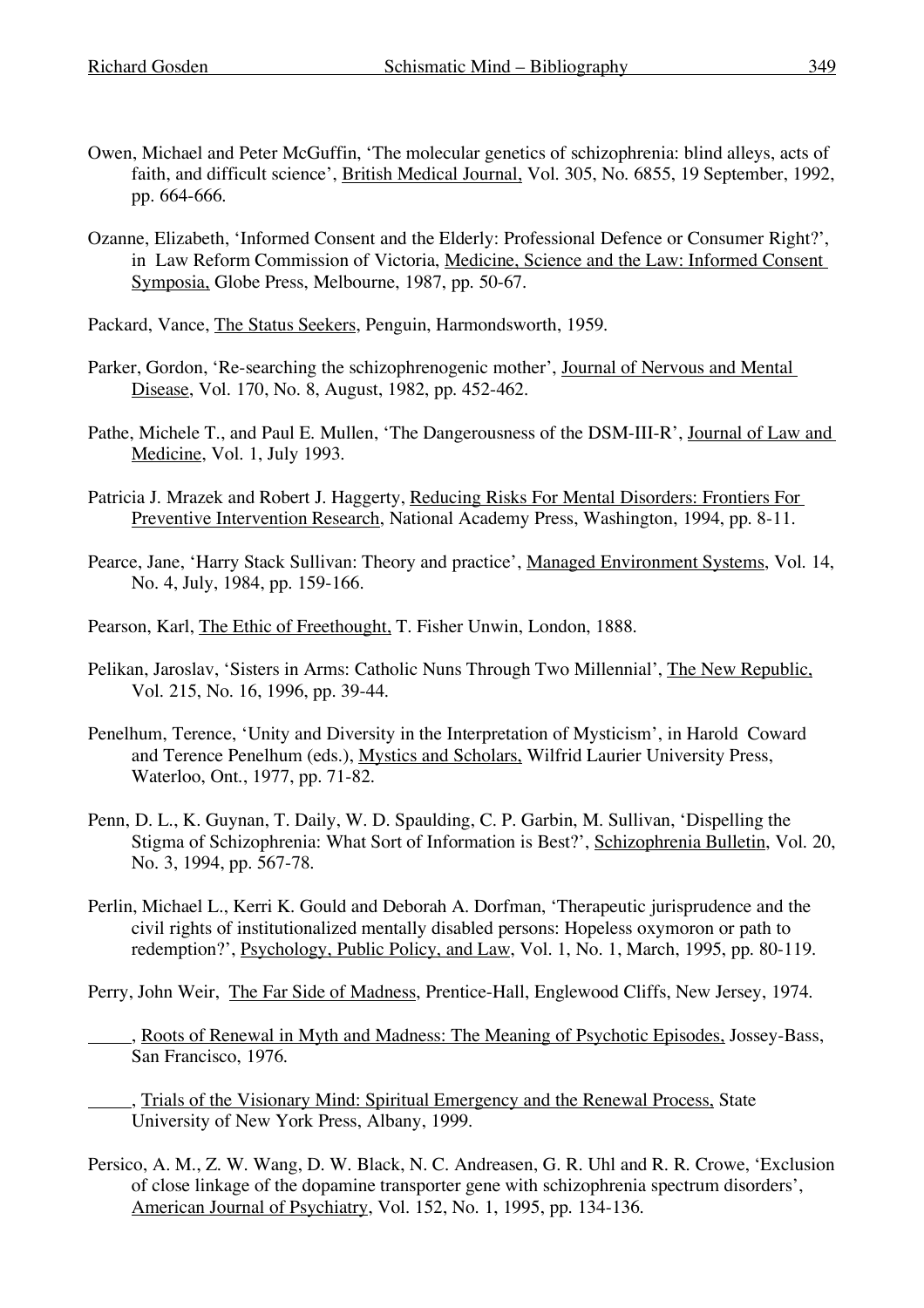- Pettegrew, Jay W., Matcheri S. Keshavan, Kanagasabai Panchalingam, Sandra Strychor, David B. Kaplan, Marjorie G. Tretta, and Maureen Allen, 'Alterations in Brain High-Energy Phosphate and Membrane Phospholid Metabolism in First-Episode, Drug-Naive Schizophrenics: A Pilot Study of the Dorsal Prefrontal Cortex by In Vivo Phosphorus 31 Nuclear Magnetic Resonance Spectroscopy', Archives of General Psychiatry, Vol. 48, June 1991, pp. 563-568.
- Piatkowska, Olga and Maria Visotina, 'Coping With Difficult Behaviour: Do's and Don'ts', Schizophrenia Fellowship News, April 1992.
- Pierrakos, John C., 'Psychiatric Implications of Energy Fields in Man and Nature', in Stanley R. Dean (ed.), Psychiatry and Mysticism, Nelson Hall, Chicago, 1975, pp. 145-151.
- Pilgrim, David and Anne Rogers, A Sociology of Mental Health and Illness Open University Press, Buckingham, 1993.
- Pilowsky, L. S., 'Understanding schizophrenia: structural and functional abnormalities of the brain are present in the condition', British Medical Journal, Vol. 305, No. 6849, 8 August, 1992, pp. 327-329.
- Plath, Sylvia, The Bell Jar, Bantam, New York, 1972.
- Plato, The Republic, Desmond Lee (trans.), Penguin, London, 1955.
- Pope, Victoria, 'Mad Russians: Victims of Soviet 'punitive psychiatry' continue to pay a heavy price', U.S. News & World Report, 16 December, 1996, pp. 38-43.
- Post, Laurie M., 'A study of the dilemmas involved in work with schizophrenic patients', Psychotherapy Theory, Research and Practice, Vol. 19, No. 2, 1982, pp. 205-218.
- Price, Richard H. and Bruce Denner (eds.), The Making of a Mental Patient, Holt, Rinehart and Winston, New York, 1973.
- Principe, Walter H., 'Mysticism: Its Meaning and Varieties', in Harold Coward and Terence Penelhum (eds.), Mystics and Scholars, Wilfrid Laurier University Press, Waterloo, Ont., 1977.
- Pross, A. Paul, Group Politics and Public Policy Oxford University Press, Toronto, 1986.
- Provencher, H. L., J. P. Fournier and N. Dupuis, 'Schizophrenia: revisited', Journal of Psychiatry and Mental Health Nursing, Vol. 4, No. 4, August, 1997, pp. 275-285.
- Psychiatric Survivor's Guide, 1999, Available URL, http://www.harborside.com/home/e/equinox/
- Psychiatric Survivors Advocacy/Liberation Movement, 1999, Available URL, http://www.az.com/~bipolar/PSALMS.html
- 'Purdah seclusion in Pakistan: violation of women's human rights', WIN News, Vol. 20, No. 2, 1994, pp. 33-34.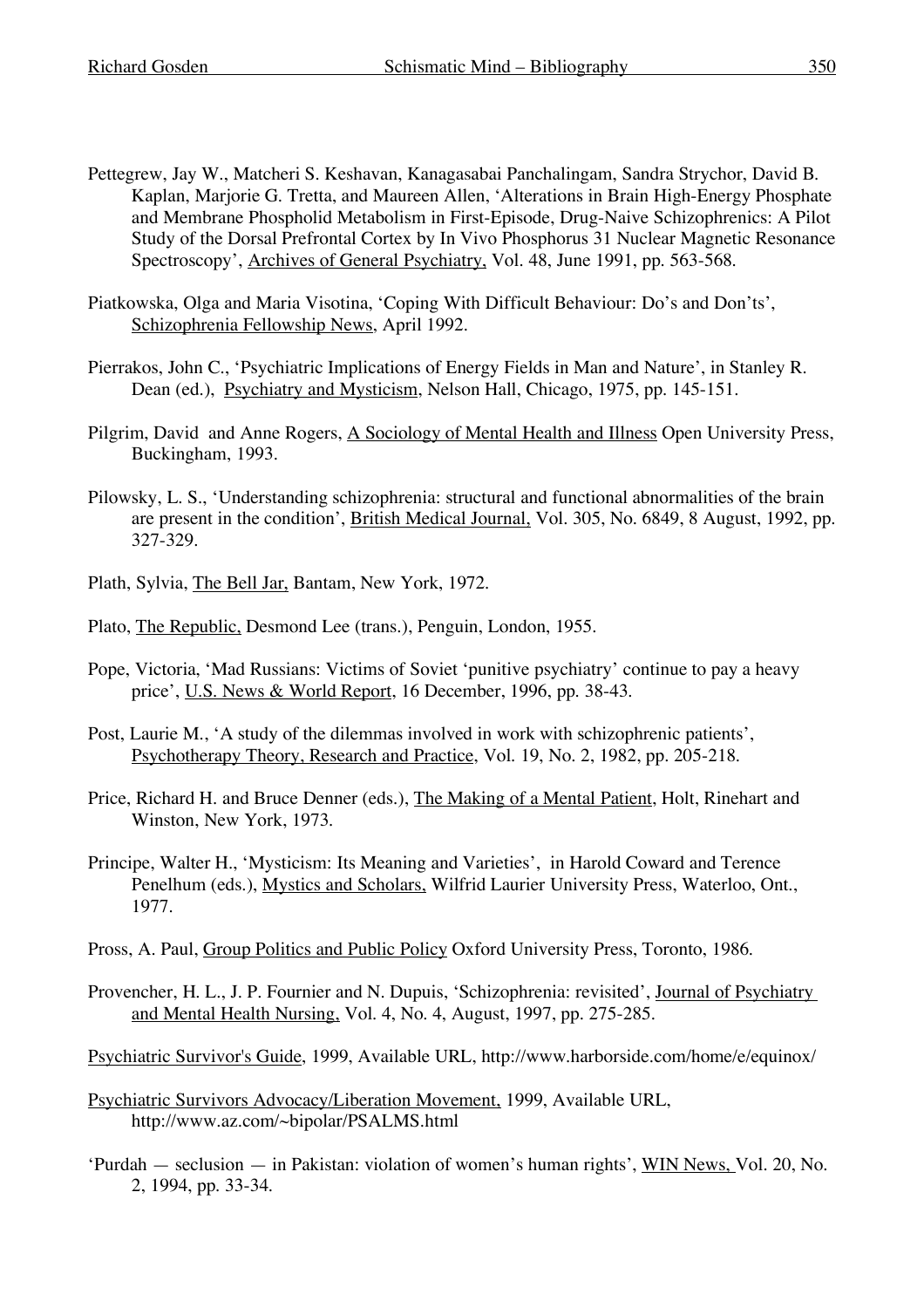- Racine, Catherine, 'Mystical experience of a counsellor: an autobiographical journey', Women & Therapy, Vol. 20, No. 1, 1997, pp. 61-69.
- Read, Jim and Jill Reynolds (eds.), Speaking Our Minds: An Anthology of Personal Experiences of Mental Distress and its Consequences, The Open University, London, 1996.
- Rector, N. A. and M. V. Seeman, 'Auditory Hallucinations in Women and Men', Schizophrenia Research , Vol. 7, No. 3, 1992, pp. 233-236.
- Report of the Royal Commission Into Deep Sleep Therapy, Justice J. P. Slattery, Royal Commissioner, New South Wales Government, Sydney, 1990.
- Restivo, Sal, 'The Theory Landscape in Science Studies', in Sheila Jasanoff, Gerald E. Markle, James C. Petersen and Trevor Pinch (eds.), Handbook of Science and Technology Studies, Sage, Thousand Oaks, 1995, pp. 95-110.
- Reuter Information Service, Drugmakers look for home-runs with schizophrenia drugs, Chicago, Nando.net, 1996, Available URL, http://somerset.nando.net/newsroom/ntn/health/032496/health3\_14068.html
- Reznek, Lawrie, The Nature of Disease Routledge and Kegan Paul, London and New York, 1987.
- Richard Woods (ed.), Understanding Mysticism, The Athlone Press, London, 1981.
- Richman, David, 'Pursuing Psychiatric Pill Pushers', in Sherry Hirsch, Joe Adams, Leonard Frank, Wade Hudson, and David Richman (eds.), Madness Network News Reader, Glide, San Francisco, 1974.
- Richt, J. A., R. C. Alexander, S. Herzog, D. C. Hooper, R. Kean, S. Spitsin, K. Bechter, R. Schuttler, H. Feldmann, A. Heiske, Z. F. Fu, B. Dietzschold, R. Rott and H. Koprowski, 'Failure to detect Borna disease virus infection in peripheral blood leukocytes from humans with psychiatric disorders', Journal of Neurovirology, Vol. 3, No. 2, 3 April, 1997, pp. 174- 178.
- Riederer, P., K. W. Lange, J. Kornhuber and K. Jellinger, 'Glutamate Receptor Antagonism: Neurotoxicity, Anti-Akinetic Effects, and Psychosis', Journal of Neural Transmission, No. 34, 1991, pp. 203-210.
- Rinzler, Carol Ann, 'Odd ills (new ailments)', American Health, Vol. 15, No. 7, 1996, pp. 16-18.
- Robert Kosky, Hadi Salimi Eshkevari and Vaughan Carr (eds.), Mental Health and Illness: A Textbook for Students of Health Sciences, Butterworth-Heinemann, Sydney, 1991.
- Robertson, J. M., A History of Freethought, Watts and Co., London, 1936.
- Robertson, John A., 'Informed consent: a study of decisionmaking in psychiatry', Science, Vol. 226, 23 November, 1984, p. 960.

Rogers, Patrick, 'A sense of purpose', People Weekly, Vol. 46, No. 3, 1996, pp. 139-142.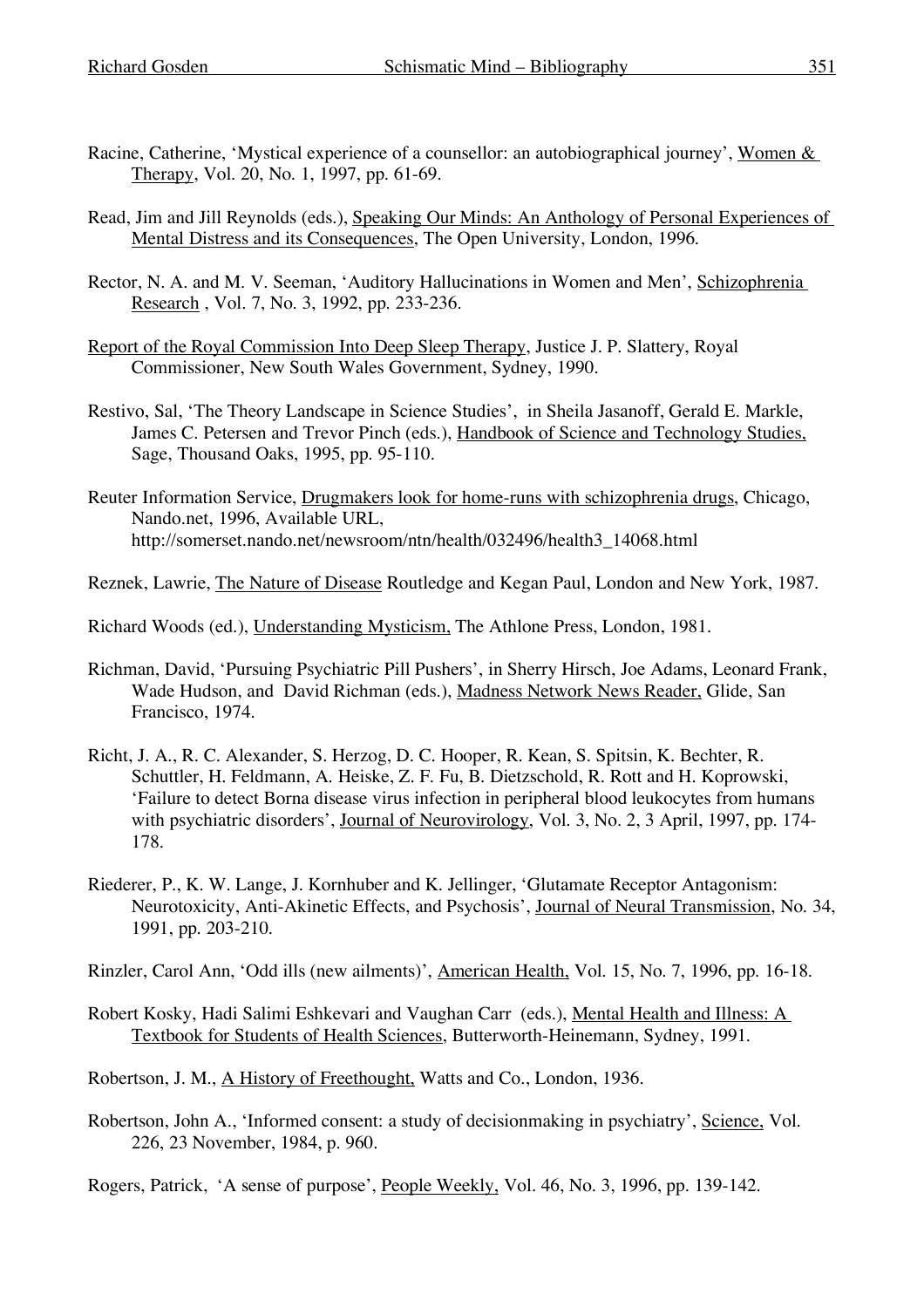- Rogers, R., R. M. Bagby, D. Chakraborty, 'Feigning Schizophrenic Disorders on the MMPI-2: Detection of Coached Simulators, Journal of Personality Assessment, Vol. 60, No. 2, 1993, pp. 215-226.
- Rosen, George, Madness in Society, University of Chicago Press, Chicago, 1969.
- Rosenbaum, C. Peter, The Meaning of Madness: Symptomatology, Sociology, Biology and Therapy of the Schizophrenias, Science House, New York, 1970.
- Rosenblatt, A., 'Concepts of the asylum in the care of the mentally ill', Hospital and Community Psychiatry, Vol. 35, 1984.
- Rosenhan, David L., 'On Being Sane in Insane Places', Science, Vol. 179, 19 January 1973, pp. 250-258.
- Rothman, Sheila M., 'More of What Ails You: The Boom in Psychiatric Syndromes', The Washington Post, Sunday, April 13, 1997, p. C01.
- Roy, Leena and Suby Roy, 'Does the theory of logical types inform a theory of communication?', Journal of Genetic Psychology, Vol. 148, No. 4, December, 1987, pp. 519-525.
- Rubinstein, G., 'Schizophrenia, Infection and Temperature. An Animal Model For Investigating Their Interrelationships', Schizophrenia Research, Vol. 10, No. 2, 1993, pp. 95-102.
- Russell, Andrew T., 'The Clinical Presentation of Childhood-Onset Schizophrenia', Schizophrenia Bulletin, Vol. 20, No. 4, 1994, pp. 631-646.
- Ruysbroeck, John, 'The Active, Inward and Superessential Lives', in F. C. Happold, Mysticism, Penguin, Harmondsworth, 1963, pp. 280-293.
- Ryan, P. M., 'Epidemiology, Etiology, Diagnosis, and Treatment of Schizophrenia', American Journal of Hospital Pharmacy, Vol. 48, No. 6, 1991, pp. 1271-1280.
- Sabshin, Melvin, Prepared Statement for the American Psychiatric Association, before the House Appropriations Committee Labor, Health and Human Services and Education Subcommittee, Wednesday, April 16, 1997, Federal News Service - Congressional Hearing Testimonies.
- Sandyk, R., S. R. Kay and A. E. Merriam, 'Atrophy of the Cerebellar Vermis: Relevance to the Symptoms of Schizophrenia', International Journal of Neuroscience, Vol. 57, Nos. 3 and 4, 1991, pp. 205-212.
- SANE Australia, Carers Handbook, SANE Australia, Melbourne, 1996.
- , Something is not quite right, pamphlet produced by SANE Australia, Melbourne, 1998.
- Sarbin, Theodore R., 'Towards the Obsolescence of the Schizophrenia Hypothesis,' The Journal of Mind and Behaviour, Vol. 11, Nos. 3 and 4, 1990, pp. 259-283.
- Sarbin, Theodore R. and James C. Mancuso, Schizophrenia: Medical Diagnosis or Moral Verdict?, Pergamon Press, New York, 1980.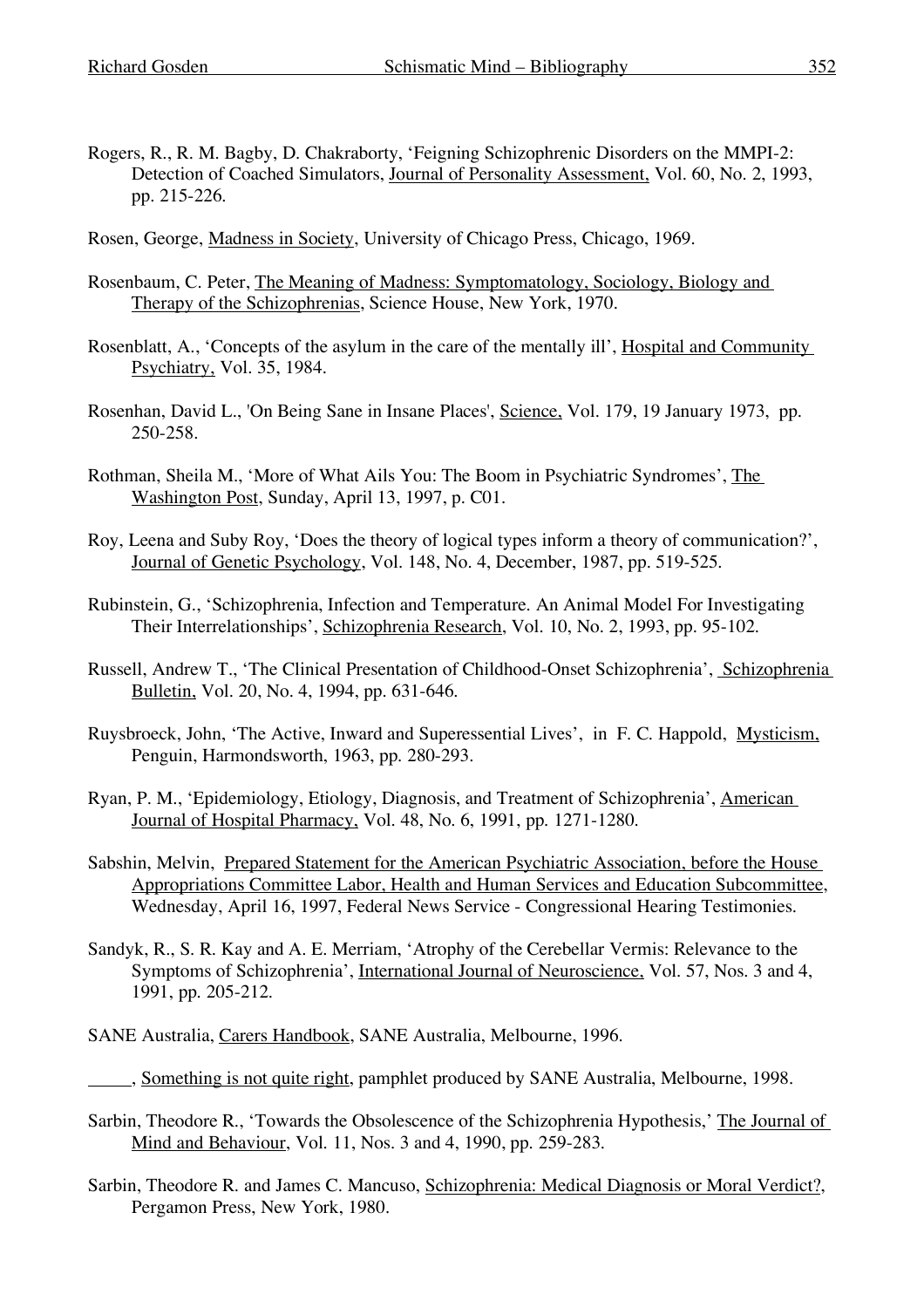- Sarles, Richard M. and Norman Alessi, 'Resolved: two-week psychiatric hospitalizations of children and adolescents are useless', Journal of the American Academy of Child and Adolescent Psychiatry, Vol. 32, No. 1, January, 1993, pp. 215-221.
- Sartorius, Rolf E., 'Paternalistic Grounds For Involuntary Civil Commitment: A Utilitarian Perspective', in Baruch A. Brody and H. Tristram Englehardt Jr. (eds.), Mental Illness: Law and Public Policy, D. Reidel Publishing Company, Dorecht, Holland, 1980.
- Sass, Louis A., 'Heidegger, Schizophrenia and the Ontological Difference', Philosophical Psychology, 1992, Vol. 5, No. 2, 1992, pp. 109-133.
- Schaler, Jeffrey A., Letter to the Editor, New York Times, 14 October, 1998.
- Schatner, Marcus, 'Some observations in the treatment of dementia praecox with hypoglycemia: part 2, psychological implication', Psychiatric Quarterly, Vol. 12, No. 1, 1938, pp. 22-26.
- Scheff, Thomas, Labelling Madness, Prentice-Hall, Englewood Cliffs, N.J., 1975.
- , Being Mentally Ill, Aldine, New York, 1984.
- 'Schizophrenia and the D2, 5-HT2 receptors: maximizing drug efficacy', Medical Sciences Bulletin, Vol. 19., No. 3, 1996, p. 8.
- Schizophrenia Information Centre, 'Schizophrenia: The Early Signs', Schizophrenia Information Centre Bulletin, NSW Association For Mental Health, Gladesville.
- Schizophrenia Society of Canada, Schizophrenia: A Handbook For Families, Health Canada, 1997, Available URL, http://www.mentalhealth.com/book/p40-sc0/.html
- 'Schizophrenia update', Harvard Mental Health Letter, Vol. 11, No. 12, June 1995, pp. 1-5.
- Schmid, G. B., 'Chaos Theory and Schizophrenia: Elementary Aspects', Psychopathology, Vol. 24, No. 4, 1991, pp. 185-198.
- Scull, Andrew, Charlotte Mackenzie and Nicholas Hervey, Masters of Bedlam: The Transformation of the Mad-Doctoring Trade, Princeton University Press, Princeton, 1996.
- Scutchfield, F. Douglas, Karma T. Hartman, 'Physicians and preventive medicine', JAMA, The Journal of the American Medical Association, Vol. 273, No. 14, April 12, 1995, pp. 1150- 1152.
- Sedgwick, Peter, 'R. D. Laing: self, symptom and society', in Robert Boyers and Robert Orrill (eds.), Laing and Anti-Psychiatry, Penguin, Harmondsworth, 1972.
- Sedler, Mark J., 'Foundations of the new nosology', The Journal of Medicine and Philosophy, Vol. 19, No. 3, 1994, pp. 219-239.
- Sedvall, Goran, and Lars Farde, 'Chemical brain anatomy in schizophrenia', The Lancet, Vol. 346, No. 8977, 1995, pp. 743-750.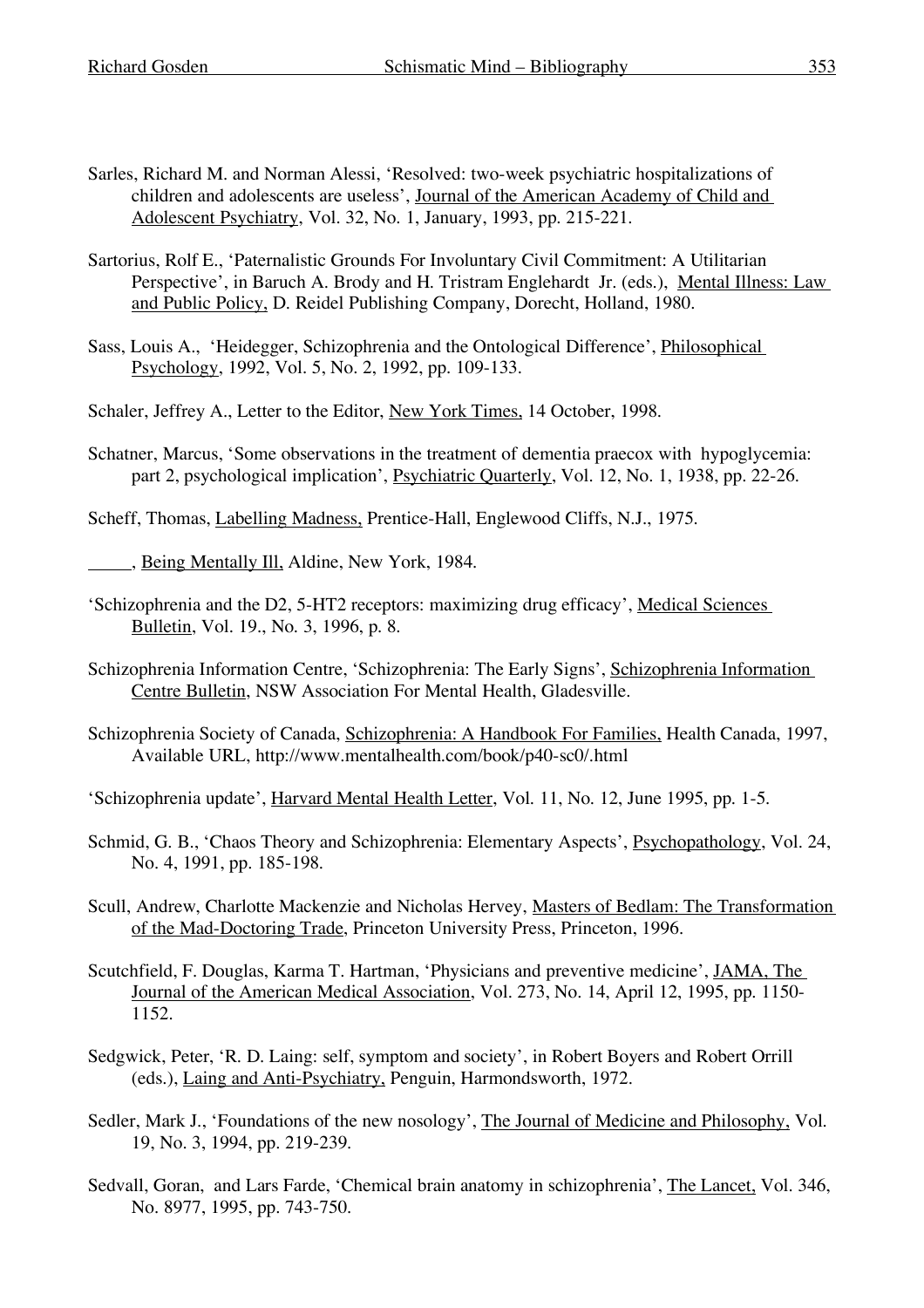- Selten, J. P., N. E. Sijben, R. J. van den Bosch, J. Omloo-Visser, and H. Warmerdam, 'The Subjective Experience of Negative Symptoms: A Self-Rating Scale', Comprehensive Psychiatry, Vol. 34, No. 3, 1993, pp. 192-197.
- Shakespeare, William, 'King Lear', in W. J. Craig (ed.), Shakespeare Complete Works, Oxford University Press, London, 1969, pp. 908-942.
- Shannon, Mary T., 'Health promotion and illness prevention: a biopsychosocial perspective', Health and Social Work, Vol. 14, No. 1, February, 1989, pp. 32-41.
- Sharfstein, Steven S., (Review), 'The Selling of DSM: The Rhetoric of Science in Psychiatry, Social Problems and Social Issues', JAMA, The Journal of the American Medical Association, Vol. 270, No. 14, 1993, pp. 1749-1751.
- Shaw, C., 'The World Psychiatric Association and Soviet Psychiatry', in Robert Van Voren (ed.), Soviet Psychiatric Abuse in the Gorbachev Era, International Association on the Political Use of Psychiatry, Amsterdam, 1992.
- Shaw, D. W. D., 'The undiscovered country': an exploration 'the life everlasting', Scottish Journal of Theology, Vol. 47, No. 2, 1994, pp. 149-169.
- Shera, Wes, 'Managed care and people with severe mental illness: challenges and opportunities for social work', Health and Social Work, Vol. 21, No. 3, 1996, pp. 196-202.
- Shimrat, Irit, 'Psychiatry: not all it's cracked up to be', Canadian Dimension, Vol. 29, No. 5, October-November 1995, pp. 10-12.
- Shiovitz, T. M., T. L. Welke, P. D. Tigel, R. Anand, R. D. Hartman, J. J. Sramek, N. M. Kurtz and N. R. Cutler, 'Cholinergic rebound and rapid onset psychosis following abrupt clozapine withdrawal', Schizophrenia Bulletin, Vol. 22, No. 4, 1996, pp. 591-595.
- Shore, David, Schizophrenia: Questions And Answers, Schizophrenia Research Branch, National Institute of Mental Health, 1995.
- Sidoti, Chris, Human Rights Commissioner, Human Rights and Equal Opportunity Commission, Sydney, Personal Correspondence, 23 December, 1998.
- Sieghart, Paul, The Lawful Rights of Mankind Oxford University Press, Oxford, 1985.
- Silverton, Leigh and S. Mednick, 'Class drift and schizophrenia', Acta Psychiatrica Scandinavica, Vol. 70, No. 4, October, 1984, pp. 304-309.
- Silverstein, Ken, "Prozac.org: An influential mental health nonprofit finds its 'grassroots' watered by pharmaceutical millions", Mother Jones, November/December, 1999, Available URL, http://www.motherjones.com/mother\_jones/ND99/nami.html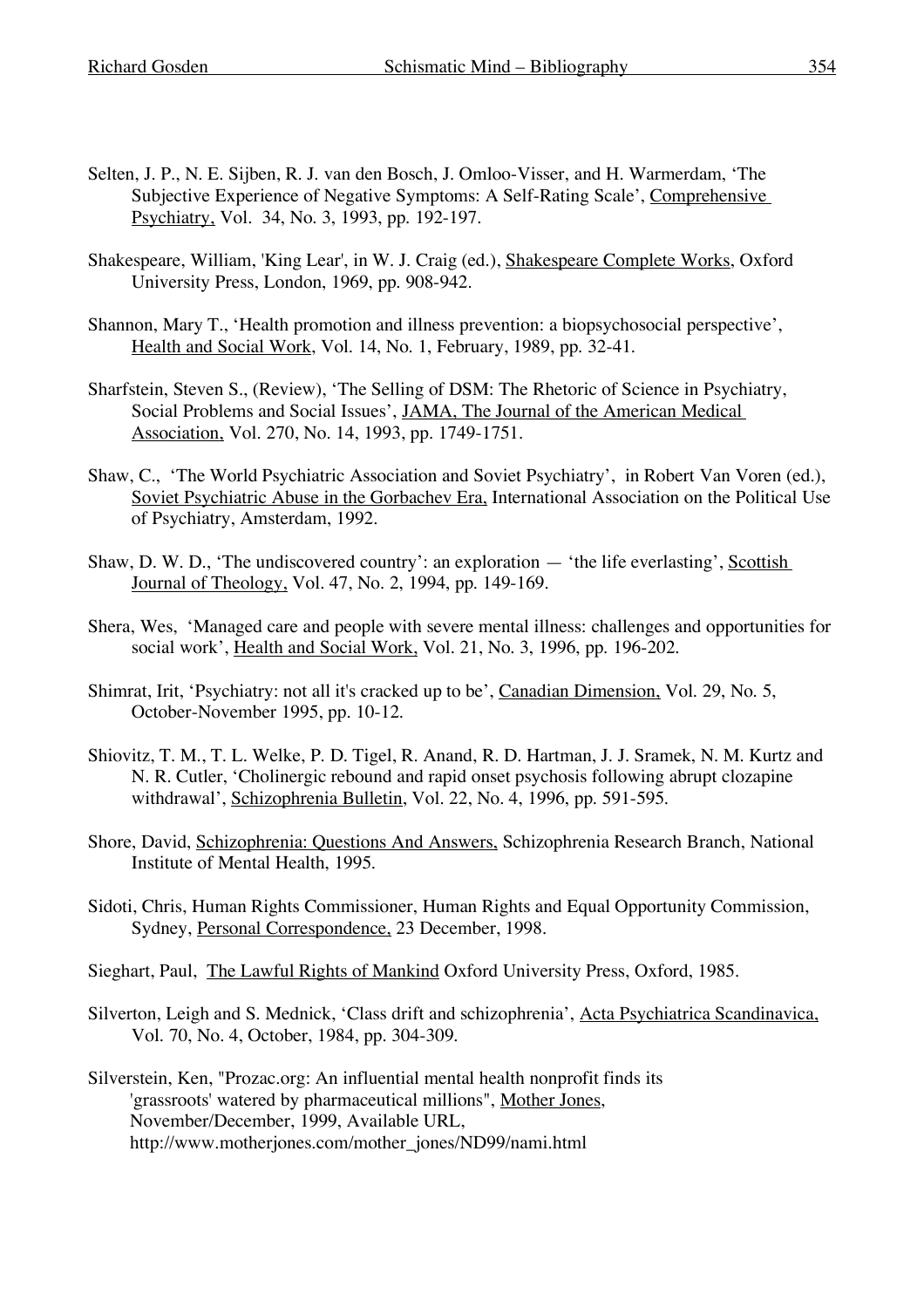- Simmers, Frank and Froma Walsh, 'The nature of the symbiotic bond between mother and schizophrenic', American Journal of Orthopsychiatry, Vol. 47, No. 3, July, 1977, pp. 484- 494.
- Smart, Ninian, 'Interpretation and Mystical Experience', in Richard Woods (ed.), Understanding Mysticism, The Athlone Press, London, 1981, pp. 78-91.
- Smith, Kathleen, Muriel W. Pumphrey, and Julian C. Hall, 'The "Last Straw": The Decisive Incident Resulting in the Request for Hospitalisation in 100 Schizophrenic Patients', in Richard H. Price and Bruce Denner (eds.), The Making of a Mental Patient, Holt, Rinehart and Winston, New York, 1973, pp. 70-78.
- Smith, Margaret , 'The Nature and Meaning of Mysticism', in Richard Woods (ed.), Understanding Mysticism, The Athlone Press, London, 1981.
- Smith, Martin J., Pressure, Power and Policy, Harvester Wheatsheaf, New York, 1993.
- Smith, R. S., 'The GI T-lymphocyte theory of schizophrenia: some new observations', Medical Hypotheses, Vol. 37, No. 1, January, 1992, pp. 27-30.
- Southcott, Inge, 'Anguish over mental health Catch 22', Letters To The Editor, Sydney Morning Herald, 26 May, 1995.
	- , Letter to Peter Macdonald April 1994, in Peter Macdonald, 'Mental Health Bill', Legislative Assembly Hansard, 26 October, 1995.
- Spitze, M., M. Lukas, S. Maier and L. Hermle, 'Comprehension of metaphoric speech by healthy probands and schizophrenic patients: An experimental psychopathologic contribution to concretism', Nervenarzt, Vol. 65, No. 5, May 1994, pp. 282-92.
- Spitzer, R. L., 'On pseudoscience in science, logic in remission, and psychiatric diagnosis: A critique of Rosenhan's "On being sane in insane places", Journal of Abnormal Psychology, Vol. 84, 1975, pp. 442-452.
- Squires, R. F., 'How a poliovirus might cause schizophrenia: a commentary on Eagles' hypothesis', Neurochemical Research, Vol. 22, No. 5, May, 1997, pp. 647-656.
- St. Teresa of Avila, 'The Degrees of Prayer', in F. C. Happold, Mysticism, Penguin, Harmondsworth, 1963, pp. 342-354.
- Staal, Frits, 'Superstructures', in Richard Woods (ed.), Understanding Mysticism, The Athlone Press, London, 1981.
- Stace, Walter T., The Teachings of the Mystics, Mentor, New York, 1960, pp. 15-23.
- Stahlman, Sandra, Defining Mysticism, 1992, accessed 15 July, 1997, Available URL, http://www.well.com/user/elliots/smse\_deikman.html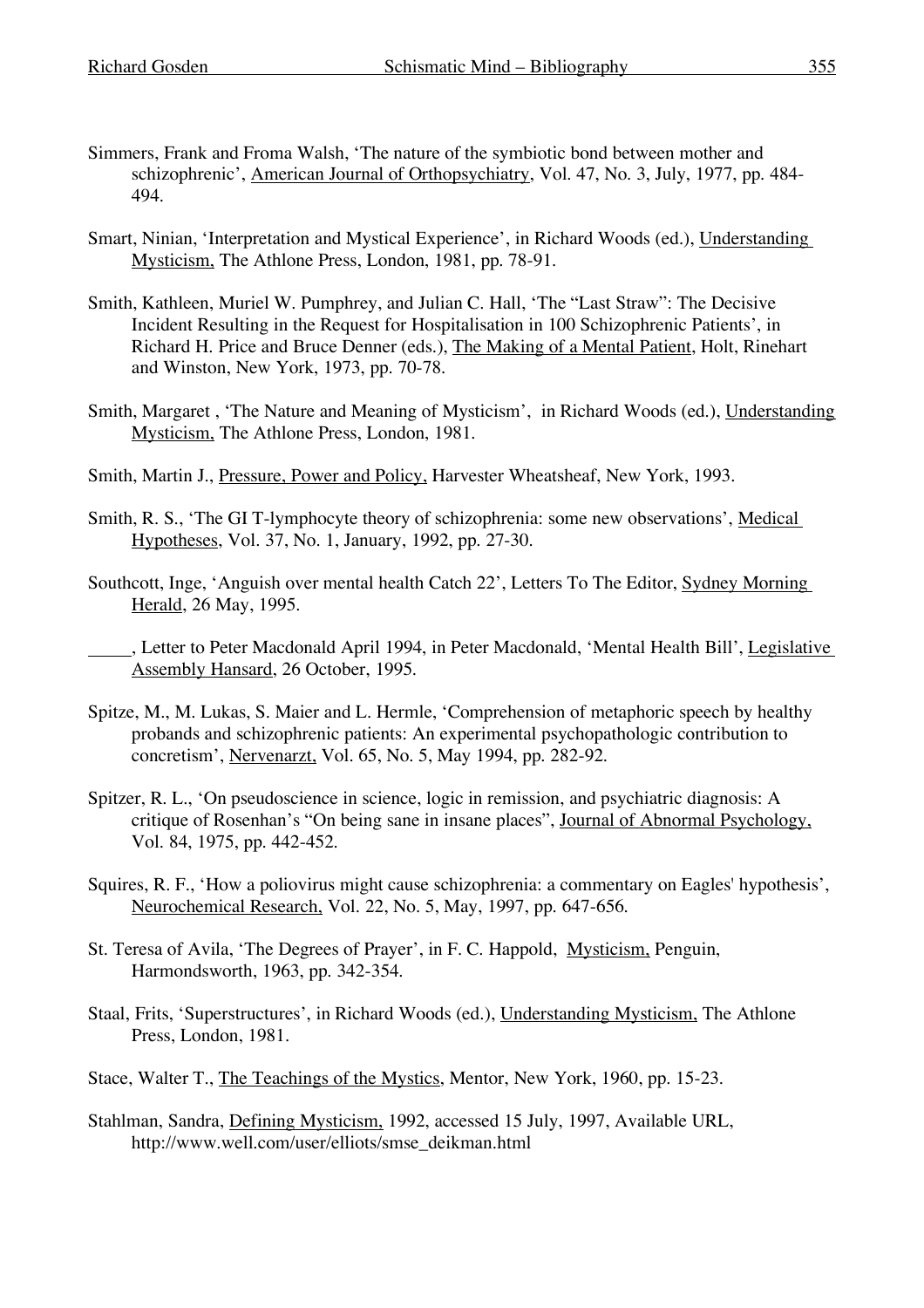, Defining Mysticism — Commentary on David Lukoff's "The Diagnosis of Mystical Experience With Psychotic Features", 1992, accessed 15 July, 1997, Available URL, http://www.well.com/user/elliotts/smse\_lukoff.html

Stanilla, J. K., J. de-Leon and G. M. Simpson, 'Clozapine withdrawal resulting in delirium with psychosis: a report of three cases', Journal of Clinical Psychiatry, Vol. 58, No. 6, June 1997, pp. 252-255.

Stanley R. Dean (ed.), Psychiatry and Mysticism, Nelson Hall, Chicago, 1975.

- Steadman, T. J. and H. A. Whiteford, "Medication 2: In Adults', in Robert Kosky, Hadi Salimi Eshkevari, and Vaughan Carr (eds.), Mental Health and Illness: A Textbook for Students of Health Sciences, Butterworth-Heinemann, Sydney, 1991.
- Stefano, G. B., B. Scharrer, T. V. Bilfinger, M. Salzet and G. L. Fricchione, 'A novel view of opiate tolerance', Advancements in Neuroimmunology, Vol. 6, No. 3, 1996, pp. 265-277.
- Steindl-Rast, Brother David, 'My Spiritual Discipline', in Harold Coward and Terence Penelhum (eds.), Mystics and Scholars, Wilfrid Laurier University Press, Waterloo, Ont., 1977, pp. 19- 22.
- Stephenson, Joan, 'Schizophrenia Researchers Striving for Early Detection and Intervention', JAMA, The Journal of the American Medical Association, Vol. 281, No. 20, May 26, 1999, p. 1877.
- Sternberg, D. A., 'Schizophrenia', in A. James Giannini (ed.), The Biological Foundations of Clinical Psychiatry, Medical Examination Publishing Company, New York, 1986, pp. 147- 164.
- Sternberg, David E., 'Schizophrenia', in A. James Giannini, The Biological Foundations of Clinical Psychiatry, Medical Examination Publishing Company, New York, 1986.
- Stevens, Jane Ellen, 'The biology of violence', BioScience, Vol. 44, No. 5, May, 1994, pp. 291- 295.
- Stevens, Lawrence, Psychiatric Drugs: Cure or Quackery?, accessed March 1998, Available URL, http://www.cjnetworks.com/~cgrandy/stevens/psychiatric\_drugs.html
- Stravynski, Ariel and Kieron O'Connor, 'Understanding and managing abnormal behaviour: the need for a new clinical science', The Journal of Psychology, Vol. 129, No. 6, pp. 605-621.
- Stuttaford, Genevieve, 'Madness in the Streets: How Psychiatry and the Law Abandoned the Mentally Ill (Book Review)', Publishers Weekly, Vol. 237, No. 28, July 13, 1990, p. 48.
- Sullivan, Harry Stack, 'Erogenous Maturation', Psychoanalytical Review, Vol. 61, 1926, pp. 1-15.
	- , 'Discussion', in D. Ewen Cameron, 'Early schizophrenia', American Journal of Psychiatry, 95, 1938, pp. 578-580.
		- , Schizophrenia as a Human Process, W. W. Norton and Company, New York, 1962.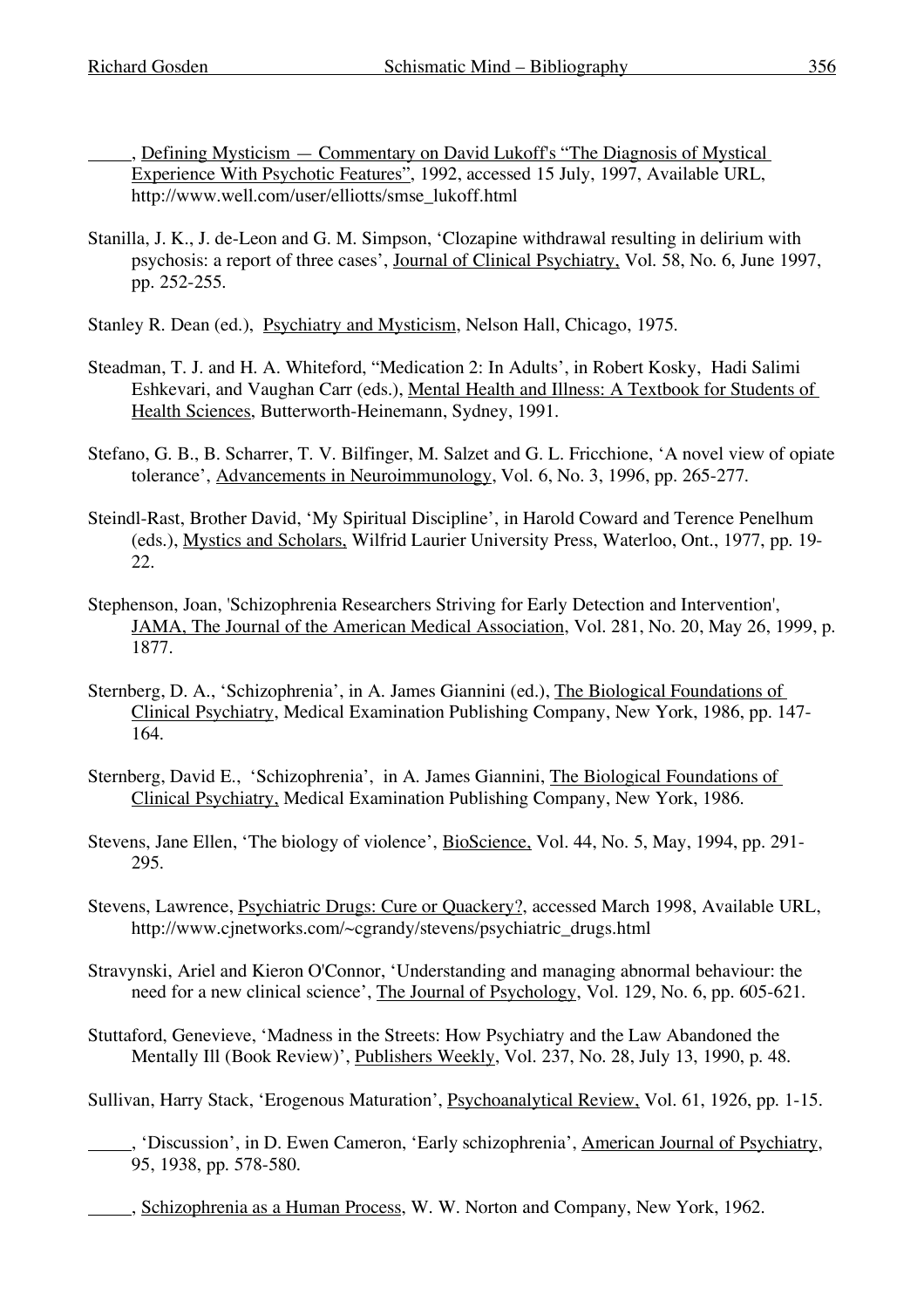Support Coalition, 1999,

Available URL, http://www.efn.org/~dendron/

, 'National Organisation Escalates a Chemical Crusade, Angering Human Rights Advocates', Dendron, Nos. 37-38, Summer 1996, pp. 8-9.

- , 'List of S.C.I. Sponsor Groups and Spokes', Dendron, Nos. 39 and 40, Winter 1997- 98, pp. 46-47.
- Susser, E., R. Neugebauer, H. W. Hoek, A. S. Brown, S. Lin, D. Labovitz and J. M. Gorman, 'Schizophrenia after prenatal famine. Further evidence', Archives of General Psychiatry, Vol. 53, No. 1, January, 1996, pp. 25-31.
- Sutherland, Mark, 'Mental illness or life crisis? A Christian pastoral counselling contribution', in Dinesh Bhugra (ed.), Psychiatry and Religion: Context, Consensus and Controversies, Routledge, London, 1996, pp. 214-229.

Szasz, Thomas S., (ed.), The Age of Madness, Routledge and Kegan Paul, London, 1973.

, The Manufacture of Madness: A Comparative Study of the Inquisition and the Mental Health Movement, Paladin, St Albans, 1973.

, The Myth of Mental Illness, Revised Edition, Harper and Row, New York, 1974.

, Law, Liberty, and Psychiatry: An Inquiry into the Social Uses of Mental Health Practices, Routledge and Kegan Paul, London, 1974.

- , Schizophrenia: The Sacred Symbol of Psychiatry, Syracuse University Press, Syracuse, New York, 1976.
- , Psychiatric Slavery, The Free Press, New York, 1977.
- , 'Diagnoses are not diseases', The Lancet, Vol. 338, No. 8782, December 21, 1991, pp. 1574- 1577.
- , 'Psychiatric Diagnosis, Psychiatric Power and Psychiatric Abuse', Journal of Medical Ethics, Vol. 20, No. 3, September, 1994, pp. 135-139.
- , Cruel Compassion: Psychiatric Control of Society's Unwanted, John Wiley and Sons, New York, 1994.
- . 'Idleness and Lawlessness in the Therapeutic State', Society, Vol. 32, No. 4, 1995, pp. 30-36.
- , 'The Case Against Psychiatric Coercion', The Independent Review, Vol. I, No. 4, Spring 1997, pp. 1086-1653.
- , Letter to the Editor, New York Times, 14 October, 1998.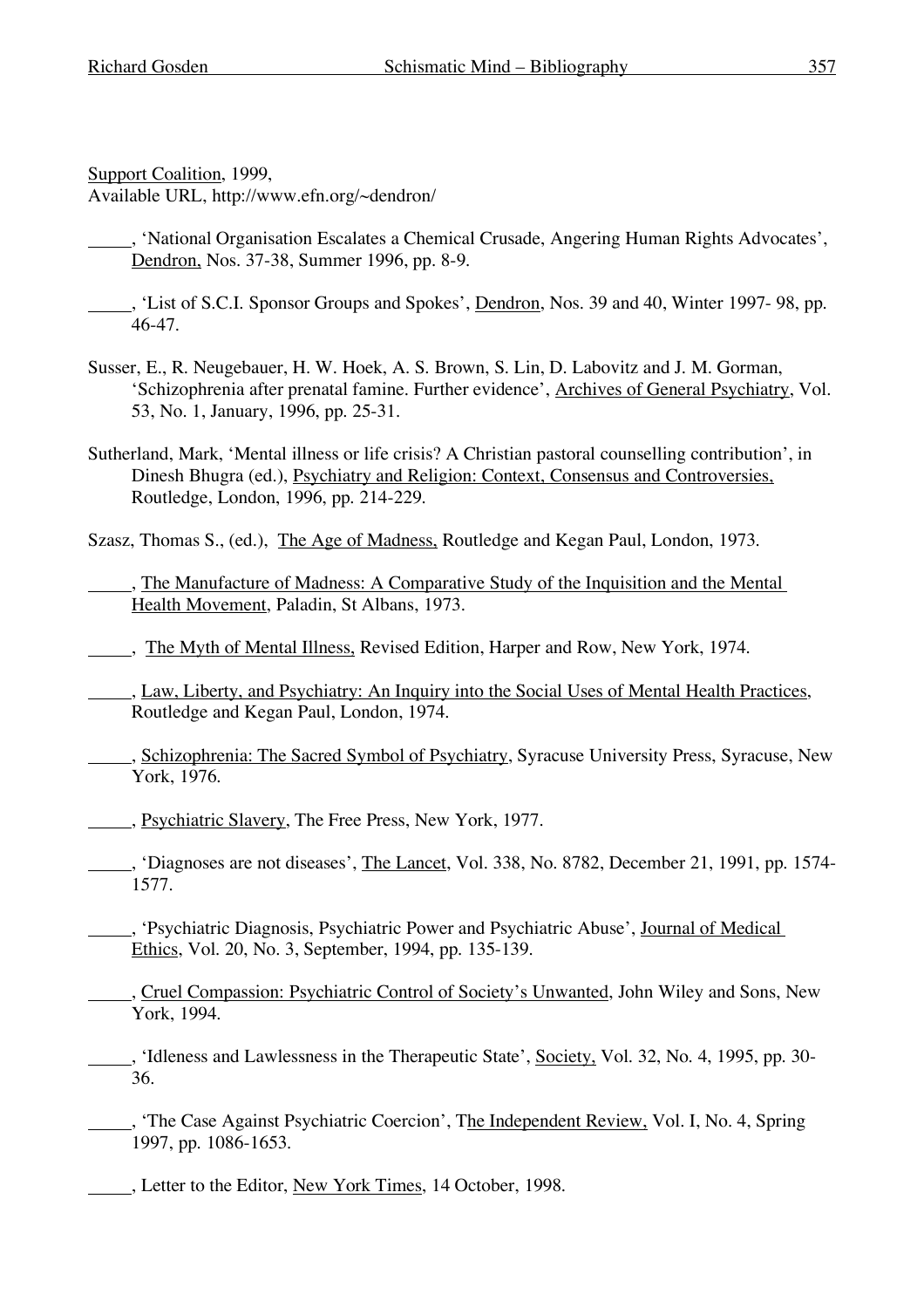- Taibbai, Robert, 'Schizophrenia: living in a nightmare', Current Health, Vol. 20, No. 2, 1993, pp. 30-32.
- Takei, N., S. Lewis, P. Jones, I. Harvey and R. M. Murray, 'Prenatal exposure to influenza and increased cerebrospinal fluid spaces in schizophrenia', Schizophrenia Bulletin, Vol. 22, No. 3, pp. 521-534.
- Tassin, J. P., 'NE/DA Interactions in Prefrontal Cortex and Their Possible Roles as Neuromodulators in Schizophrenia', Journal of Neural Transmission, Vol. 36, No. 1, 1992, pp. 35-62.
- Temerlin, Maurice K., 'Suggestion Effects in Psychiatric Diagnosis', in Thomas Scheff, Labelling Madness, Prentice-Hall, Englewood Cliffs, N.J., 1975, pp. 46-54.
- Tennant, C., 'Psychosocial factors in psychiatric illness', in Pierre J. V. Beumont and R. B. Hampshire (eds), Textbook of Psychiatry, Blackwell Scientific Publications, Melbourne, 1989.
- Tennyson, Alfred Lord, letter to Mr. B. P. Blood, quoted in William James, The Varieties of Religious Experience, Fontana, London, 1960.
- Thalbourne, Michael A. and Peter S. Delin, 'A common thread underlying belief in the paranormal, creative personality, mystical experience and psychopathology', The Journal of Parapsychology, Vol. 58, No. 1, March, 1994, pp. 3-39.
- Thatcher, Virginia S., (ed.), The New Webster Encylopedic Dictionary of The English Language, Consolidated Book Publishers, Chicago, 1970.
- 'The anatomy of madness', Psychology Today, Vol. 25, No. 6, Nov-Dec, 1992, p. 16.
- The Cavallo Foundation, Navy Lieutenant Speaks Out Against Sexual Harassment in the Military, CitySource, accessed January 1998, Available URL, http://www.cavallo.org/simmons.html
- The Way of the Pilgrim, R. M. French, trans., S.P.C.K., London, 1930.
- Thomas, Phillip, The Dialectics of Schizophrenia, Free Association Books, London, 1997.
- Thompson, Clara, 'Harry Stack Sullivan, the Man', in Harry Stack Sullivan, Schizophrenia as a Human Process, W. W. Norton and Company, New York, 1962.
- Thornicroft, G., G. Bisoffi, D. De Salvia and M. Tansella, 'Urban-Rural Differences in the Associations Between Social Deprivation and Psychiatric Service, Utilisation in Schizophrenia and all Diagnoses: A Case-Register Study in Northern Italy', Psychological Medicine, Vol. 23, No. 2, 1993, pp. 487-496.
- Tichurst, S., 'Dementia', in Robert Kosky, Hadi Salimi Eshkevari and Vaughan Carr (eds.), Mental Health and Illness: A Textbook for Students of Health Sciences, Butterworth-Heinemann, Sydney, 1991.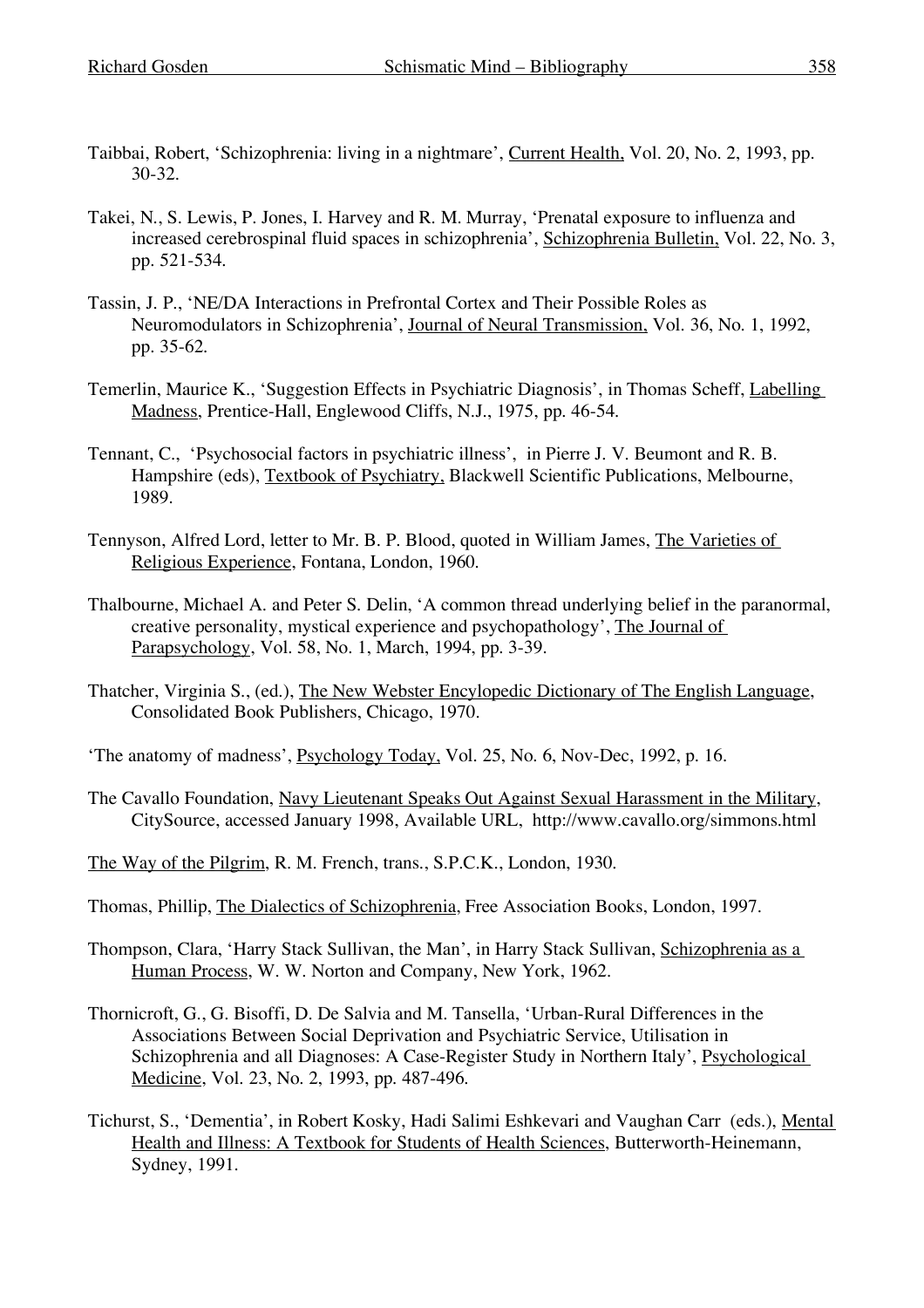- Tienari, P. J. and L. C. Wynne, 'Adoption studies of schizophrenia', Annals of Medicine, Vol. 26, No. 4, August, 1994, pp. 233-237.
- Titelman, D., 'Grief, Guilt, and Identification in Siblings of Schizophrenic Individuals', Bulletin of the Menninger Clinic, Vol. 55, No. 1, 1991, pp. 72-84.
- Torrey, E. Fuller, Surviving Schizophrenia: A Family Manual, Harper Colophon Books, New York, 1983.
- , 'A Viral-Anatomical Explanation of Schizophrenia', Schizophrenia Bulletin, Vol. 17, No. 1, 1991, pp. 15-18.
- , 'The mental-health mess', National Review, Vol. 44, No. 25, Dec 28, 1992, pp. 22-26.
- , 'Stop the Madness', The Wall Street Journal, 18 July, 1997.
- , Theories of Causation of Schizophrenia, Paper delivered at The Jim Brownlie Memorial Lecture, 20th Anniversary Conference of the Schizophrenia Fellowship of New Zealand, 6-7 September, 1997.
- Totten, Shay, 'Legislative Madness', Vermont Times, Vol. 8, No. 10, 4 March, 1998, pp. 16-17.
- Tow, P. MacDonald, Personality Changes Following Frontal Leucotomy, Oxford University Press, London, 1955.
- Towbin, Kenneth E., Elisabeth M. Dykens, Geraldine S. Pearson, and Donald J. Cohen, 'Conceptualizing "borderline syndrome of childhood" and "childhood schizophrenia" as a developmental disorder', Journal of the American Academy of Child and Adolescent Psychiatry, Vol. 32, No. 4, July 1993, pp. 775-783.
- Treffert, Darold A., 'Balancing Legal Realities: The Courts, the Legislature and Public Psychiatry', in C. Christian Beels and Leona L. Bachrach (eds.), Survival Strategies for Public Psychiatry, Jossey-Bass Inc., San Francisco, 1989.
- Underhill, Evelyn, 'The Essentials of Mysticism', in Richard Woods (ed.), Understanding Mysticism, The Athlone Press, London, 1981.
- , 'The Mystic as Creative Artist', in Richard Woods (ed.), Understanding Mysticism, The Athlone Press, London, 1981, pp. 400-414.
- United Nations, Convention against Torture and Other Cruel, Inhuman or Degrading Treatment or Punishment, G. A. res. 39/46, annex, 39 U. N. GAOR Supp. (No. 51) at 197, U. N. Doc. A/39/51 (1984), entered into force June 26, 1987, Available URL, http://www.umn.edu/humanarts/instree/h2catoc.htm
	- , 'International Covenant on Economic, Social and Cultural Rights', in Satish Chandra (ed.), International Documents on Human Rights, Mittal Publications, New Delhi, 1990, pp. 11-23.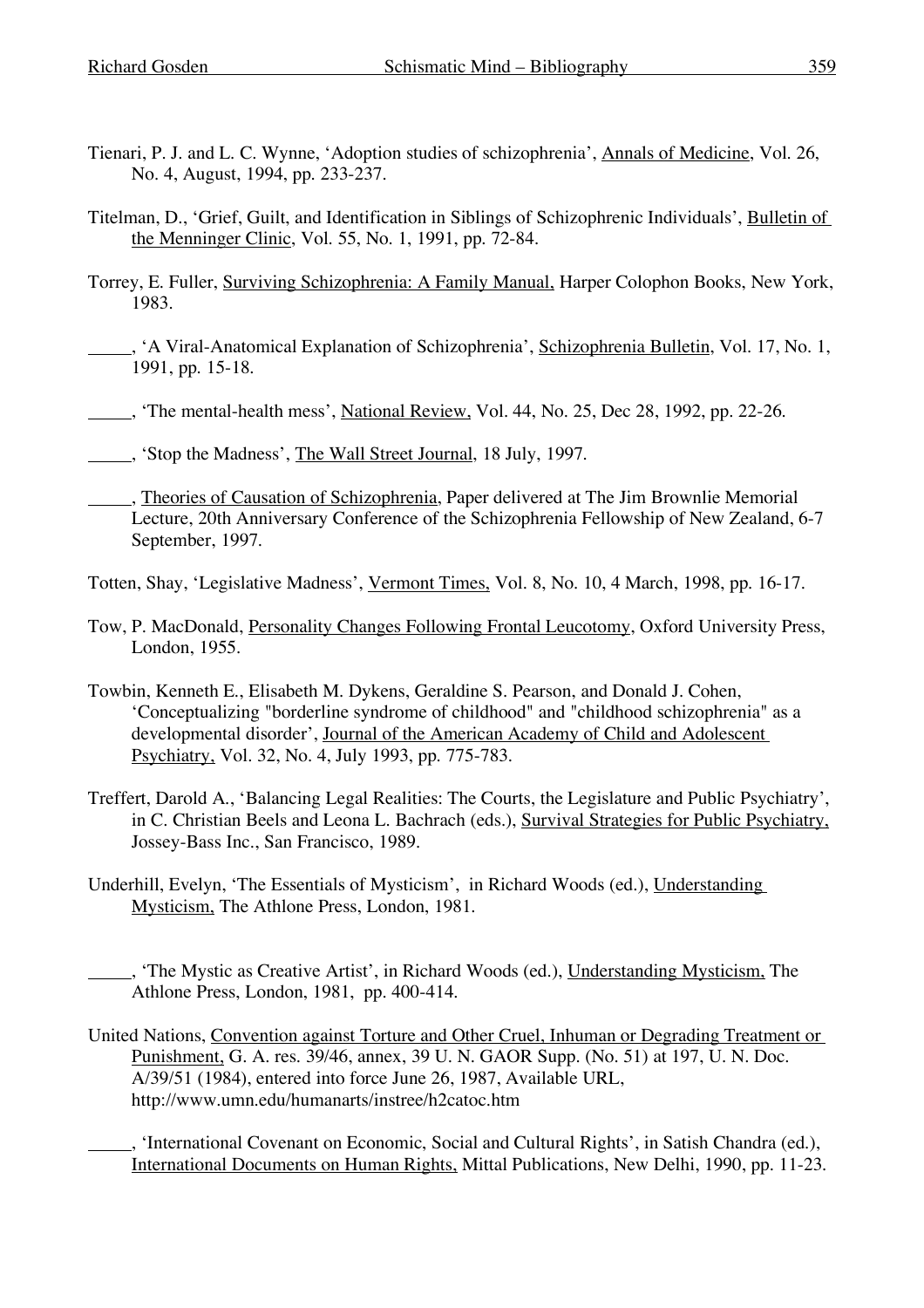- , 'International Covenant on Civil and Political Rights' in Satish Chandra (ed.), International Documents on Human Rights, Mittal Publications, New Delhi, 1990, pp. 24-52.
- , 'Principles for the Protection of Persons with Mental Illness and for the Improvement of Mental Health Care', in Australian Human Rights and Equal Opportunity Commission, Human Rights and Mental Illness: Report of the National Inquiry into the Human Rights of People with Mental Illness, Australian Government Publishing Service, Canberra, 1993, pp. 989-1005.
- , 'Declaration on the Elimination of all Forms of Intolerance and of Discrimination Based on Religion or Belief', UN Resolution 36/55, 25 November, 1981, reproduced in Human Rights and Equal Opportunity Commission, Free to Believe? The Right to Freedom of Religion and Belief in Australia, Human Rights and Equal Opportunity Commission, Sydney, 1997, pp. 35- 36.
- United Nations Centre for Human Rights, United Nations Action in the Field of Human Rights, United Nations, Geneva, 1994.
- Vaglum, Per, 'Earlier Detection and Intervention in Schizophrenia: Unsolved Questions', Schizophrenia Bulletin, Vol. 22, No. 2, 1996, pp. 347-351.
- Valenstein, Elliot S., (ed.), The Psychosurgery Debate, W. H. Freeman, San Francisco, 1980.
	- , 'Historical Perspective', in Elliot S. Valenstein (ed.), The Psychosurgery Debate, W. H. Freeman, San Francisco, 1980, pp. 11-54.
- Van Drimmelen-Krabbe, Jenny J., T. Bedirhan Ustun, David H. Thompson, Andre L'Hours, John Orley and Norman Sartorius, 'Homosexuality in the International Classification of Diseases: a clarification', JAMA, The Journal of the American Medical Association, Vol. 272, No. 21, 1994, p. 1660.
- Van Kammen, D. P., 'The Biochemical Basis of Relapse and Drug Response in Schizophrenia: Review and Hypothesis', Psychological Medicine, Vol. 21, No. 4, 1991, pp. 881-895.
- Van Kammen, D. P. and M. Kelley, 'Dopamine and Norepinephrine Activity in Schizophrenia. An Integrative Perspective', Schizophrenia Research, Vol. 4, No. 2, 1991, pp. 173-191.
- Van Sluijs, Sharon M., 'Arching Backwards: The Mystical Initiation of a Contemporary Woman', Parabola, Vol. 21, No. 1, 1996, pp. 119-122.
- Varma, S. L., A. M. Zain and S. Singh, 'Psychiatric morbidity in the first-degree relatives of schizophrenic patients', American Journal of Medical Genetics, Vol. 74, No. 1, 21 February, 1997, pp. 7-11.
- Vega, Selene, Spiritual Emergence or Psychosis?, accessed July, 1997, Available URL, http://www.well.com/user/selene/SENarticles/SpiritPsychosis.html
- Verdun-Jones, Simon N., 'The right to refuse treatment: Recent developments in Canadian jurisprudence', International Journal of Law and Psychiatry, Vol. 11, No. 1, 1988, pp. 51-60.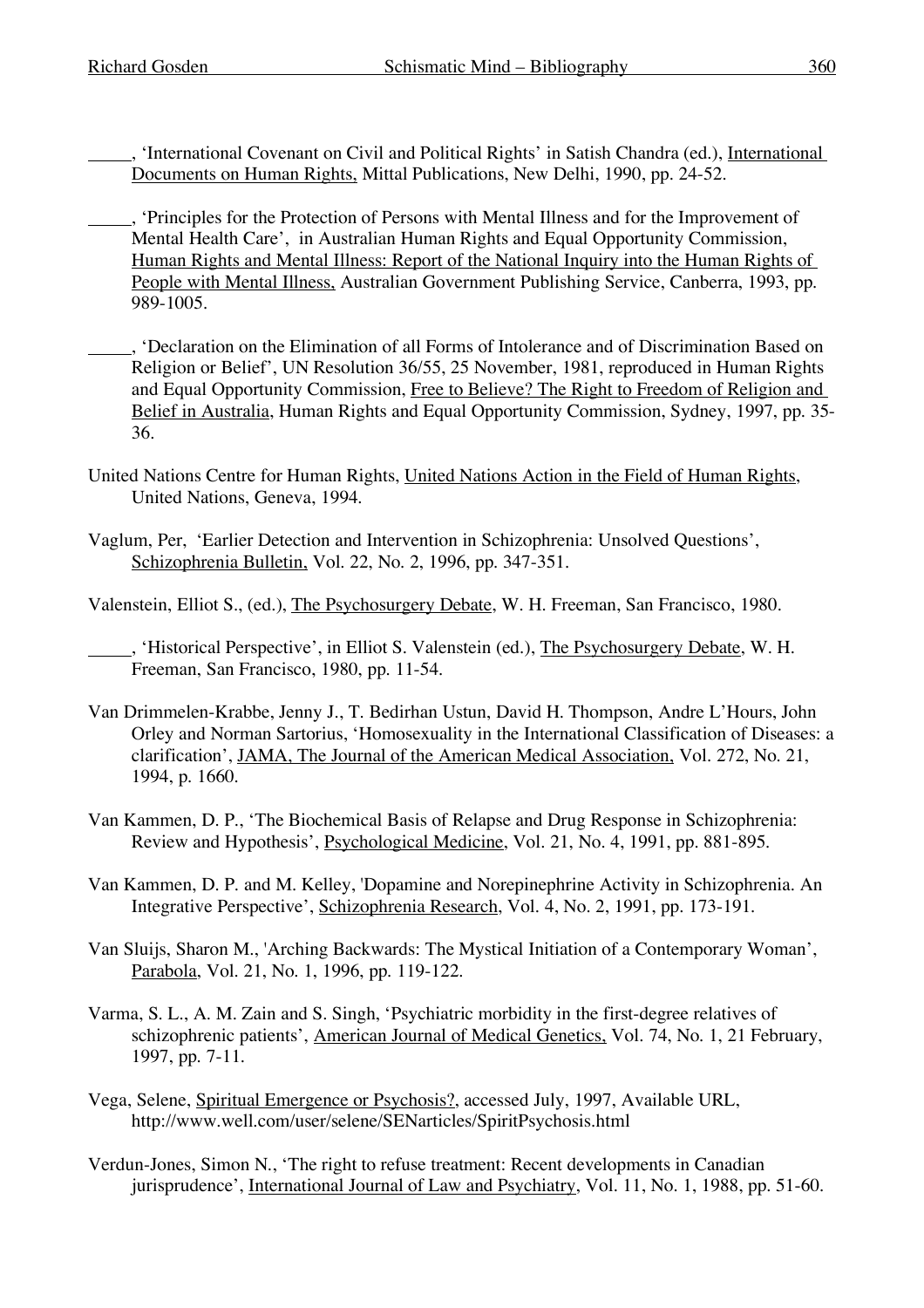- Victorian Advocates for Survivors of Therapists (VAST), 1999, Available URL, http://www.cs.utk.edu/~bartley/other/vast.html
- Vinten, Gerald, (ed.), Whistleblowing: subversion or corporate citizenship?, Paul Chapman, London, 1994.
- Volkmar, Fred R., 'Childhood and adolescent psychosis: a review of the past 10 years', Journal of the American Academy of Child and Adolescent Psychiatry, Vol. 35, No. 7, 1996, pp. 843- 852.
- Wachenfeld, Margaret G., The Human Rights of the Mentally Ill in Europe Under the European Convention on Human Rights, Nordic Journal of International Law and The Danish Center For Human Rights, Copenhagen, 1992.
- Wahl, Otto F., 'Schizophrenogenic parenting in abnormal psychology textbooks', Teaching of Psychology, Vol. 16, No. 1, February, 1989, pp. 31-33.
- Wahlberg, K. E., L. C. Wynne, H. Oja, P. Keskitalo, L. Pykalainen, I. Lahti, J. Moring, M. Naarala, A. Sorri, M. Seitamaa, K. Laksy, J. Kolassa and P. Tienari, 'Gene-environment interaction in vulnerability to schizophrenia: findings from the Finnish Adoptive Family Study of Schizophrenia', American Journal of Psychiatry, Vo. 154, No. 3, March, 1997, pp. 355-362.
- Walling, Anne D., 'Residential status of schizophrenic patients', American Family Physician, Vol. 50, No. 3, 1994, pp. 688-691.
- Walsh, Froma W., 'Concurrent grandparent death and birth of schizophrenic offspring: An intriguing finding', Family Process, Vol. 17, No. 4, December, 1978, pp. 457-463.
- Walsh, Terrance G., 'Writing anxiety in Teresa's 'Interior Castle', Theological Studies, Vol. 56, No. 2, 1995, pp. 251-276.
- Wapnick, Kenneth, 'Mysticism and Schizophrenia', in Richard Woods (ed.), Understanding Mysticism, The Athlone Press, London, 1981, pp. 321-337.
- Warner, Richard, Recovery From Schizophrenia Routledge & Kegan Paul, London, 1985.
- Warnock, Mary (ed.), Mill: Utilitarianism and Other Writings, World Publishing, New York, 1962.
- Wasylenki, D. A., 'Psychotherapy of Schizophrenia Revisited', Hospital & Community Psychiatry, Vol. 43, No. 2, 1992, pp. 123-127.
- Weakland, John H., 'The development and significance of the double-bind theory', Japanese Journal of Family Psychology, Vol. 6, December, 1992, pp. 25-38.
- Wear, Stephen, Informed Consent, Kluwer Academic Publishers, Dordrecht, 1993.
- Weatherall, M., 'An end to the search for new drugs', Nature, Vol. 296, April 1, 1982.
- Weck, Egon, 'Electro 'shock' therapy; controversy without end?', FDA Consumer, Vol. 20, March 1986, pp. 8-12.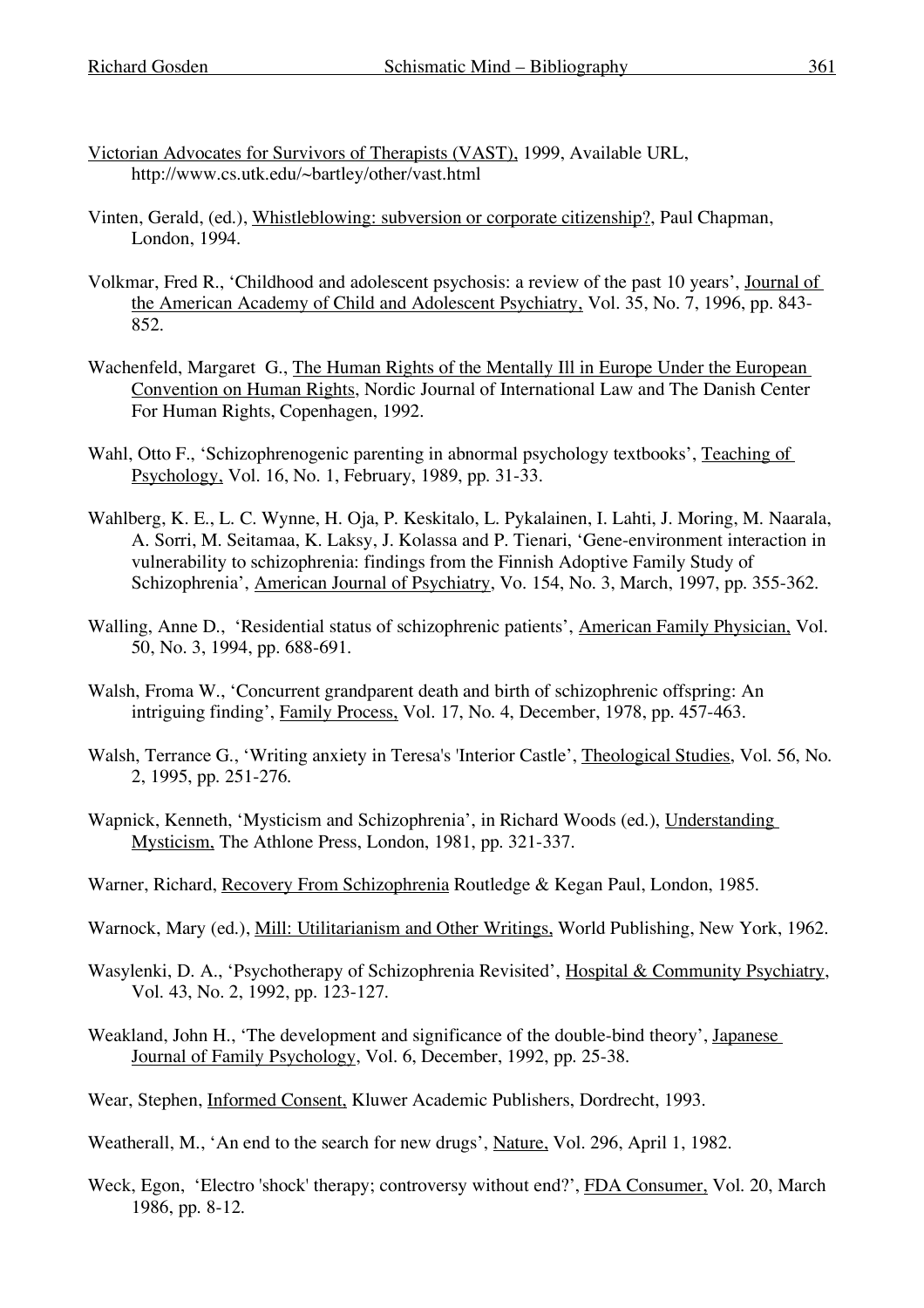- Wei, J., H. M. Xu and Hemmings, 'Studies on Neurochemical Heterogeneity in Healthy Parents of Schizophrenic Patients', Schizophrenia Research, Vol. 10, No. 2, 1993, pp. 173-178.
- Weiden, P. and L. Havens, 'Psychotherapeutic Management Techniques in the Treatment of Outpatients with Schizophrenia', Hospital & Community Psychiatry, Vol. 46, No. 6, 1994, pp. 549-555.
- Weiden, P., and L. Havens, 'Psychotherapeutic Management Techniques in the Treatment of Outpatients with Schizophrenia', Hospital & Community Psychiatry, Vol. 45, No. 6, 1994, pp. 549-555.
- Weinberger, Daniel R., 'From neuropathology to neurodevelopment: Schizophrenia, Part 2', The Lancet, Vol. 346, No. 8974, August 26, 1995, pp. 552-558.
- Weitz, Don, 'Cruel and Unusual A Human Rights Violation', unpublished article, posted on, Support Coalition SCI list (internet discussion list), 4 December, 1998.
- Western Psychiatric Institute and Clinic (WPIC), accessed July 1998, Available URL, http://brains2.wpic.pitt.edu/paces.html
- Whal, A. C. W., 'Some Antecedent Factors in the Family Histories of 392 Schizophrenics', American Journal of Psychiatry, Vol. 110, 1954, pp. 668-676.
- Whistleblower Protection: Continuing Impediments to Protection of Military Members, Letter Report, 02/02/95, GAO/NSIAD-95-23, accessed January 1998, Available URL, http://www.natcavoice.org/natca/f/nsiad95-23.htm
- Whistleblowers Australia, Abuse of Medical Assessments to Dismiss Whistleblowers, accessed December 1997, Available URL, http://www.uow.edu.au/arts/sts/bmartin/dissent/documents/psychiatry.html
	- , Healthquest Unethical, Immoral and Unjust: Misuse of "Psychiatric Findings" to Aid and Abet Employers in Workplace Dismissals, Press Release, 11 December, 1997.
- White, Stephen W., 'Mental illness and national policy', National Forum, Vol. 73, No. 1, 1993, pp. 2-22.
- Whitehouse, Harvey, 'Rites of terror: emotion, metaphor and memory in Melanesian initiation cults', Journal of the Royal Anthropological Institute, Vol. 2, No. 4, 1996, pp. 703-716.
- Whitlock, F. A., 'Psychosurgery', in Erica M. Bates and Paul R. Wilson (eds.), Mental Disorder or Madness, University of Queensland Press, St Lucia, 1979, pp. 181-201.
- Wiesel, F. A., 'Neuroleptic Treatment of Patients with Schizophrenia. Mechanisms of Action and Clinical Significance', British Journal of Psychiatry, No. 23, 1994, pp. 65-70.
- Williams, Gareth and Jennie Popay, 'Lay Knowledge and the Privilege of Experience', in J. Gabe, D. Kelleher, and G. Williams (eds.), Challenging Medicine, Routledge, London, 1994.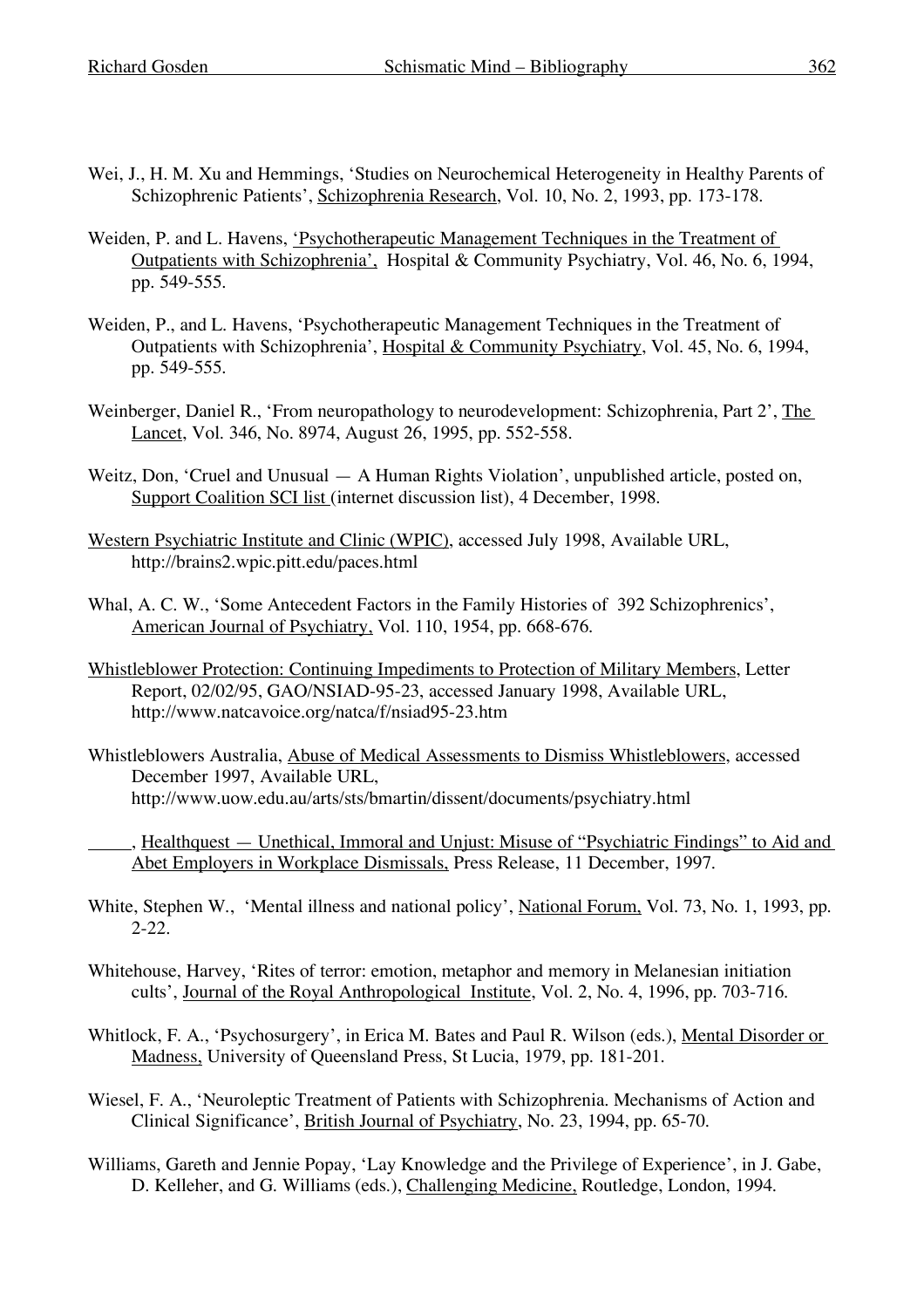Williams, Sue, 'Whistleblowers sacked as 'mad',' Sun-Herald, Sydney, 21 September, 1997, p. 23.

- Willwerth, James, 'Madness in fine print: using mentally ill subjects for psychiatric experiments too often means extracting and relying on their ill-informed consent', Time, Vol. 144, 7 November 1994.
- Willwerth, James, 'Madness in fine print: using mentally ill subjects for psychiatric experiments too often means extracting and relying on their ill-informed consent', Time, Vol. 144, No. 19, 7 November, 1994, pp. 62-64.
- Wilson, William Harwell and Arvilla M. Clausen, '18-Month Outcome of Clozapine Treatment for 100 Patients in a State Psychiatric Hospital', Psychiatric Services, Vol. 46, Number 4, April, 1995.
- Wing, J. K., 'Psychiatry in the Soviet Union', British Medical Journal, 9 March, 1974.
- Wold, P. N. and S. Soled, 'The family history of mental illness and welfare dependence', Journal of Clinical Psychiatry, Vol. 39, No. 4, April, 1978, pp. 328-31.
- Wolf, Moisey, Solomon Wolf and William Harwell Wilson, 'Clozapine Treatment in Russia: A Review of Clinical Research', Psychiatric Services, Vol. 46, No. 3, March, 1995.
- Wolman, B. B., 'New ideas on mental disorders', American Journal of Psychotherapy, Vol. 31, No. 4, October, 1977, pp. 546-560.
- Wood, Ernest E., Practical Yoga, Wiltshire Book Company, Hollywood, Calif., 1972.
- Wood, Ernest, Concentration: an approach to meditation, Theosophical Publishing House, Adyar, 1949.
- Wood, Ernest, Yoga, Pelican, Harmondsworth, 1959.
- Woolgar, Steve, 'Interests and explanation in the Social Study of Science', Social Studies of Science, Vol. 11, 1981.
- World Health Organisation, The ICD-10 Classification of Mental Disorders and Behavioural Disorders: Clinical Descriptions and Diagnostic Guidelines World Health Organisation, Geneva, 1992.
- Wright, Robert, 'The Biology of Violence', New Yorker, March 1 1995, pp. 68-77.
- Wyatt, Richard Jed, Ioline Henter, Megan C. Leary and B. A. Edward Taylor, An Economic Evaluation of Schizophrenia — 1991, Neuroscience Research Center, Neuropsychiatry Branch, National Institute of Mental Health.
- Wyatt, Richard Jed et al., 'First-episode schizophrenia: Early intervention and medication discontinuation in the context of course and treatment', British Journal of Psychiatry, Vol. 172, Supplement, June 1998, pp. 77-83.
- Yogi Ramacharaka, A Series of Lessons in Raja Yoga, L. N. Fowler, London, 1960.